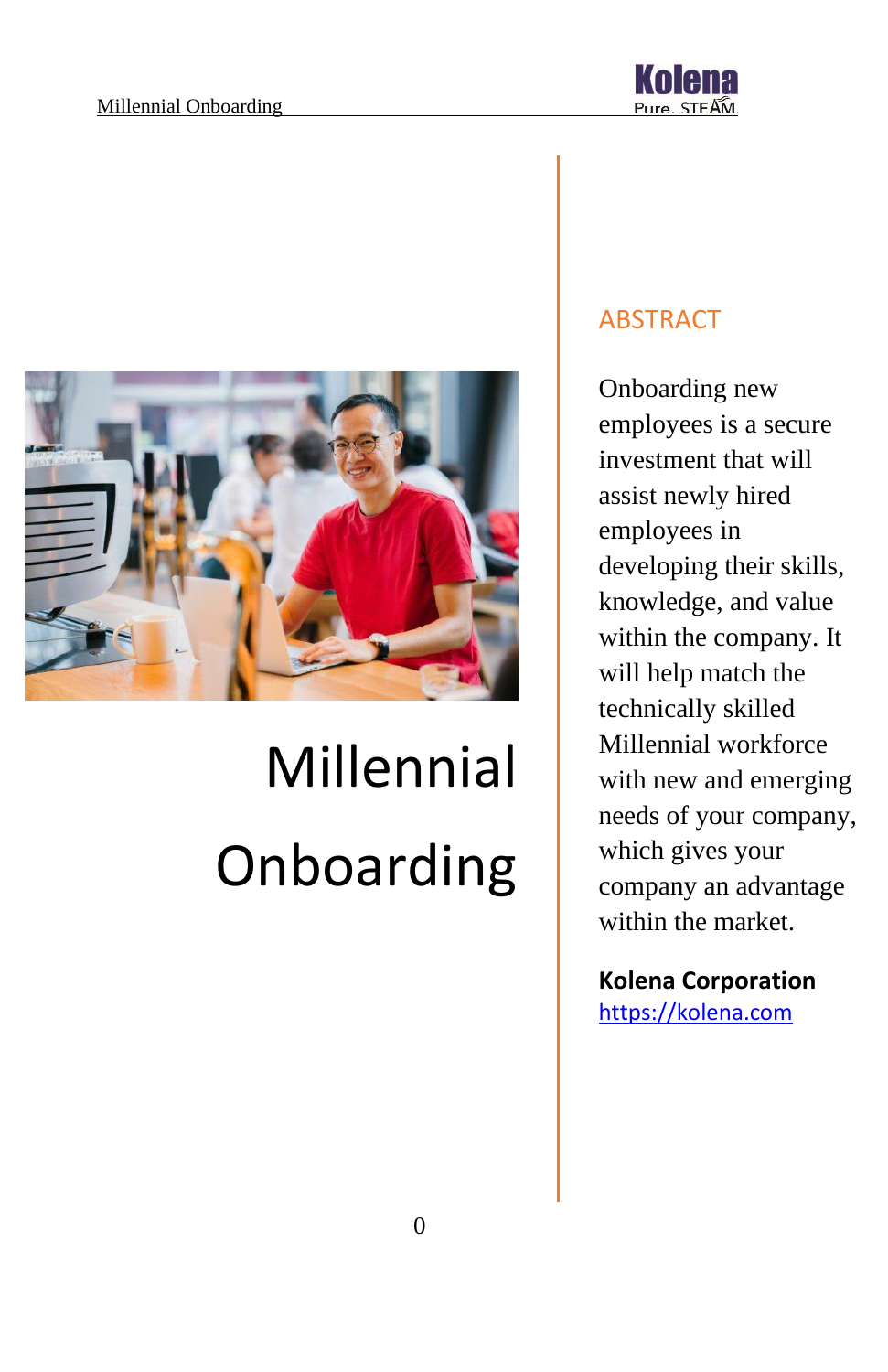

# **Copyright Notice**

Copyright © 2020 by Kolena Corporation.

All rights reserved. No part of this publication may be reproduced, distributed, or transmitted in any form or by any means, including photocopying, recording, or other electronic or mechanical methods, without the prior written permission of the publisher, except in the case of brief quotations embodied in critical reviews and certain other non-commercial uses permitted by copyright law. Permission requests should be submitted to the publisher in writing at one of the addresses below:

13110 NE 177<sup>th</sup> Place #1008 Woodinville, WA 98072 United States of America

Web: [https://Kolena.com](https://kolena.com/) Phone: 425.276.2523 Email: info@kolena.com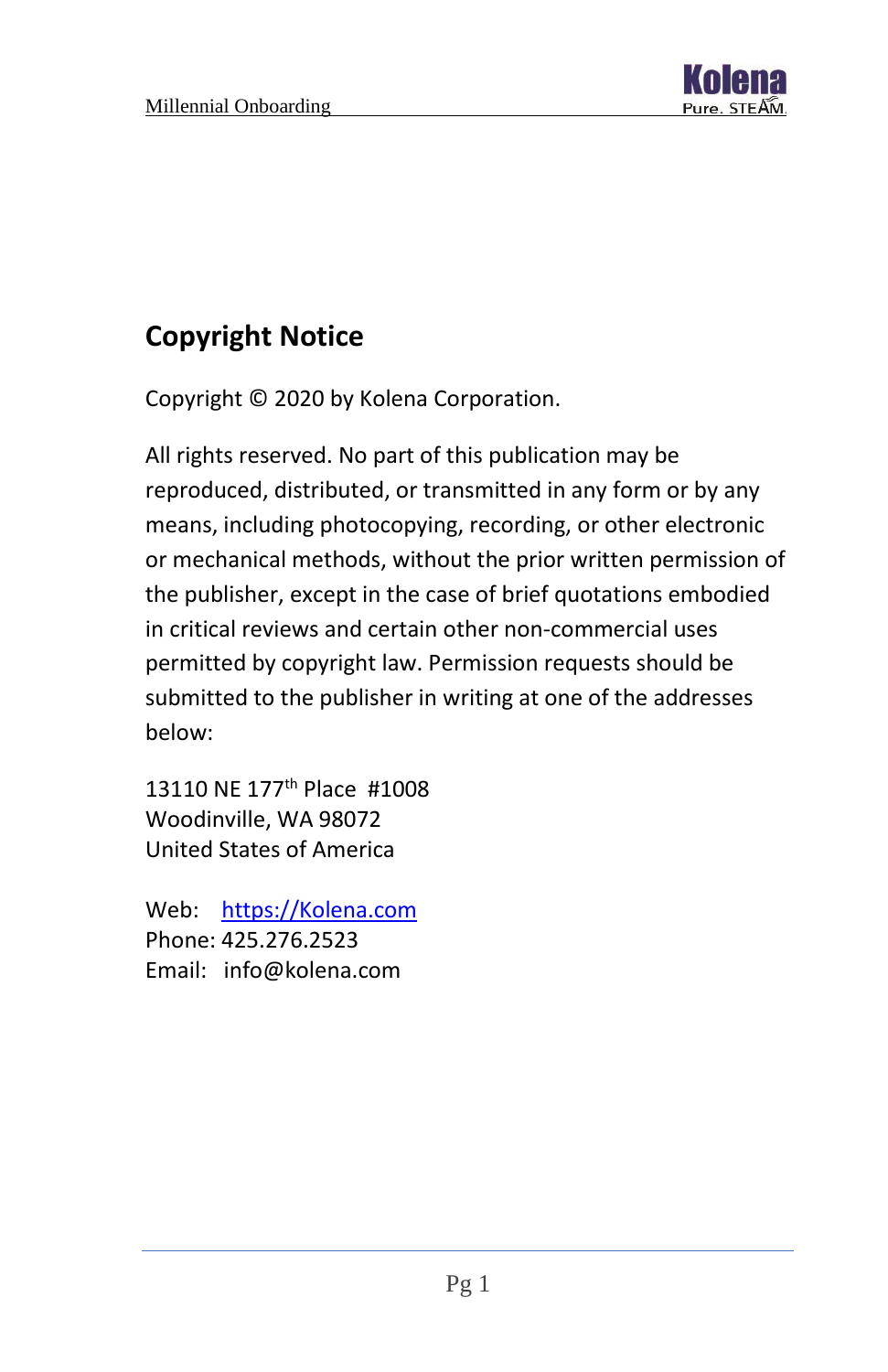

# **Table of Contents**

| Chapter Three: Millennials and Onboarding 16               |
|------------------------------------------------------------|
|                                                            |
| Chapter Five: Engaging the Millennial Employee  28         |
| Chapter Six: Following Up With the Millennial Employee  33 |
| Chapter Seven: Setting Expectations with the Millennial    |
| Chapter Eight: Mentoring the Millennial  43                |
| Chapter Nine: Assigning Work to the Millennial Employee 48 |
|                                                            |
|                                                            |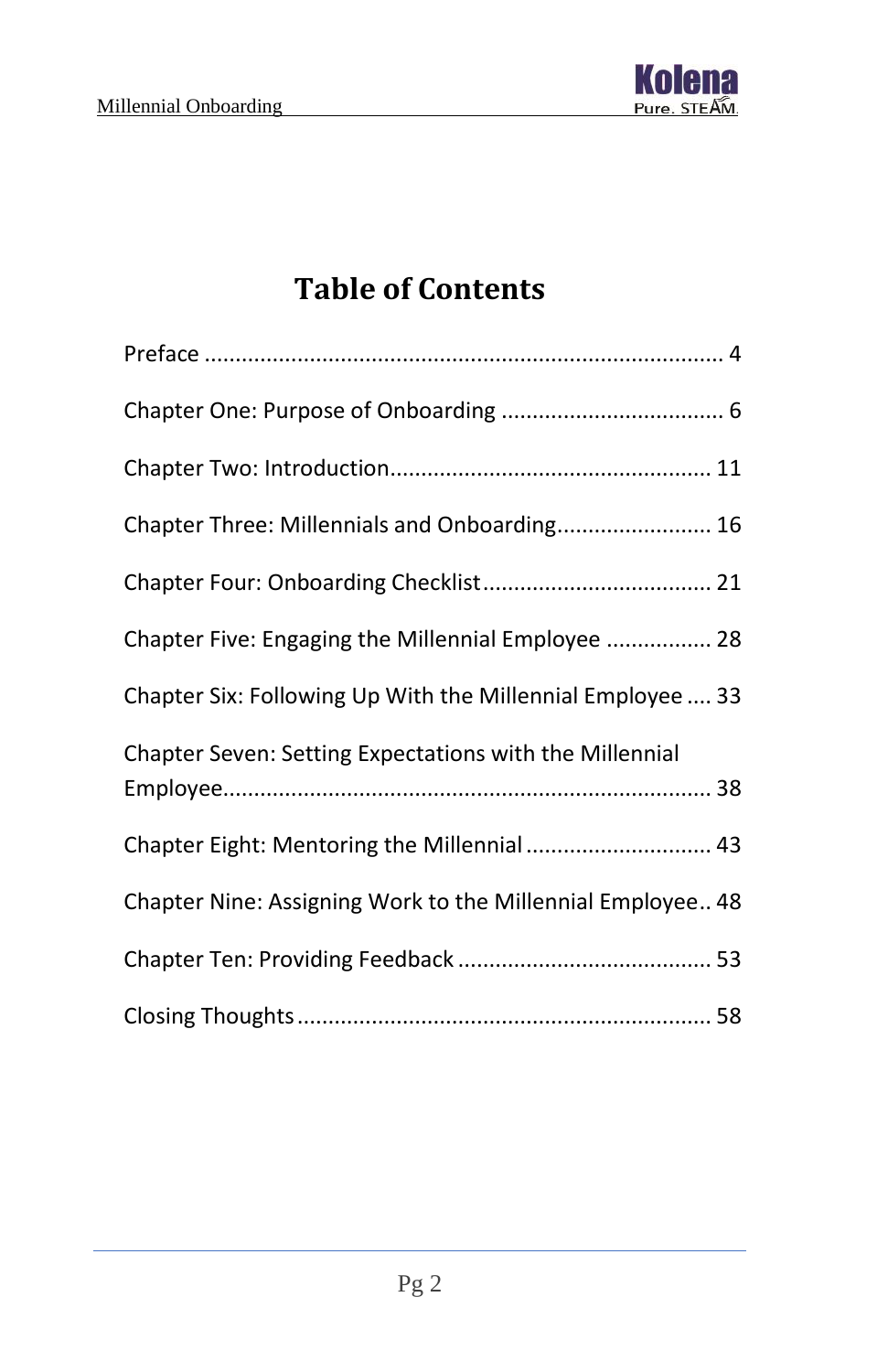

*If you're an employer, you want to hire an employee that will do their job, not your bidding.*

*Jeffery Jones*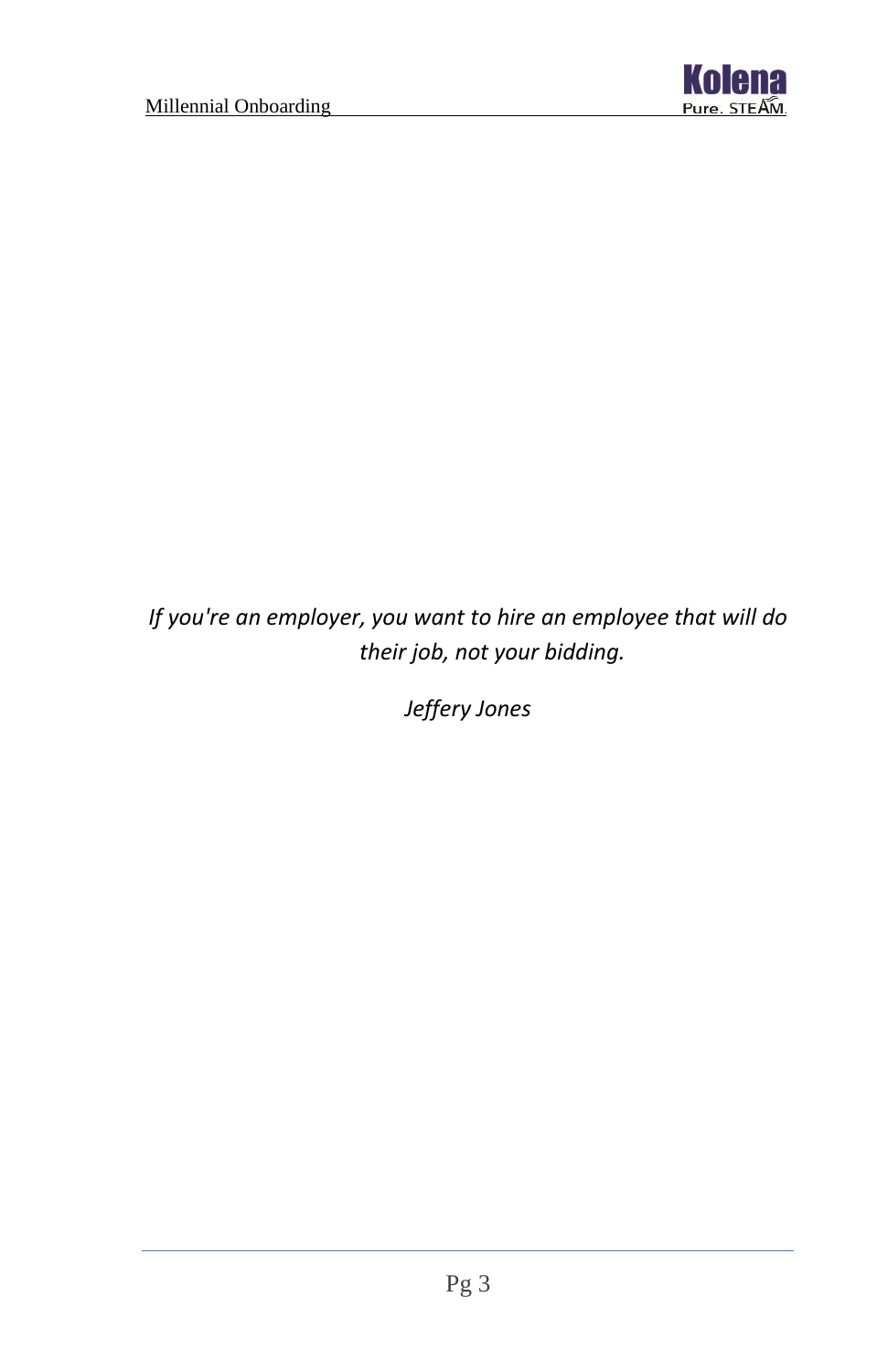

## <span id="page-4-0"></span>**Preface**

More than ever, millennials – those born between 1980 and 1995 – are entering the workforce and becoming a vital part of our organizations. These workers bring a unique outlook on life to their jobs, and may also pose unique challenges. Taking time to customize the onboarding process for millennial employees helps promote employee retention and ensures that millennials are properly socialized into the workplace. Customizing the onboarding process for millennial employees benefits both the employee and the workplace.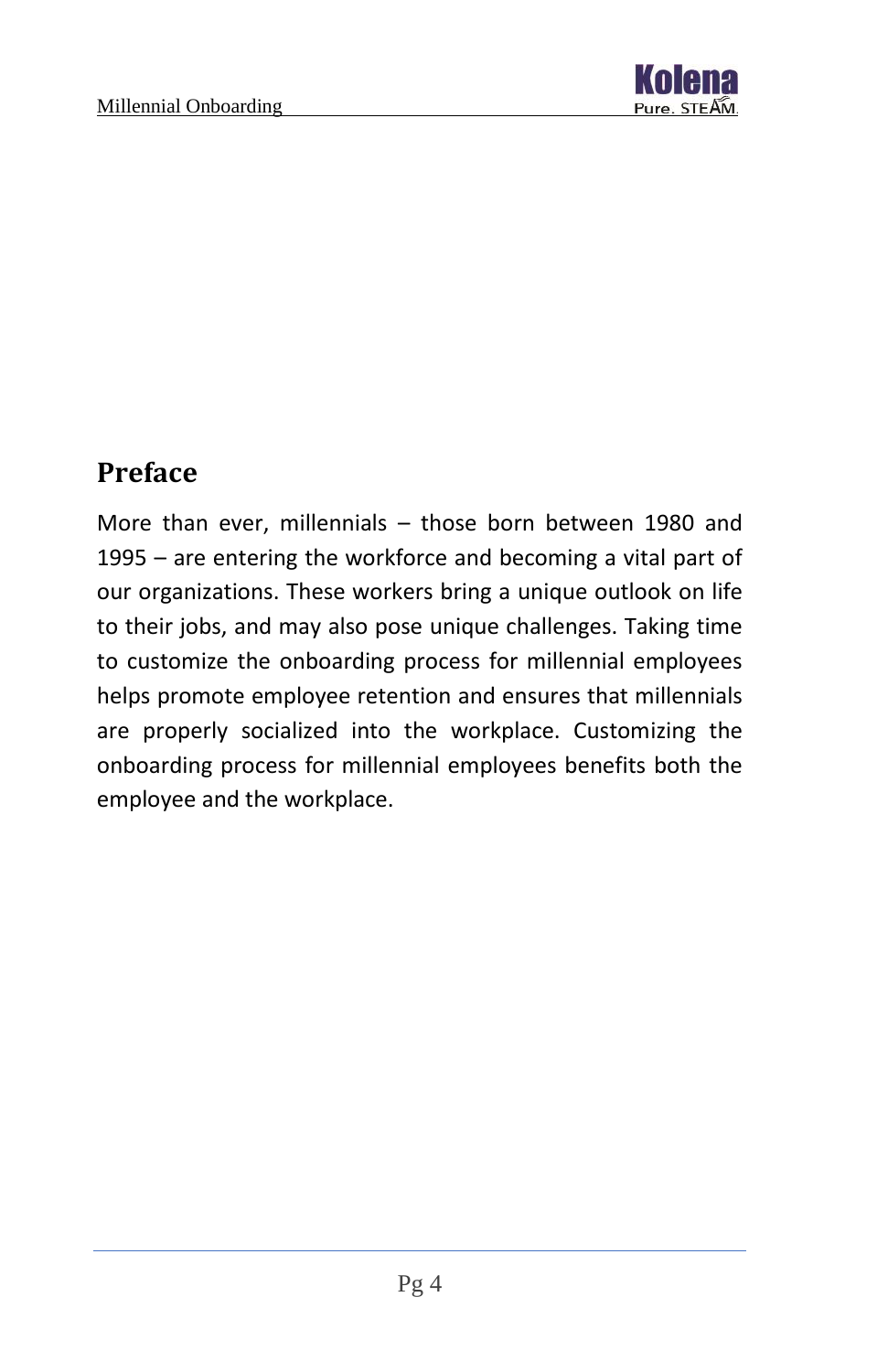

*Employee loyalty begins with employer loyalty.*

*Harvey Mackay*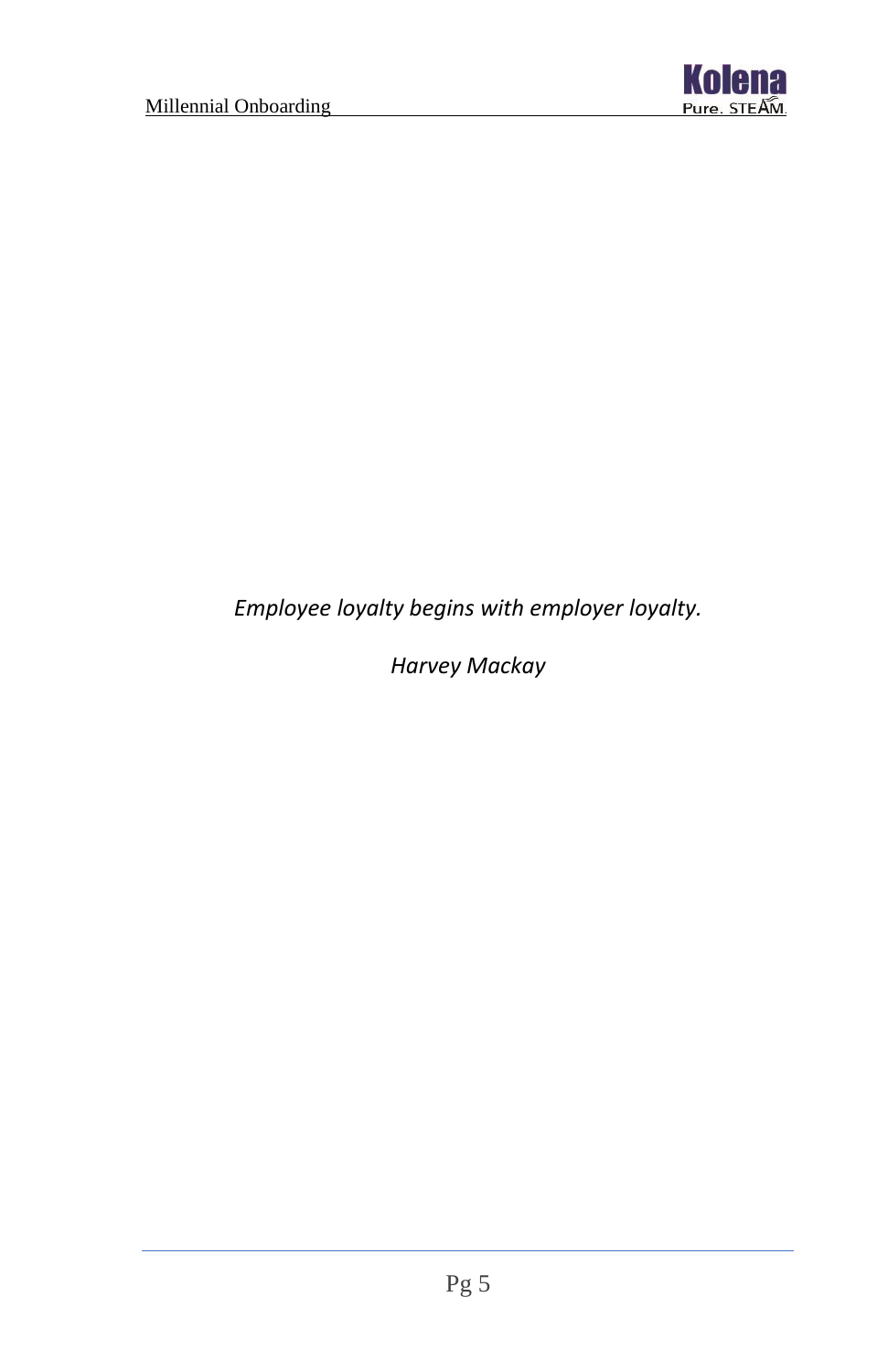

## <span id="page-6-0"></span>**Chapter One: Purpose of Onboarding**

Onboarding is one of the most important investments organizations make in their employees. A sound onboarding process not only gathers the necessary paperwork from a new hire, but socializes them into the workplace and the job. Onboarding is more than just new hire orientation. It is a continuous process of bringing the new hire into the organization, helping them develop, providing feedback and integrating the new hire into the organization and team. Far from a one-time event, the onboarding process can encompass the first 180 days of a new hire's tenure at your organization.

#### **Start Up Costs**

Organizations spend almost \$40 billion every year to onboard new employees. This makes onboarding not only one the most significant time investments organizations make, but one of the most significant financial investments as well. When employees leave the organization after only a short time, these start-up costs are a lost investment. Taking time to develop a quality onboarding process helps promote employee retention, and thus promotes return on the substantial financial investment made in onboarding them.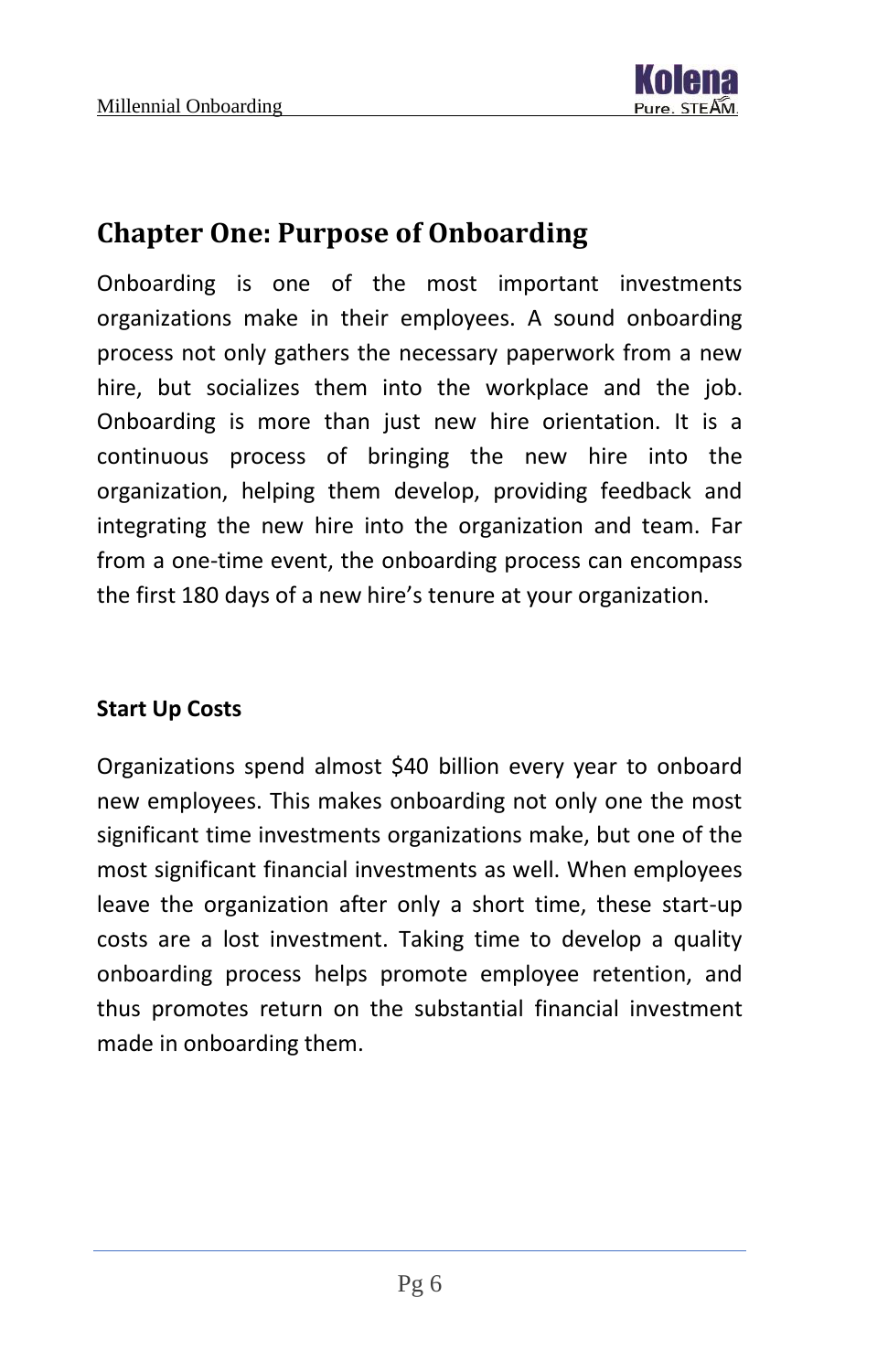

#### **Employee Anxiety**

A solid onboarding process also helps to alleviate employee anxiety. It is normal to feel some anxiety when starting a new job, with all its uncertainty and new information. An onboarding process that not only fulfills requirements regarding paperwork and policy but which also introduces the new hire to the workplace, coworkers, and expectations goes a long way toward relieving anxiety and helping the employee feel comfortable. This, in turn, helps promote employee retention.

#### **Employee Turnover**

Preventing employee turnover is one important purpose of the onboarding process. Many employees decide whether to stay in or leave a job within the first six weeks of employment, and for almost all workplaces the first 90 days of employment is a critical period for employee retention. Employees who are anxious, uncertain about expectations, or otherwise do not feel part of the organization are more likely to leave within the first 90 to 180 days.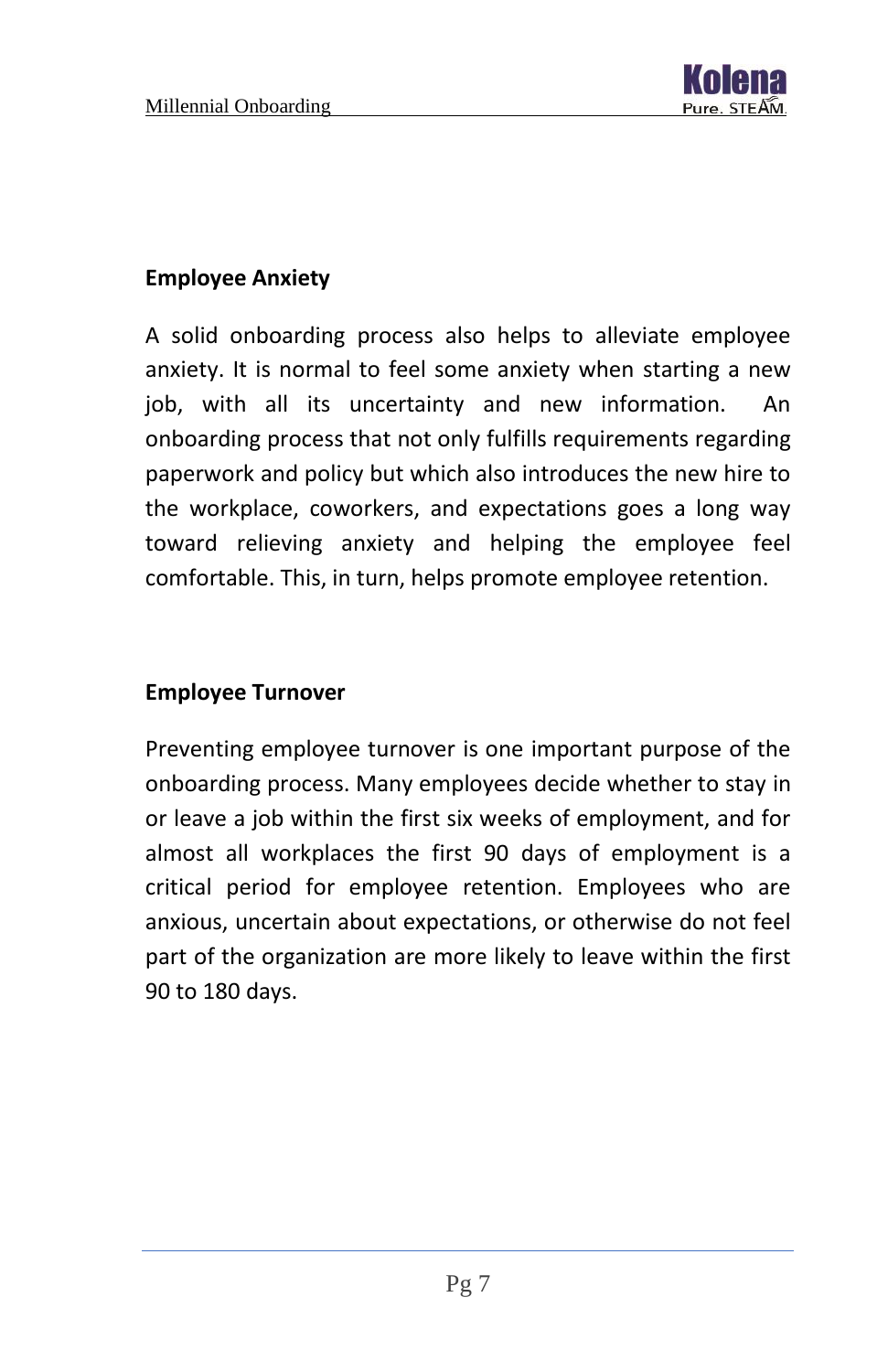

#### **Realistic Expectations**

The onboarding process is a key opportunity to provide the new hire with realistic expectations. It is also key that the organization and the new hire's manager have realistic expectations of what the onboarding process can do. Even the most efficient and quality onboarding process will not prevent all employee turnover. In addition, not all new hires will respond the same way to onboarding activities. No onboarding process can alleviate all anxiety, or fully socialize the new hire in just a few weeks. Setting realistic expectations for both employee and organization in terms of onboarding outcomes is important.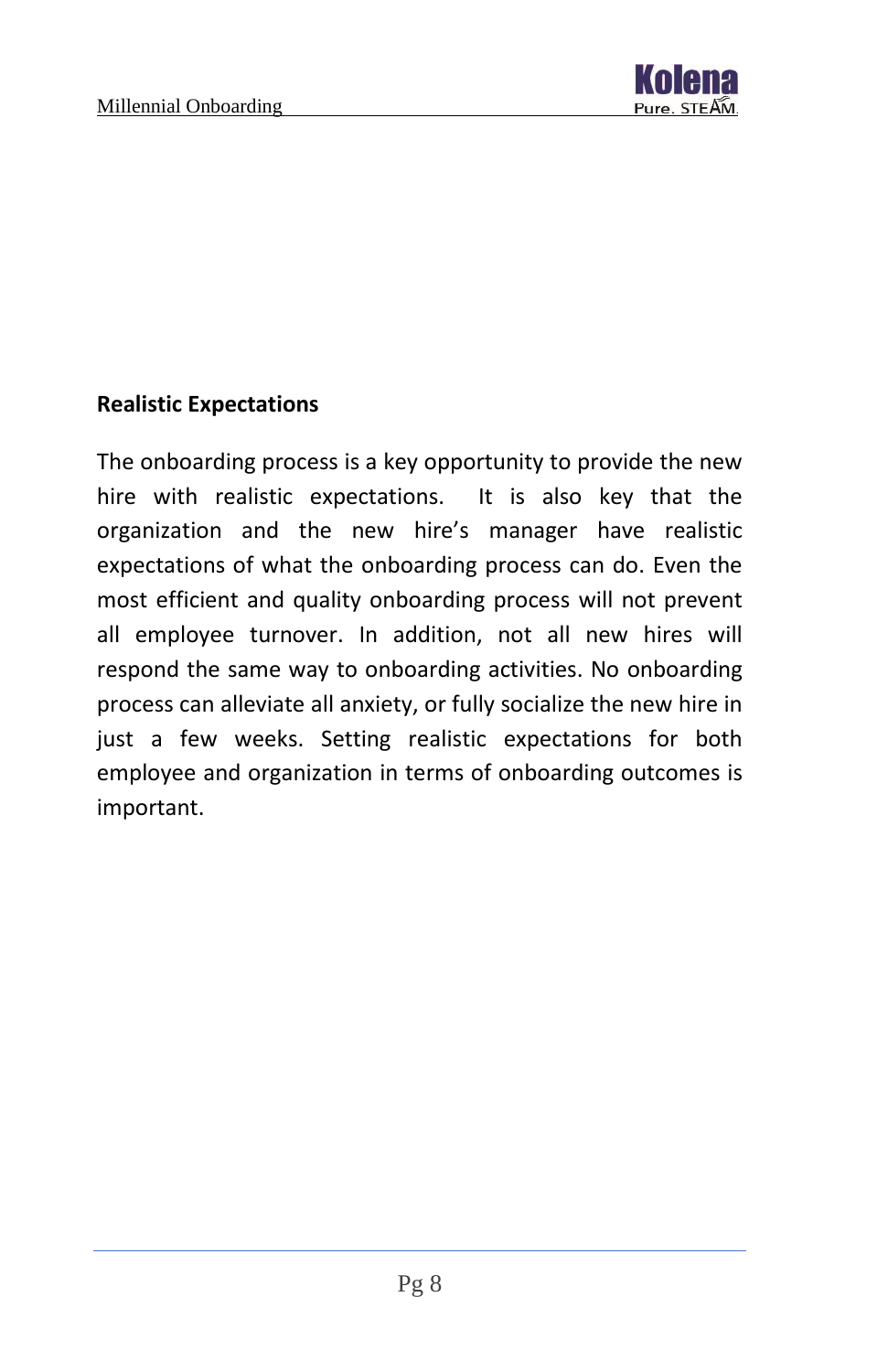

#### **Practical Illustration**

Marisol was hired into an entry-level job at a major firm in her industry. She was very excited to begin the job. On her first day, her manager handed her a large stack of paperwork and a pen, placed her in an otherwise empty conference room, and asked her to fill out the paperwork. Two hours later, her manager showed her to her cubicle and gave her the training manual for her new position. The manager told Marisol to call or email if she had any questions at all during her first day, and then left her to work independently.

Marisol spent the first part of the day reading the training manual, but still found herself anxious about her ability to do the job, and also realized she was unsure what she was expected to do and complete. Her manager did not return voicemail until late in the day, so Marisol found herself uncertain how to proceed. As she ate lunch alone in her cubicle, she wondered if she would ever get the hang of this new job.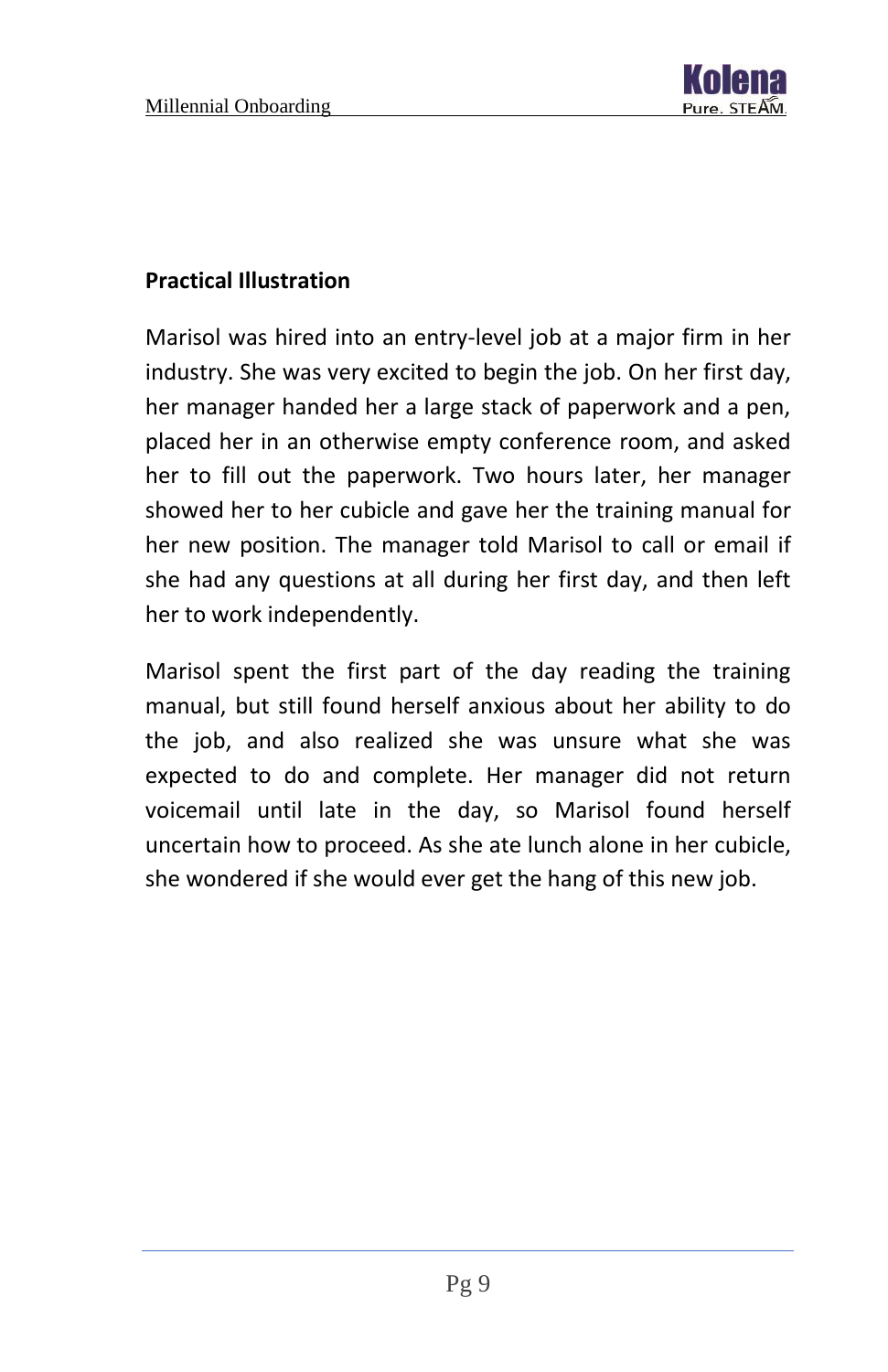

## *Employees who believe that management is concerned about them as a whole person are more productive, more satisfied, more fulfilled.*

*Yo-Yo Ma*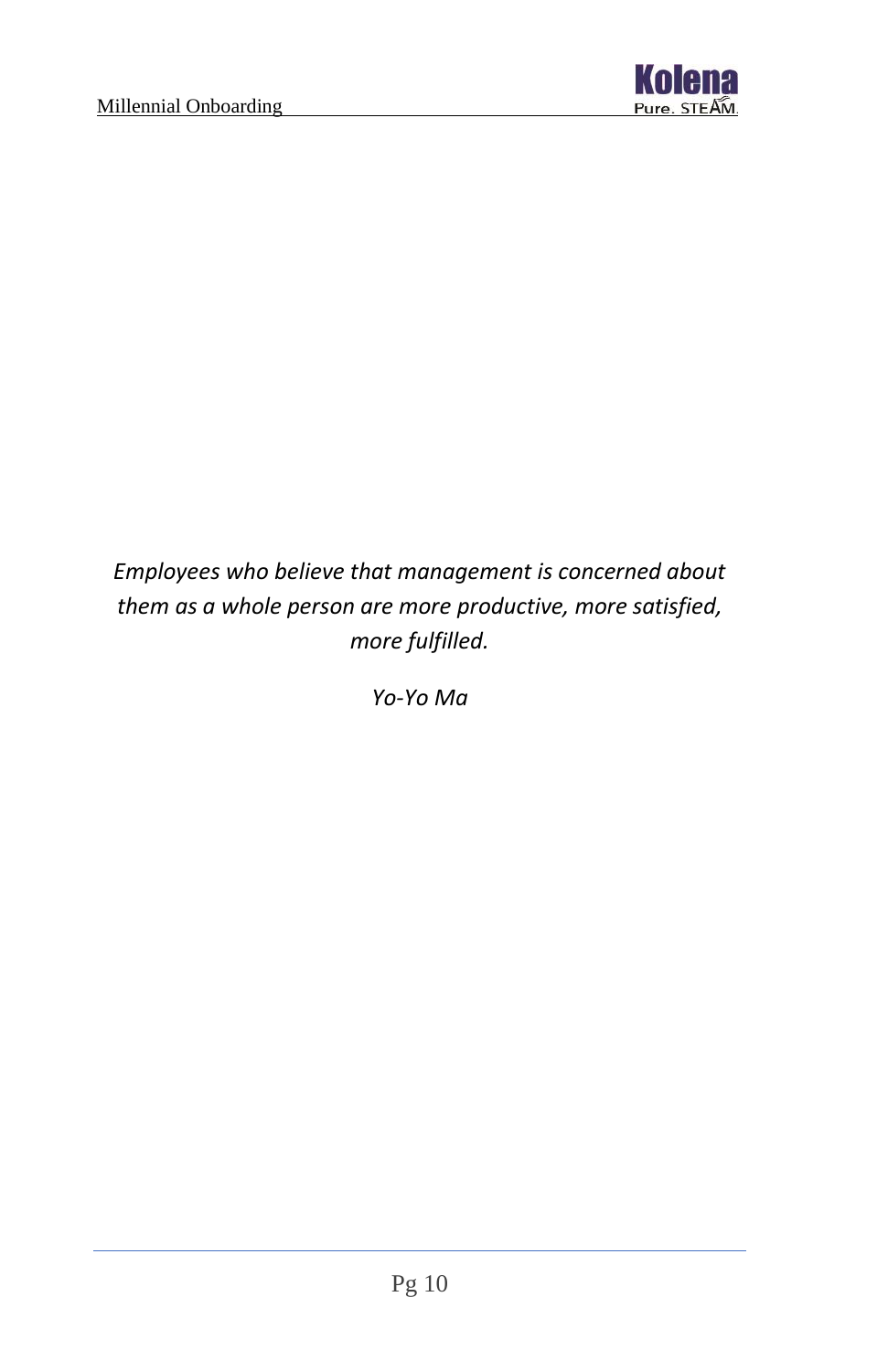

## <span id="page-11-0"></span>**Chapter Two: Introduction**

Preparing your employees for success starts long before they arrive for their first day on the job. A sound onboarding process not only helps to integrate new hires into the workplace, it prepares them to succeed in the first days and months on the job and over the long haul. A quality onboarding process goes beyond just new employee orientation -it supports employees as they grow comfortable in the job and the organization.

#### **Why Onboarding?**

Why invest in an onboarding process rather than just a one-day orientation? A continuous onboarding process not only ensures that new hires have the necessary paperwork filled out and start the job on the right foot, but helps to socialize the new hire into the organization. Because a new hire's needs and concerns will change as he or she becomes comfortable with different aspects of the job, a continuous onboarding process ensures that employees can ask questions or have different needs addressed as they come up. A quality onboarding process helps to promote employee retention, which is both a cost savings and contributes to greater continuity among the work team.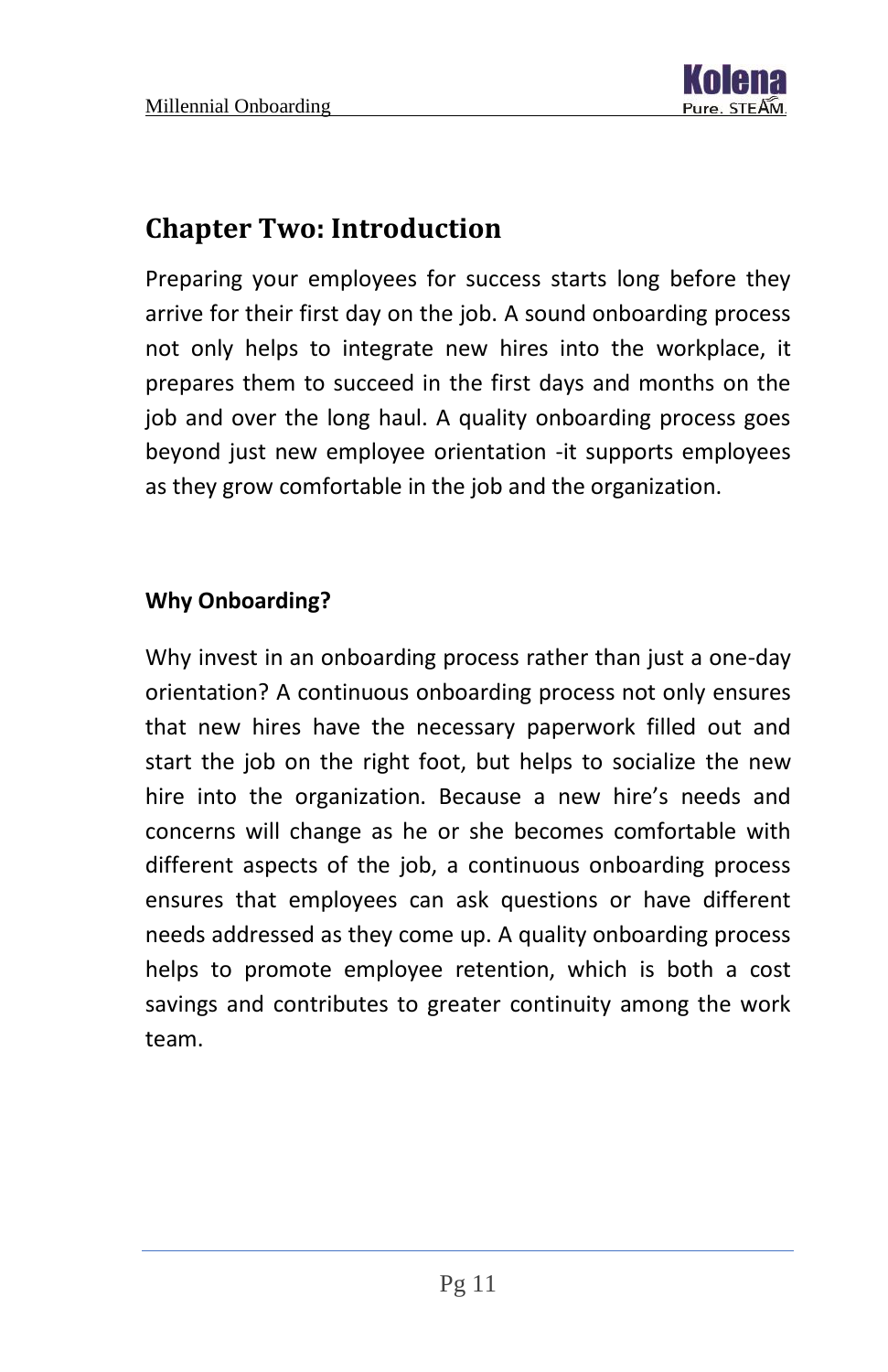

#### **Importance of Onboarding**

The onboarding process sets the tone for an employee's experience at an organization. While many people think of onboarding solely in terms of new hire orientation, in reality onboarding begins with the first welcome from Human Resources, and continues throughout the new hire's first weeks and months at the organization. Attention to every phase of the onboarding process helps to fully integrate new hires into the organization, which contributes to morale, productivity, and retention.

#### **Making Employees Feel Welcome**

One of the most important goals of the onboarding process is to make new hires feel welcome in the organization. Onboarding processes which are cold, impersonal, and involve little contact with managers and other employees can be off-putting. In contrast, an onboarding process in which the new hire has contact with new coworkers and managers, is warmly welcomed, and has his or her needs and personality taken into account is likely to create more positive feelings.

Some ideas for making employees feel welcome during onboarding include:

- Introduce the new hire to office neighbors, work team members, and support staff
- If possible, have the employee's workstation set up and stocked with supplies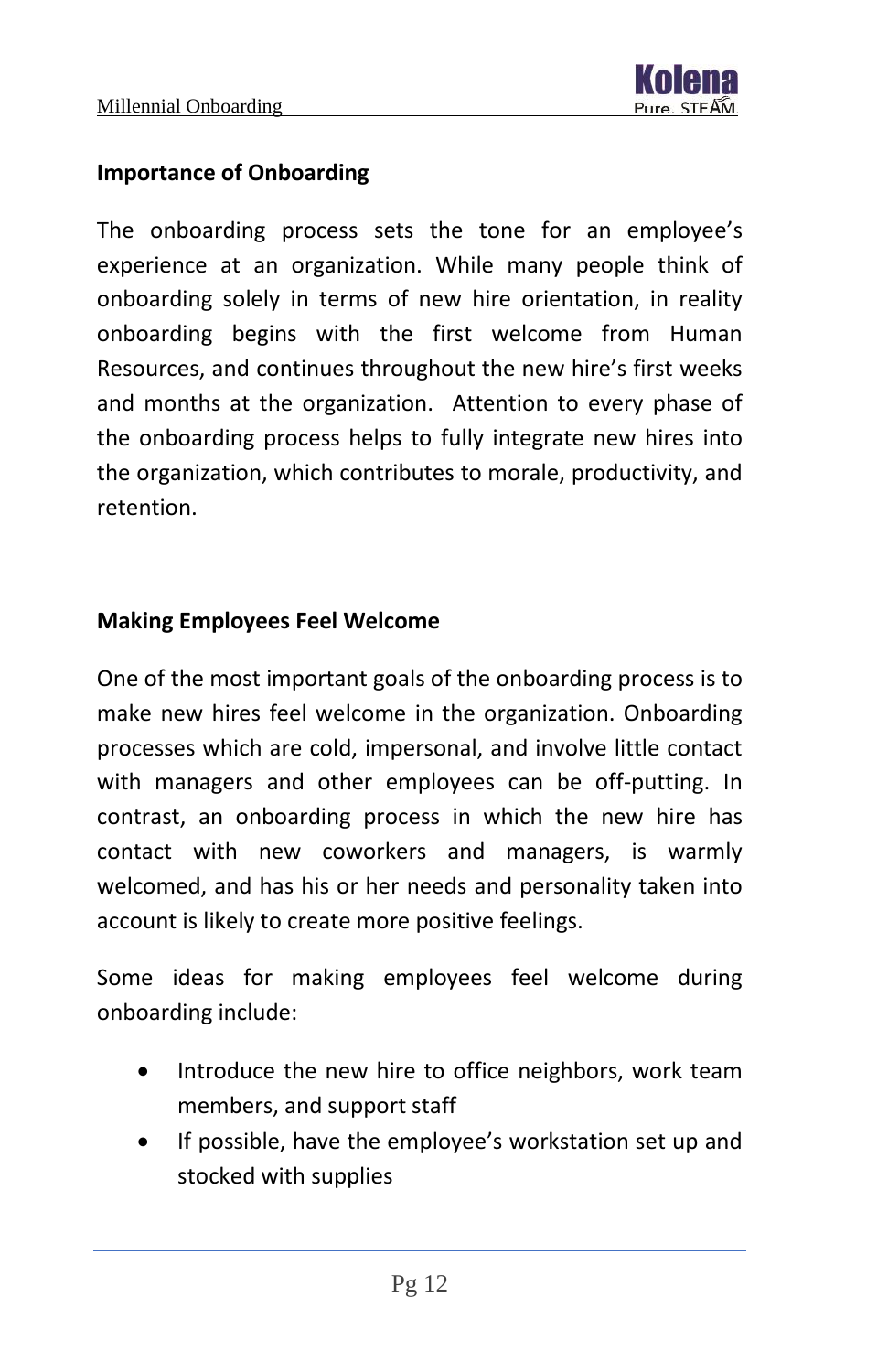

• Ensure that the new hire has someone to eat lunch with on his or her first day

#### **First Day Checklist**

A first day checklist can be helpful for both managers and new hires in the onboarding process. A first day checklist helps ensure that the new hire has the most important information they will need by the end of the first work day, and that they have been adequately welcomed into and oriented to the space. Having a standard first day checklist also ensures that there is consistency across onboarding for all new hires.

Some things to include on the first day checklist might include:

- 1. Greeting and welcoming the new hire
- 2. Setting up lunch with the new hire's team or manager
- 3. Having the new hire's ID badge or other identification ready
- 4. Introducing the new hire to team members, direct reports, and supervisors
- 5. Going over the new hire's job description
- Going over the organizational chart
- 7. Giving the new hire a tour, including restrooms, break rooms, kitchen facilities, and common areas
- Showing the new hire his or her mailbox, as well as copiers, fax machines, and other equipment
- Going over IT and telephone policies and procedures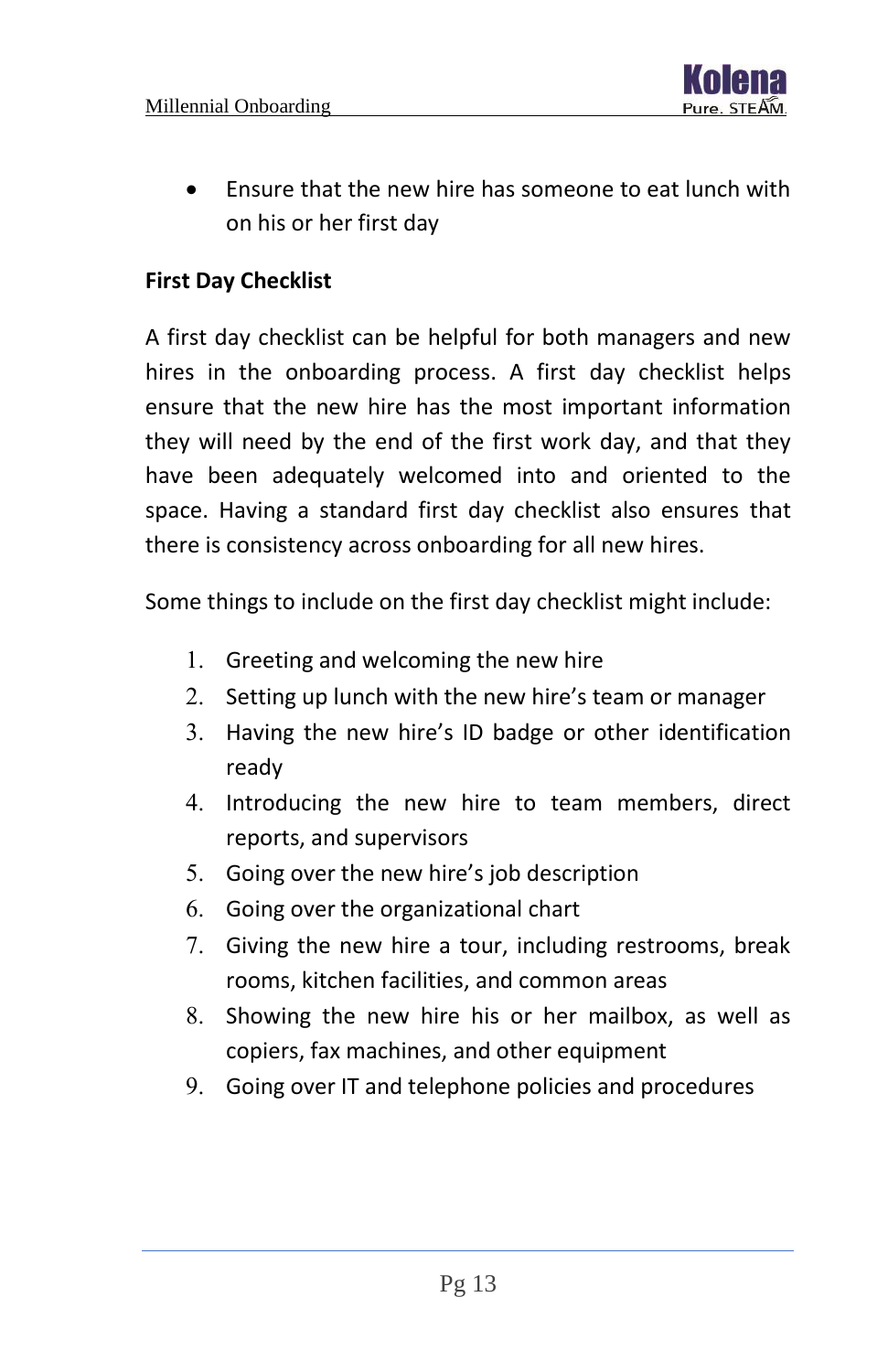

#### **Practical Illustration**

Kenya began a new job at a large firm. She was very nervous her first day about finding her way around and learning her duties. Kenya's manager, Pearl, met her in the lobby when she arrived. Pearl gave Kenya a tour of the office, pointing out her cubicle, the common areas and restrooms, and the workroom with the copier and office supplies. Along the way, she introduced Kenya to the coworkers in the neighboring cubicles. Pearl and Kenya then sat down and went over Kenya's job description and the expectations for her first week. Finally, Pearl gave Kenya her ID badge and walked her to her cubicle, which was stocked with the supplies she would need to begin work. At lunch with her manager and one of her team members that day, Kenya felt like she was settling in nicely.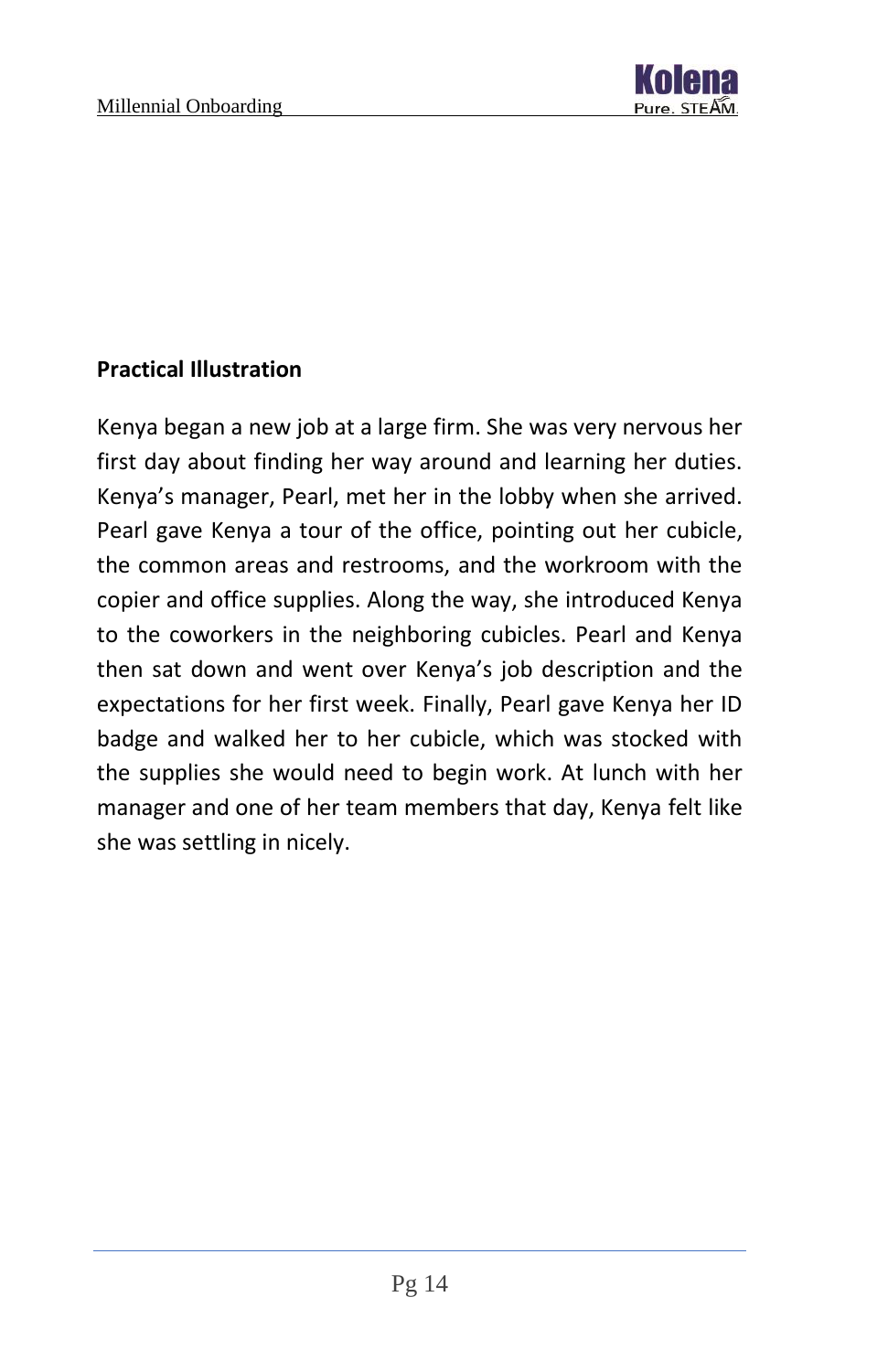

## *We're living in a different world now in terms of employee needs.*

*Anne Mulcahy*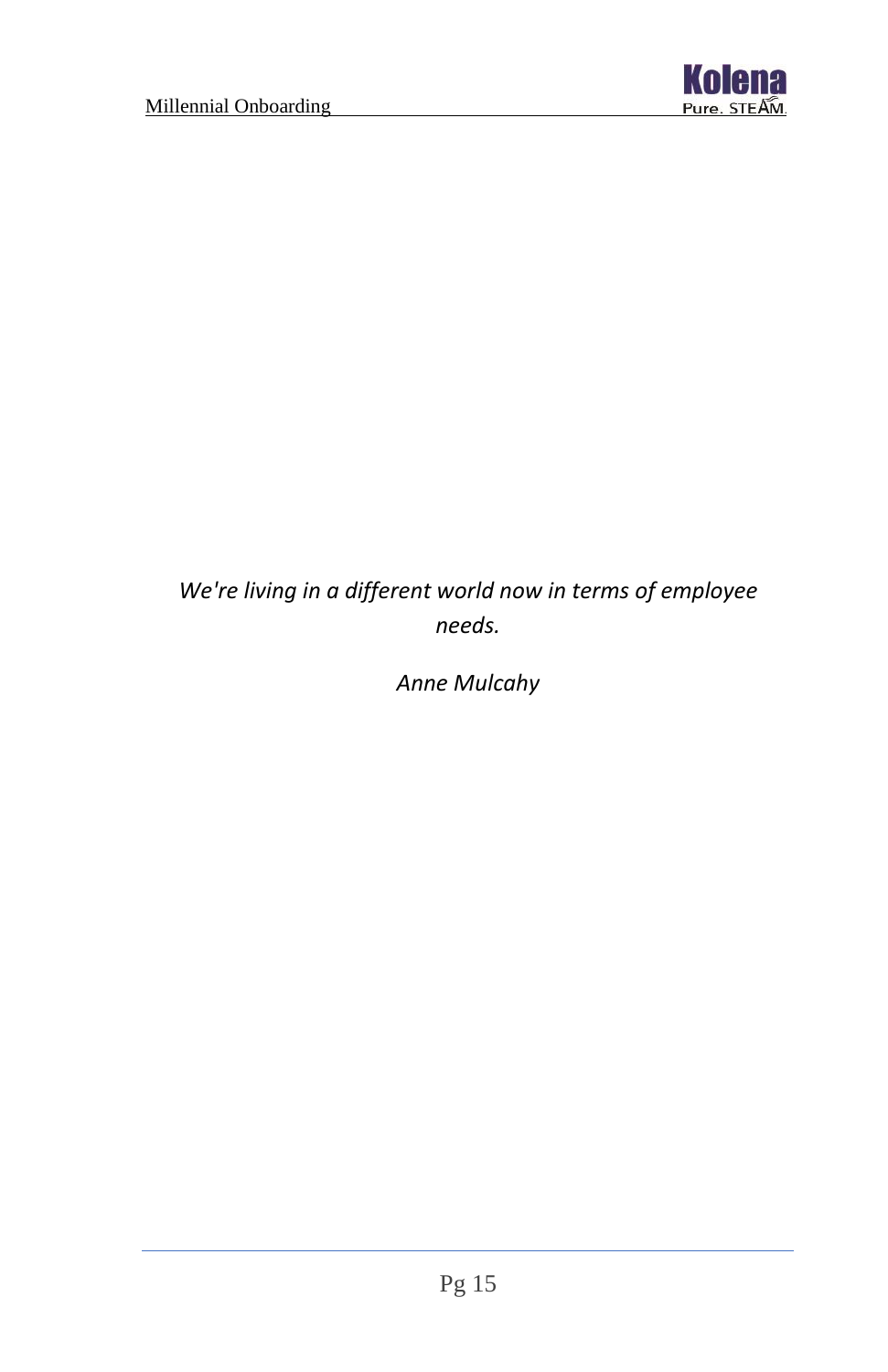

## <span id="page-16-0"></span>**Chapter Three: Millennials and Onboarding**

As members of the Millennial generation – otherwise known as Gen Y – begin to enter the workforce, workplaces and organizations must change to meet their unique talents and challenges. Employees of the generation have different expectations for their working lives and careers, and the savvy organization takes these into account from the moment of hire and through the onboarding process.

#### **Who are Millennials?**

Millennials are members of the generation born between 1980 and 1995. They are a generation that came of age in an era of increasing technology and economic uncertainty, both of which shape the way they approach work and life. While millennial employees are often dismissed as lazy or self-involved, in reality their unique approach to work and life can be an asset to organizations that know how to leverage them.

#### **Common traits of Millennials:**

- Preference for multitasking
- Highly connected, via social media and other communication technology
- Tech-savvy Millennials have grown up using computers and other technology
- Desire to be recognized for their efforts
- Desire for instant gratification and feedback
- Team-oriented and collaborative
- Close to their parents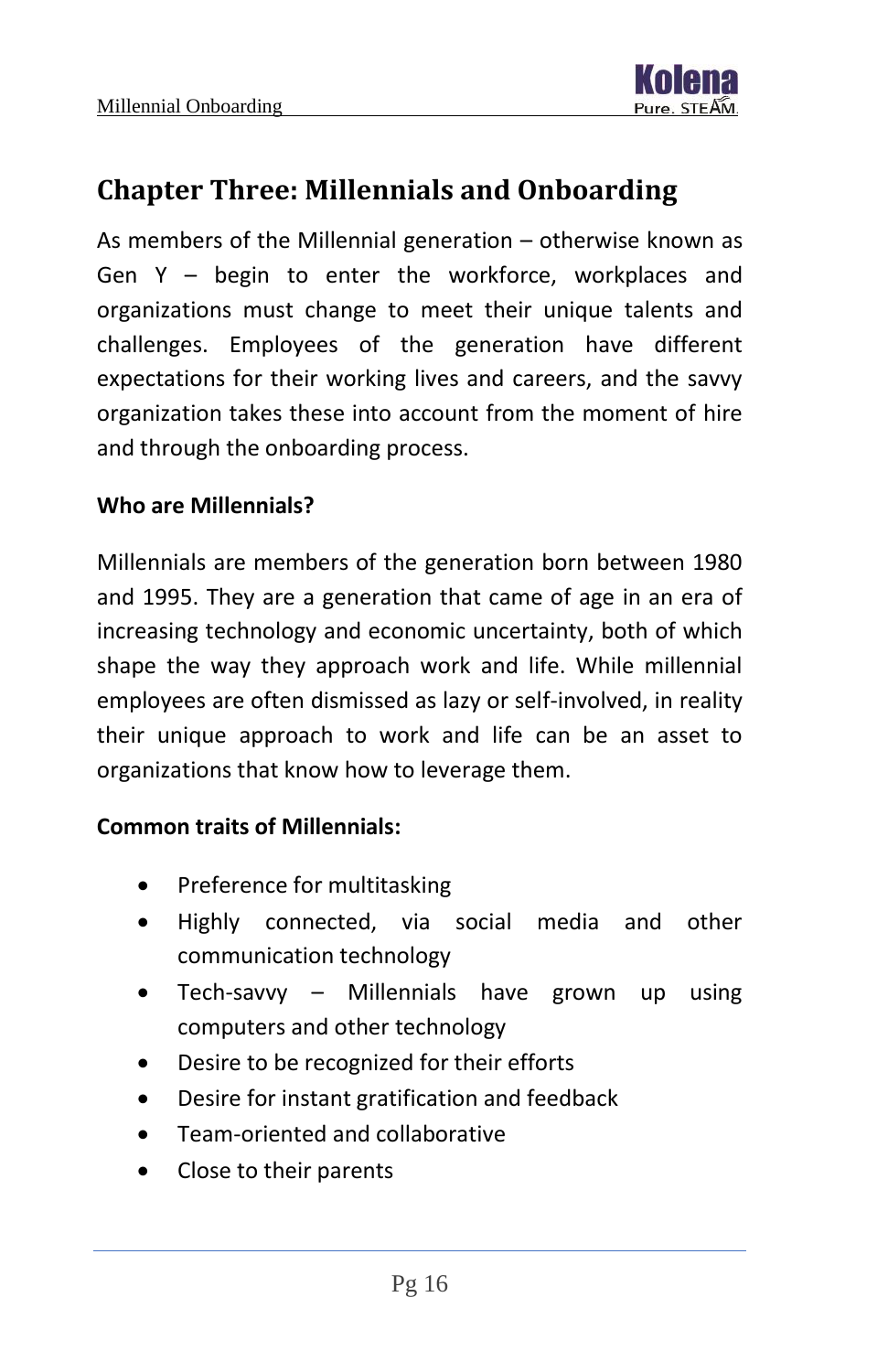

Expectation of work-life balance, high value on personal time

#### **How Do Millennials Differ from Other Workers?**

Millennials differ from workers in older generations in several important ways. Millennials are generally more tech-savvy than older workers because they have grown up using technology, and with the expectation that technology will continue to evolve. They are thus very comfortable with computers, social media, and other technology. Being comfortable with social media may mean that Millennials need extra coaching on professional communication and what levels of personal transparency are appropriate in the workplace.

They have also come of age as multitasking – which may mean they are more productive, but may also mean they have difficulty focusing on one task for an extended period. They tend to be collaborative and team-oriented and to work well in groups. Millennials have a greater expectation of work-life balance at the earliest stages of their careers than older generations do, and also want to know from the first day on the job what the opportunities for advancement are in an organization. Finally, Millennials expect to be recognized for their work and to receive regular, detailed feedback. They need one-on-one mentoring and individualized attention from supervisors and managers.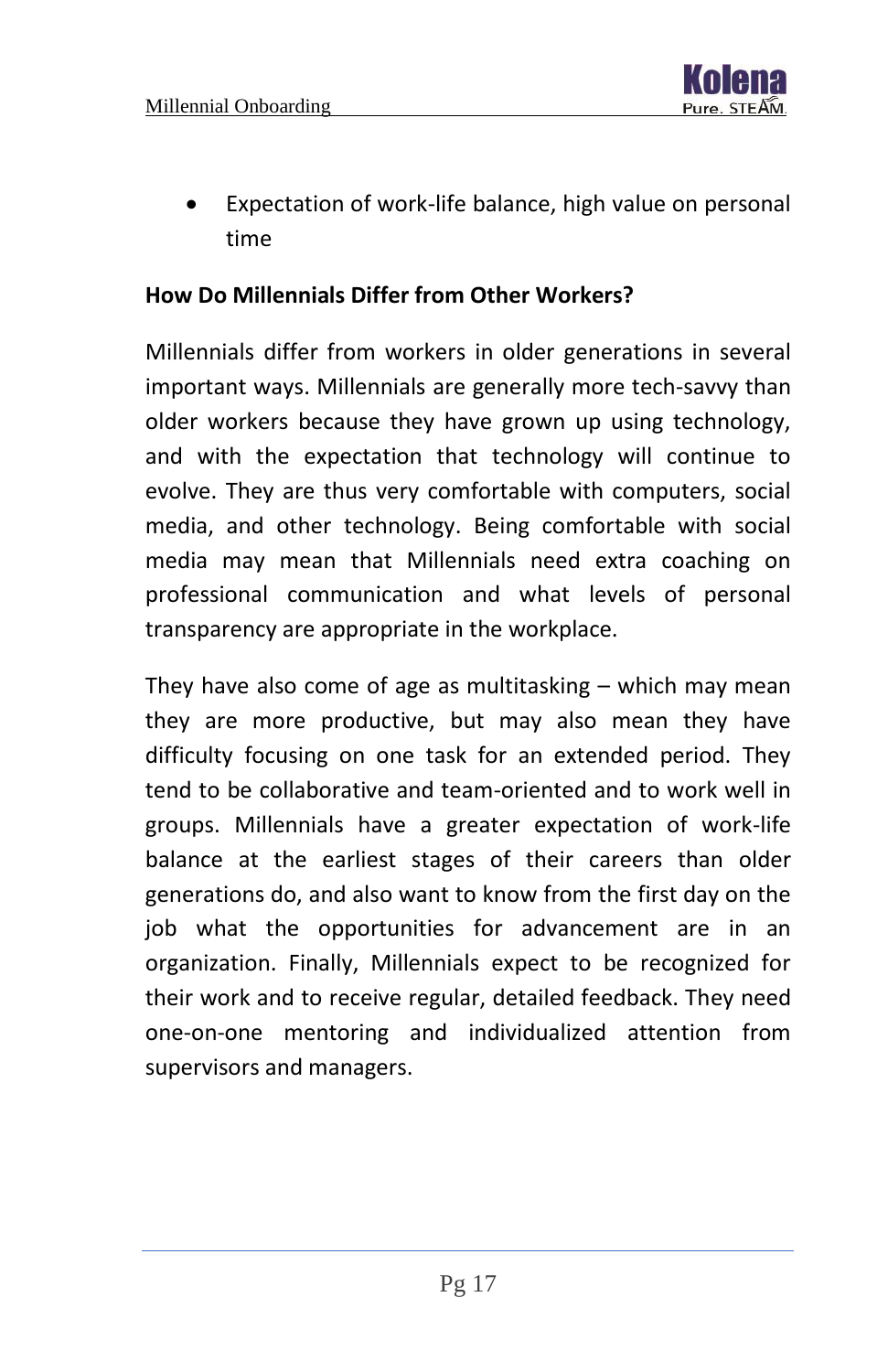

#### **Investiture Socialization – Let Them Be Themselves!**

One method that works well when onboarding millennial employees is *investiture socialization*. In this process, managers and supervisors draw on Millennials' unique traits and perspectives and allow these employees to be themselves. Allowing millennial employees to be themselves not only helps to alleviate any anxiety they may have about being inauthentic  $-$  a particular concern for this generation  $-$  but also allows managers and supervisors to see their strengths and weaknesses in action. Finding ways to incorporate millennial traits such as tech-savviness into the onboarding process is another key aspect of investiture socialization, as is spending one-on-one time with the new hires.

#### **Informal Rather than Formal Onboarding Processes**

Millennial employees respond better to informal onboarding processes. Day-long orientation sessions, lecture-style orientations, and endless reams of paperwork are at odds with Millennials' preference for multitasking, technology, and (at times) instant gratification. Finding ways to onboard Millennials that draw on their preference for fast-paced, technology-based, and personal interactions is likely to engage these new hires. Putting onboarding material that might otherwise be delivered in lecture format on DVD or in podcast form, for instance, may be more engaging to the millennial new hire. Assigning a manager, supervisor, or team member to deliver the onboarding material to the new millennial one on one rather than in a large group setting is also more effective.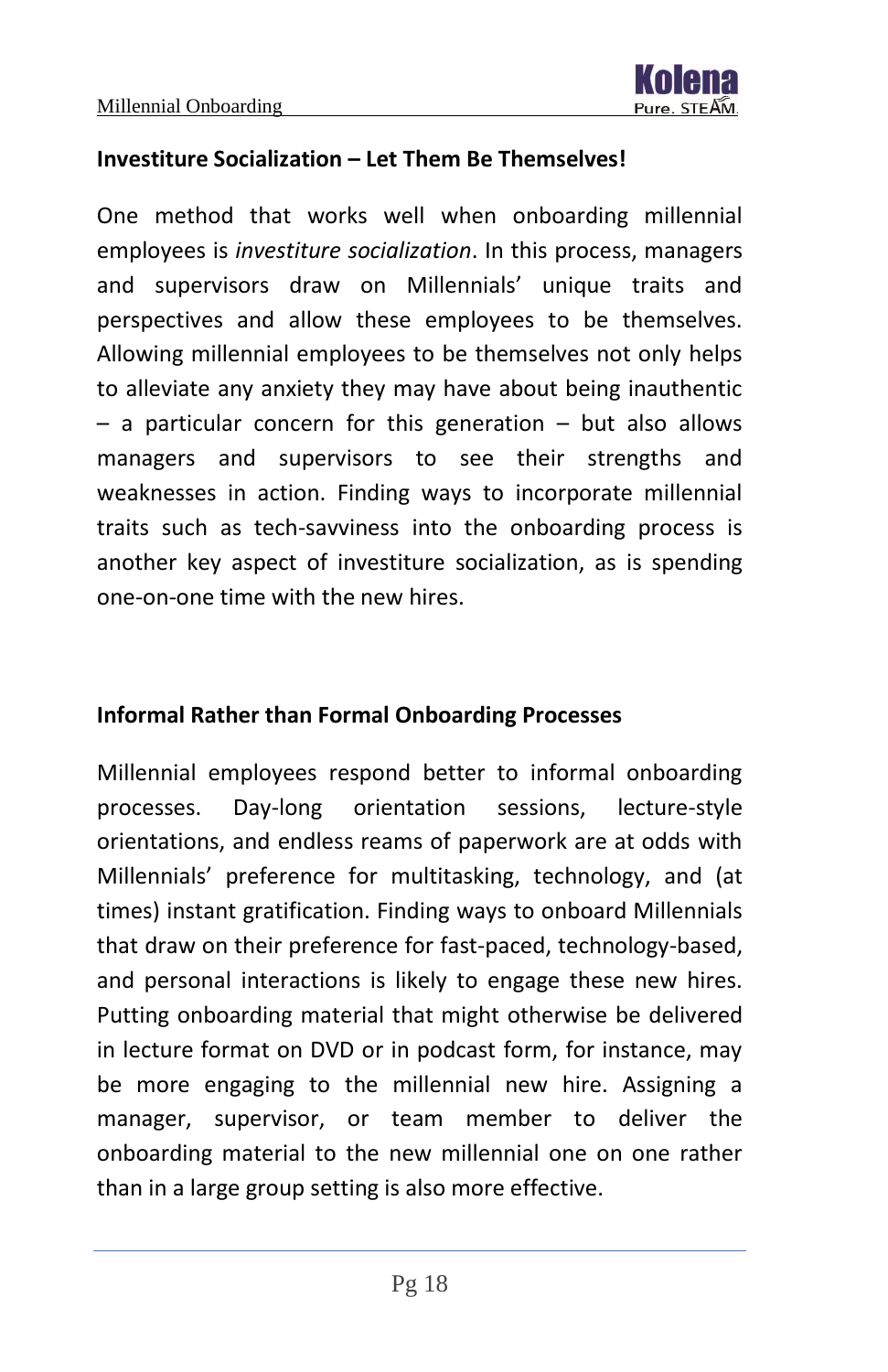

#### **Practical Illustrations**

Parker is a manager in charge of recruiting new college graduates to his organization. He notices that the first batch of new hires he brings in seems to be disengaged during their daylong orientation. Many of them frequently check their cell phones or otherwise seem to check out by lunchtime. He also notices he ends up answering many questions via email that should have been covered in the orientation sessions. After talking to his own supervisor about his concerns, and to his college-age son, Parker decided to make some changes to the onboarding process. Instead of a full day of presentations, new hires now watch a short DVD on the organization's mission and vision, then break into small groups where every two new employees meets with a manager one-on-one. After trying this new method, Parker notices that the new hires seem to have far fewer questions about the basic policies and processes.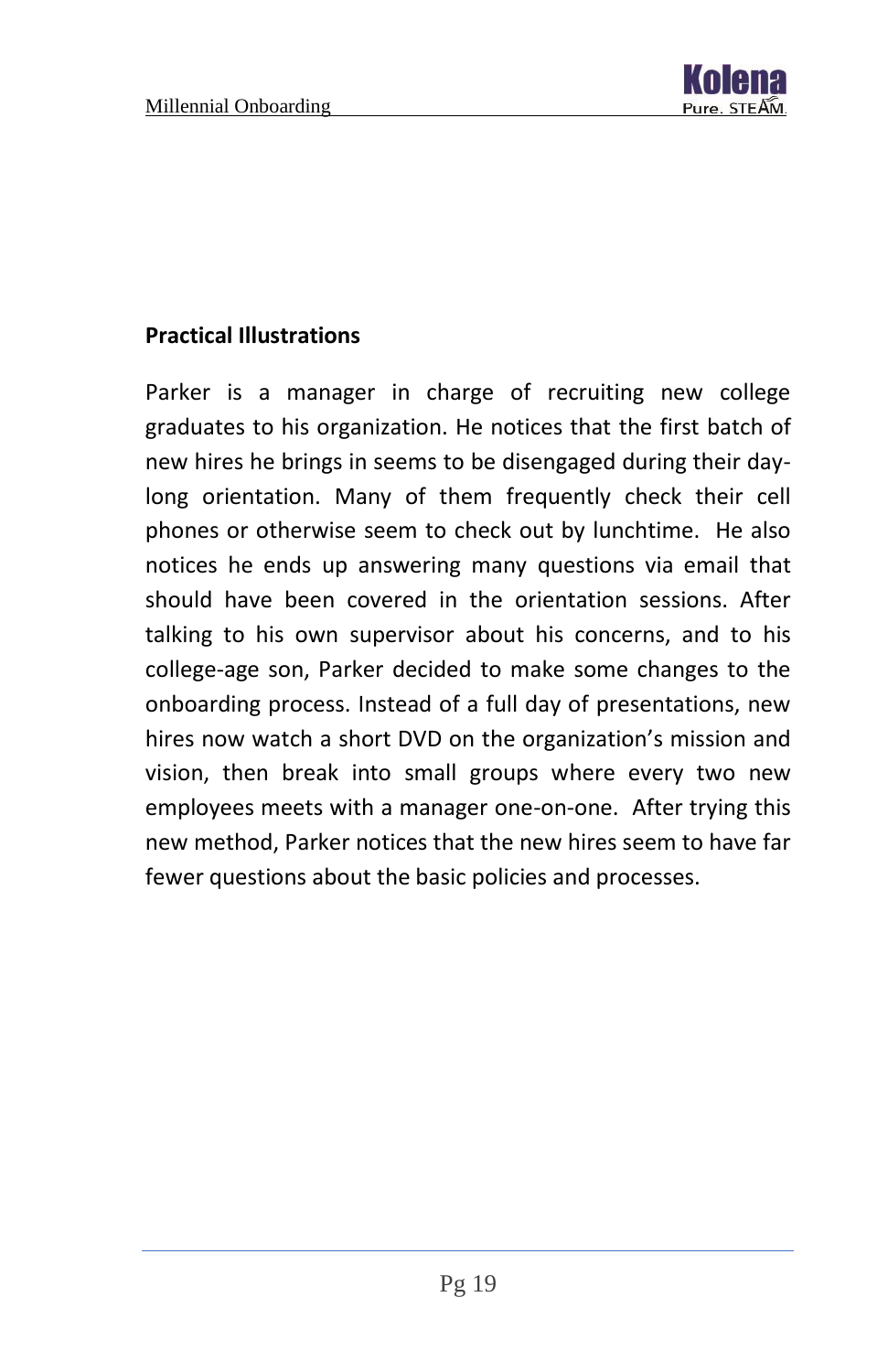

## *An employee's motivation is the direct result of the sum of interactions with his or her manager.*

*Bob Nelson*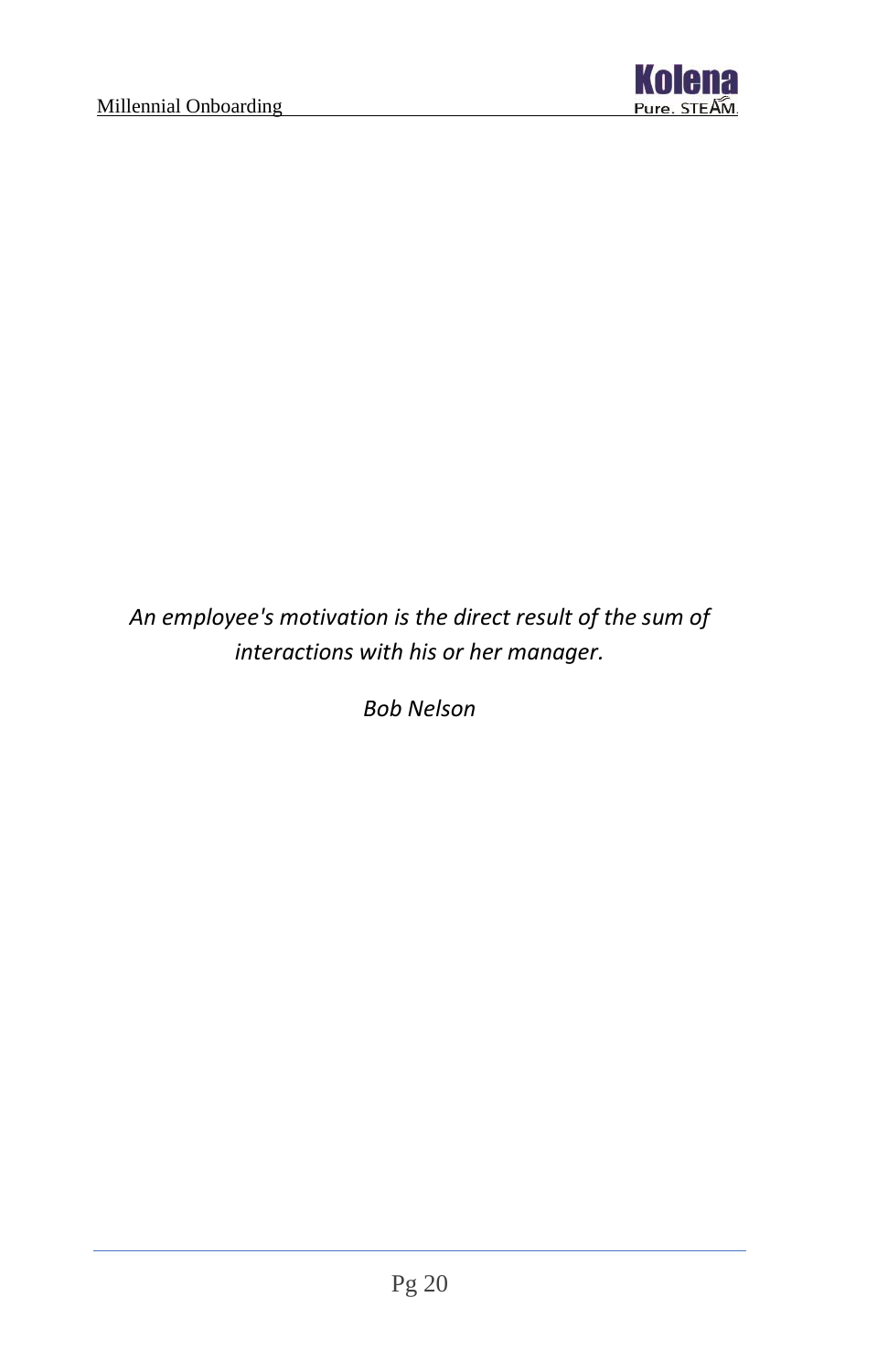

## <span id="page-21-0"></span>**Chapter Four: Onboarding Checklist**

Having a comprehensive onboarding checklist – from pre-arrival through the first day and up through the employee's first 90 to 180 days – can help when onboarding Millennial employees. Because Millennials thrive on interaction and feedback, having a checklist of what they should be learning and experiencing at various steps in the onboarding process helps the manager provide the type of mentoring and feedback Millennials need. It also helps in the process of investiture socialization we discussed in Chapter Three.

#### **Pre-Arrival**

The onboarding process begins long before the employee arrives for his or her first day at the office. Millennial employees especially thrive on a great deal of contact from their manager or supervisor in the days leading up to the first day of employment. Because Millennials also appreciate clear guidelines and expectations, providing a pre-arrival checklist not only helps the manager effectively prepare the employee for his or her first day, but also provides the Millennial employee with the structure he or she needs to feel less anxious about starting a new job.

Items to include on the pre-arrival checklist include:

• Frequent contact with the new employee leading up to the first day. Millennials may prefer email contact over phone contact.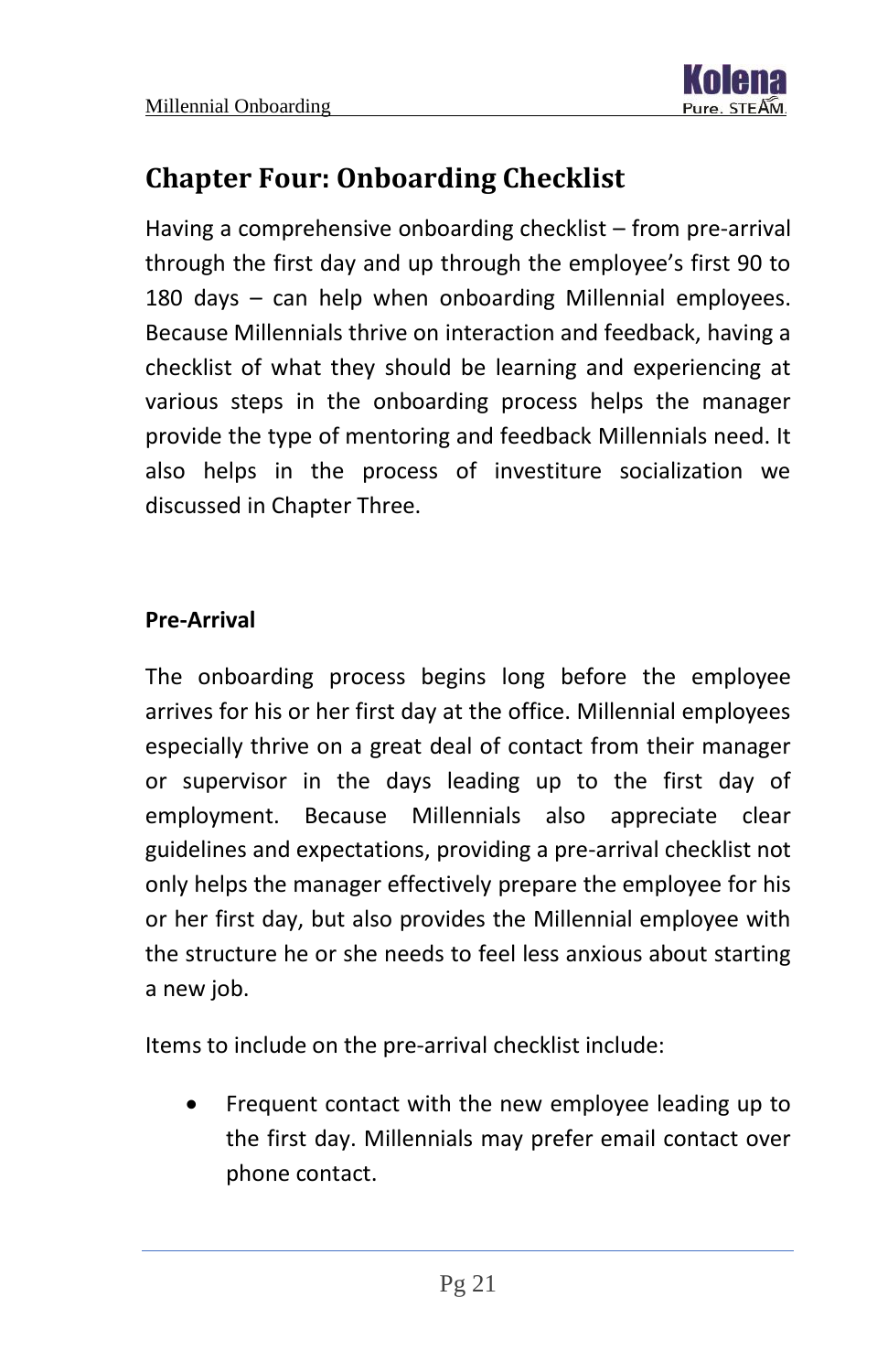

- Determine what the new employee needs to know to start off successfully, including answers to any questions that come up during email or phone contact.
- Prepare a packet with organizational charts, company policies, and other materials to supplement any orientation the employee undergoes.
- Provide a clear outline of the new employee's job responsibilities, including the job description
- Clearly outline the employee's career path  $-$  this is especially key with Millennials
- Provide clear expectations for the first week, month, quarter, and year on the job
- Set up necessary technology  $-$  email, computer workstation, and so forth
- Stock the workstation with supplies
- Email the new employee's team members to introduce him or her

#### **Arrival**

Once the items from the pre-arrival checklist are in place, the new hire's first day should be able to go smoothly. Having a checklist of items that need to occur or be in place on the first day a new hire arrives at the organization is key to alleviating employee anxiety, making sure that all important matters the employee needs in order to start successfully are covered, and that onboarding is uniform across employees.

Some items to include on the arrival checklist include: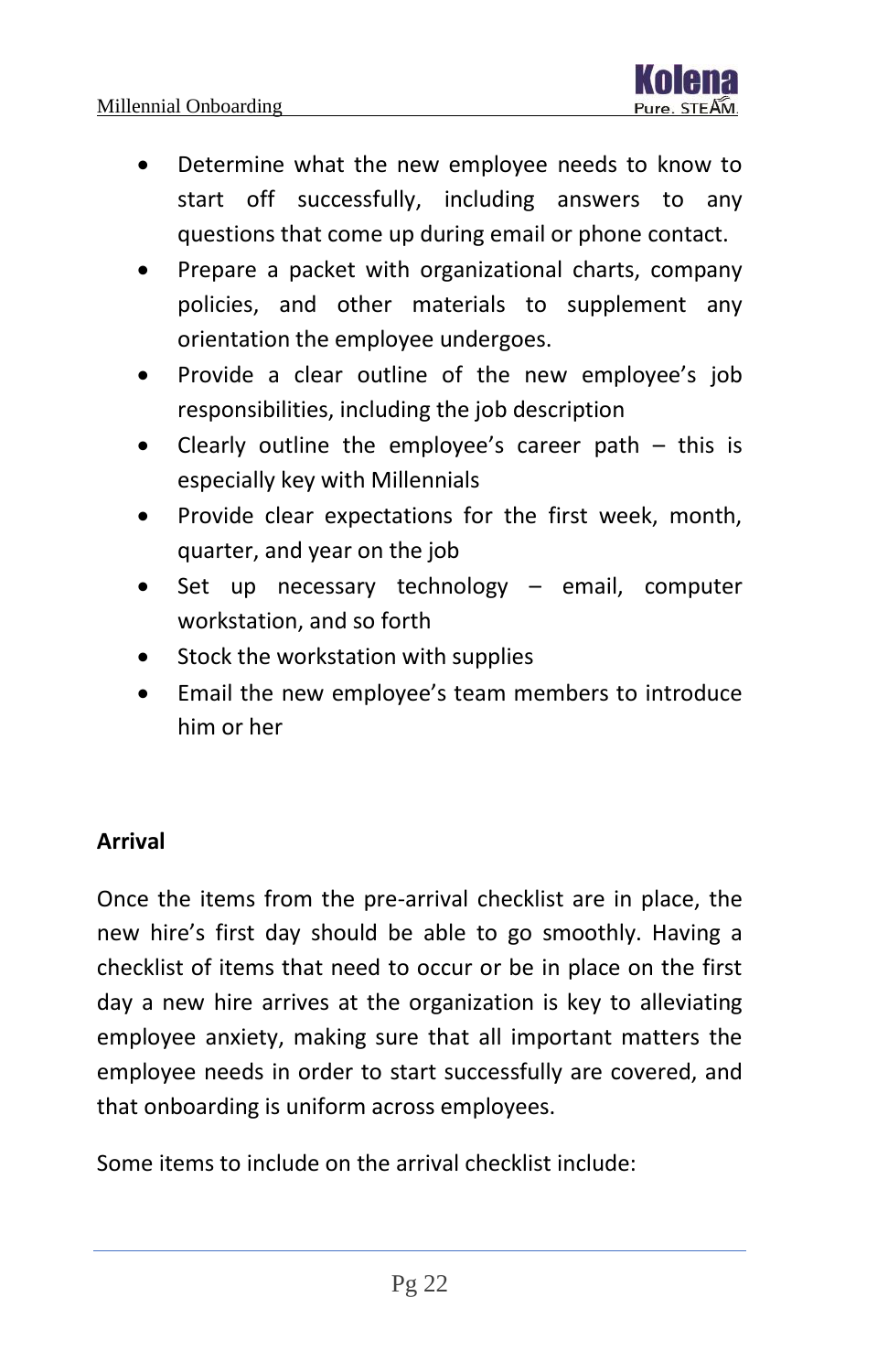

- Assign someone to greet the new employee, or do so yourself
- Give the employee a tour of the work areas, their cube or office, the common areas, the restroom, and supply areas
- Introduce the employee to those who office near them, their supervisor and supervisees (if any), and their team members
- Review procedures for telephone and computer usage, including personal usage rules

#### **First Day**

The first day at a new job can be overwhelming. Providing a first day checklist helps make expectations clear from the outset. Millennials value clear guidelines and expectations, so a first day checklist is especially important when onboarding these employees.

Some items to include on the first day checklist include:

- Assign someone to escort the new employee to orientation or meetings, or do so yourself
- Set up lunch with you, or with team members, for the new employee. If lunch is provided as part of orientation, set up this lunch for the first week.
- Take time to explain the work of the unit or department, including reviewing the organizational chart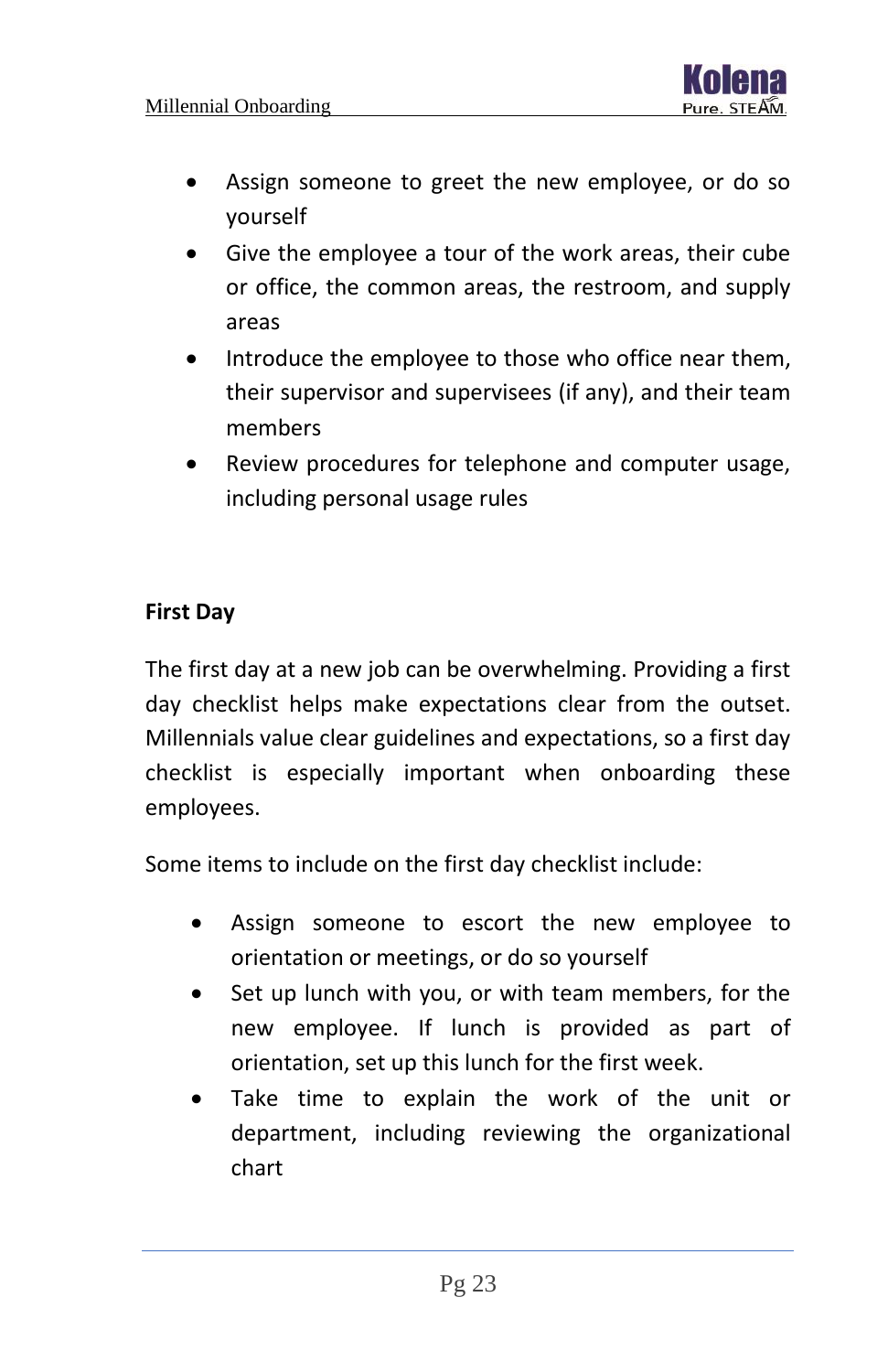

- Review the employee's job description and expectations for the first week
- Review the employee's career path  $-$  especially key with Millennials

#### **First Week**

Onboarding should always be continuous, and this is especially important with Millennials. They are used to frequent contact with and feedback from mentors. They also thrive when the guidelines are clear and they are given discrete tasks to complete. Having a first week checklist helps the manager in following up with the Millennial employee, and also provides the employee with structure as he or she settles into the job.

Some items to include on the First Week checklist include:

- Clearly outline training requirements
- Clearly outline job expectations
- Establish milestones the employee should meet
- Work with the employee to set individual goals
- Set 30 days goals with the employee
- Revisit the career path and answer any questions the employee may have
- Ensure that the employee has completed all necessary paperwork
- Ensure that the employee has completed all necessary training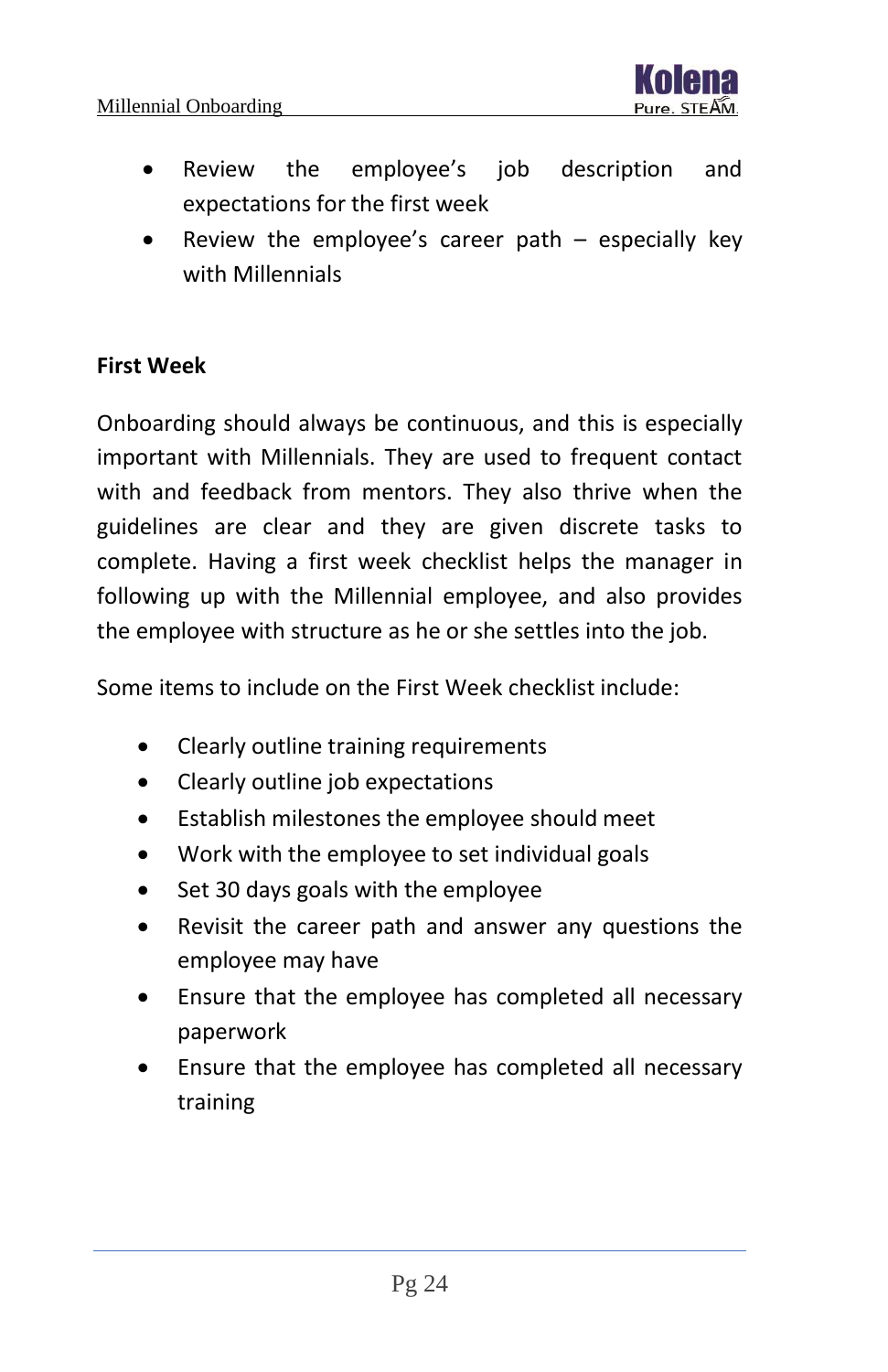

#### **First Month**

Because Millennials thrive on structure, a First Month checklist may also be useful. Some studies show that Millennials decide within the first six weeks whether they will stay at a new job. Being sure to lay out a clear path through the first month and beyond can help Millennials decide to stay with your organization.

Some items to include on the First Month checklist include:

- Provide regular feedback on the employee's performance
- Solicit informal feedback from the employee's team mates, supervisors, and supervisees (if any)
- Set aside time to check in informally with the employee to answer any questions that arise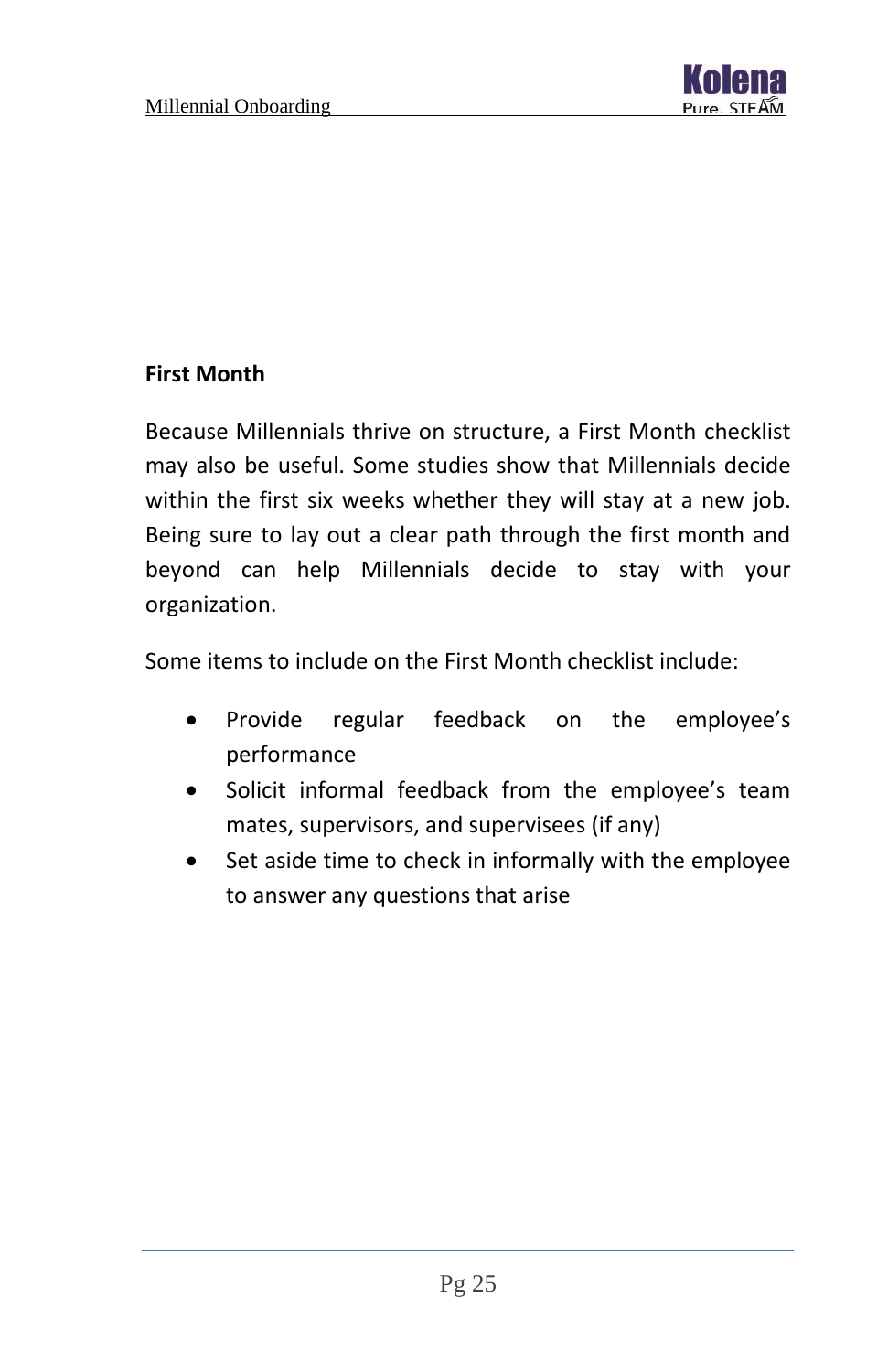

#### **Practical Illustration**

Luis was hired to start a new job just a few weeks after graduation from college. After receiving his offer letter, he had 10 days before he started the job. He was pleased to find an email from his new supervisor in his inbox, welcoming him to the team and inviting him to ask any questions that might come up as he reviewed his offer letter. He and his supervisor exchanged some emails, and Luis was relieved to have some of his biggest questions answered. On his first day, he was greeted by one of his team members and shown around the office. In mid-morning, he was able to sit down with his supervisor and go over his job description and the possible career paths he might take in the organization. As his first week on the job came to a close, Luis reflected on how helpful it had been to be able to ask questions, check in with his supervisor, and know exactly what was expected.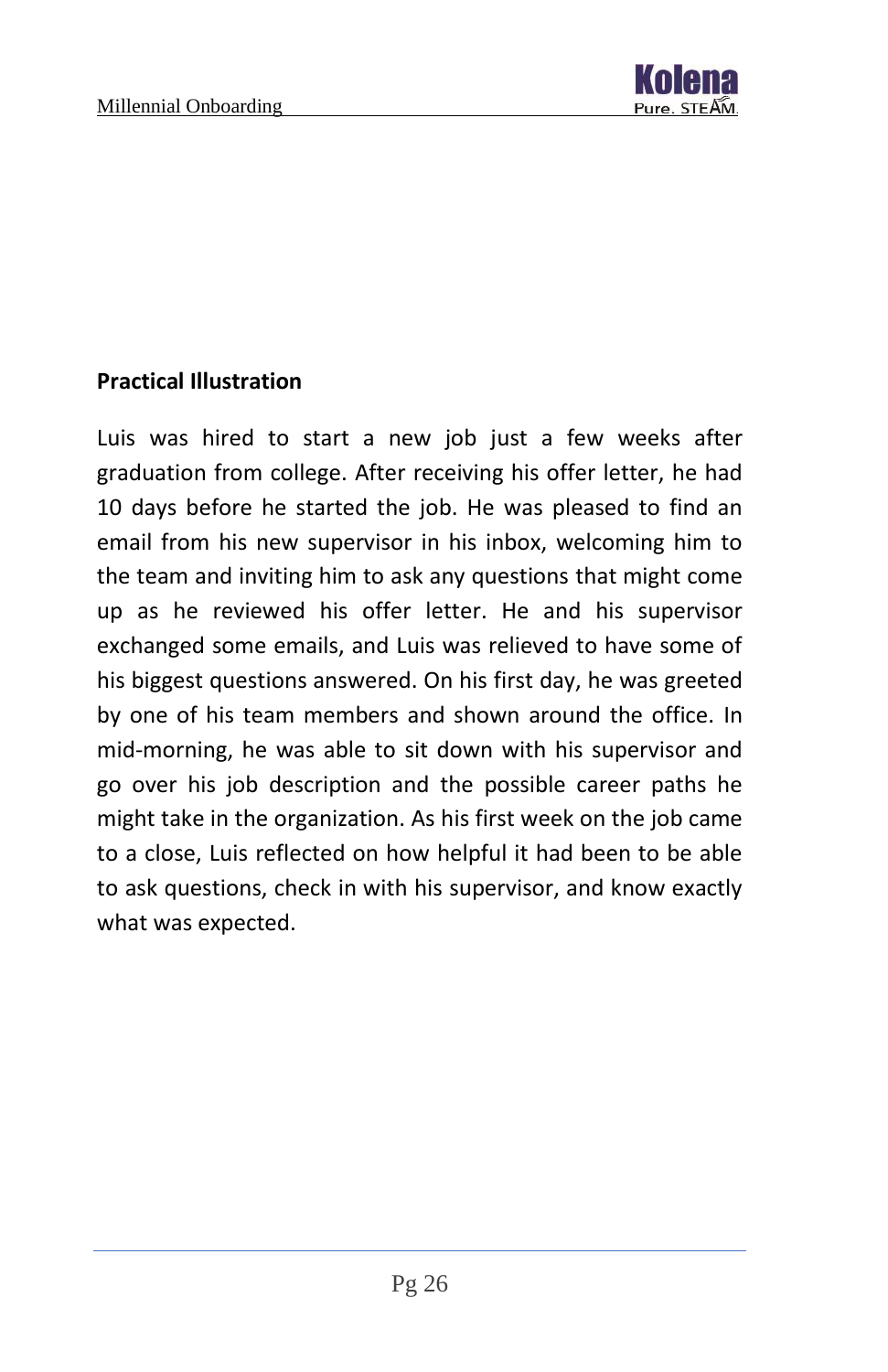

*Treat employees like partners, and they act like partners.*

*Fred Allen*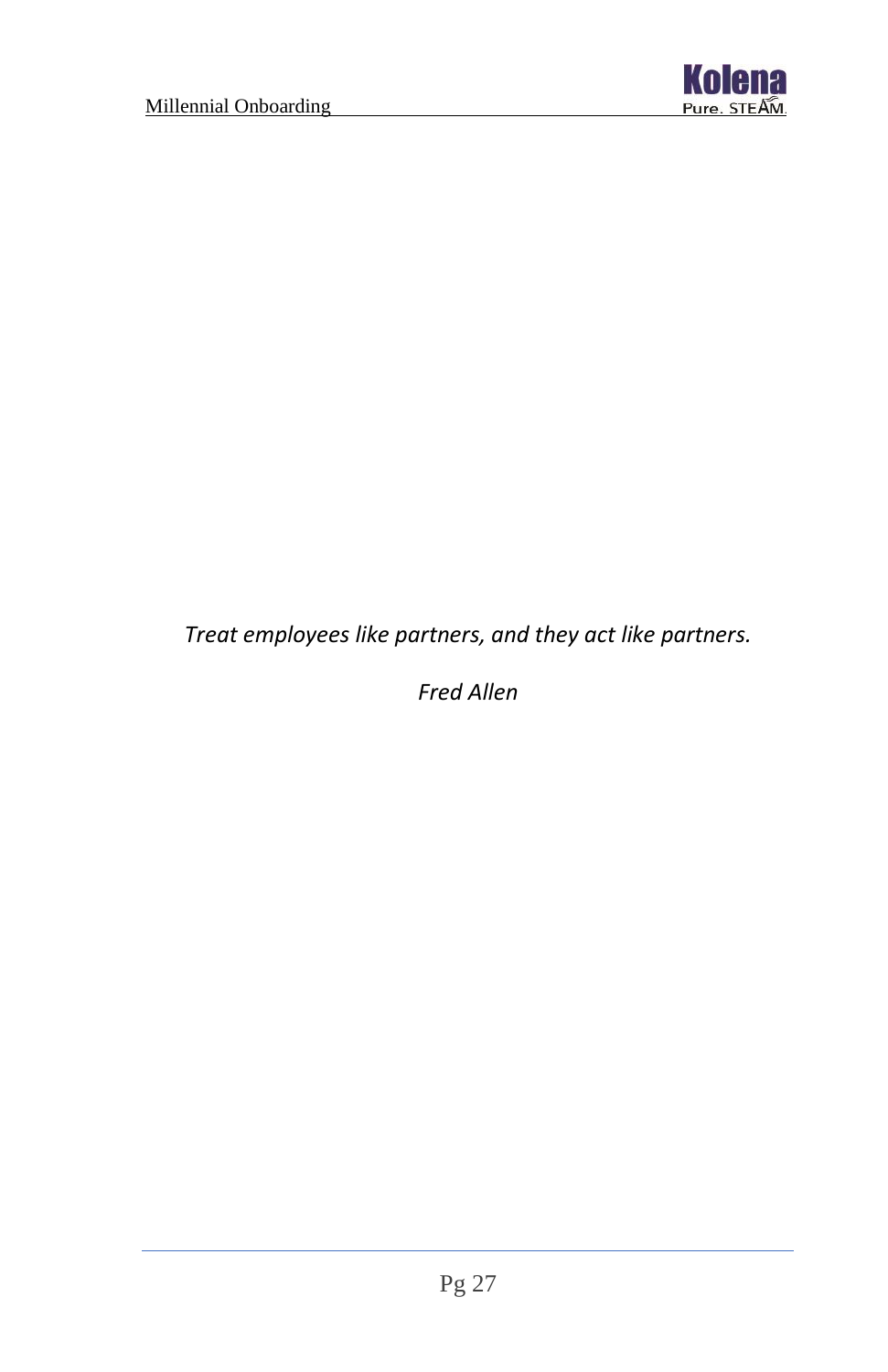

## <span id="page-28-0"></span>**Chapter Five: Engaging the Millennial Employee**

One of the most important things that a manager can do in the onboarding process is engaging the millennial employee. Millennials are interactive – they thrive when they can explore, do, and experience. Finding ways to engage Millennials throughout the onboarding process not only ensures that the process goes smoothly, but helps get them invested in the organization. An invested employee is an employee more likely to stay with the organization for the long run.

#### **Create an Informal Program**

As we learned in Chapter Three, Millennials are more likely to respond to an onboarding process that is informal and personalized than one that is formal and impersonal. Leveraging a Millennial new hires preference for technology, multitasking, collaboration, and for exploration when creating your onboarding program is key to its success. Millennials are likely to become quickly bored with day-long, lecture-style orientation sessions, or onboarding activities where they have little interaction with others. Coupled with their shorter attention spans, these impersonal approaches may leave Millennials feeling disengaged.

Some ideas for creating an informal onboarding program that will engage Millennials include:

- Use technology like videos, podcasts, or webinars in place of lectures or meetings
- Meet with employees one on one or in small groups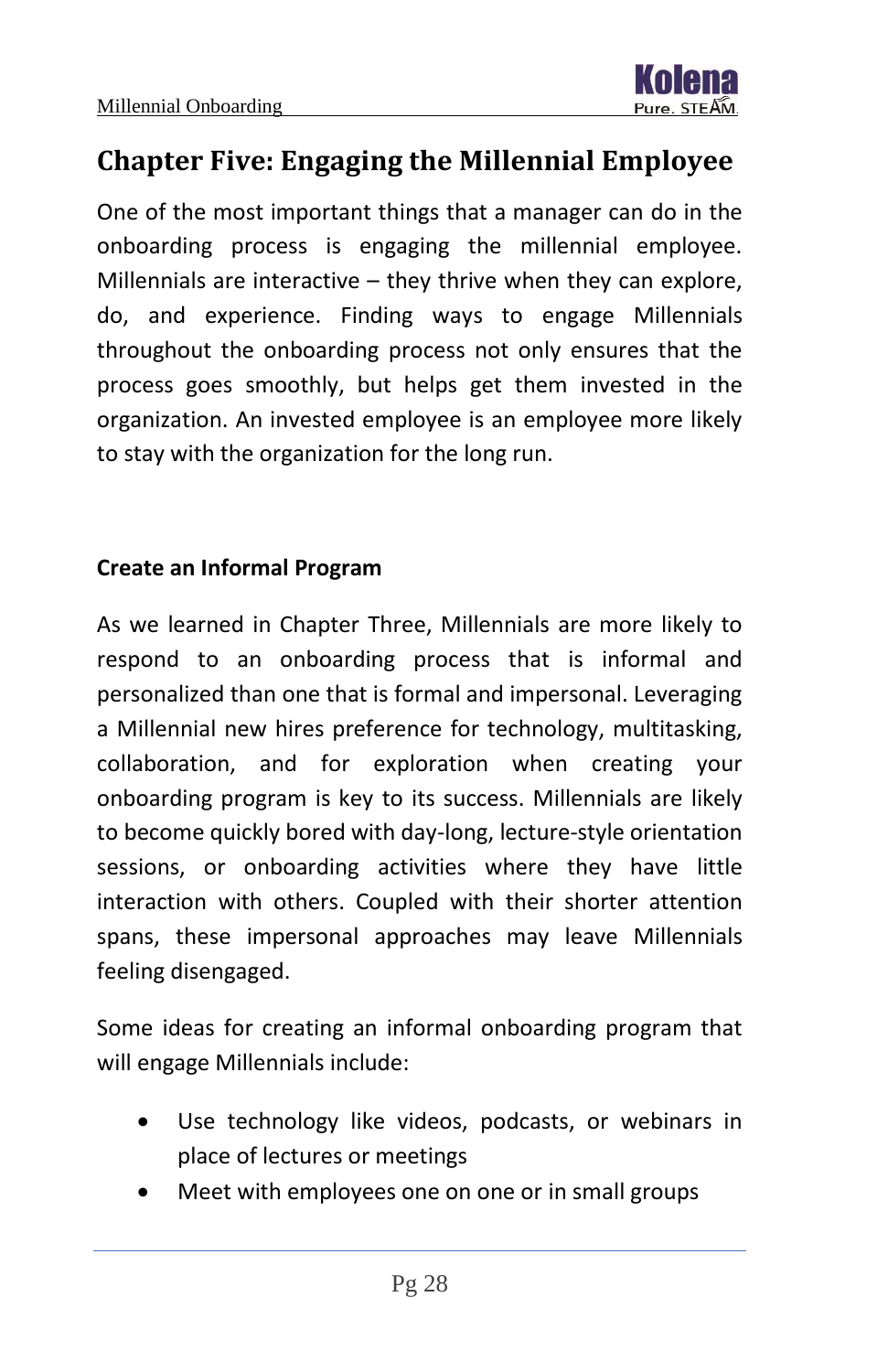

- Use a mix of activities and break the onboarding process into chunks
- Allow for some exploratory, unstructured time if possible

#### **Engage Employees One on One**

Millennials are accustomed to a high degree of interaction with their mentors, supervisors, and other important people in their lives. They also thrive on collaboration and feedback. Taking time to engage employees one on one throughout the onboarding process, from arrival through the first 90 or 180 days, provides them with the interaction and feedback they need to feel comfortable and competent. One on one interaction with millennial employees need not always be formal; simply taking the time to check in or have a brief chat helps to engage them. During onboarding, engaging Millennials one on one instead of in large group settings is a good strategy, as it provides the sense of investment and the opportunity for meaningful feedback and interaction.

#### **The Role of Human Resources**

Human Resources play an important role in onboarding and retaining millennial employees. The role of Human Resources in onboarding Millennials is not just to ensure that paperwork is filled out and policies followed, but to serve as important gatekeepers to the organization. When onboarding Millennials,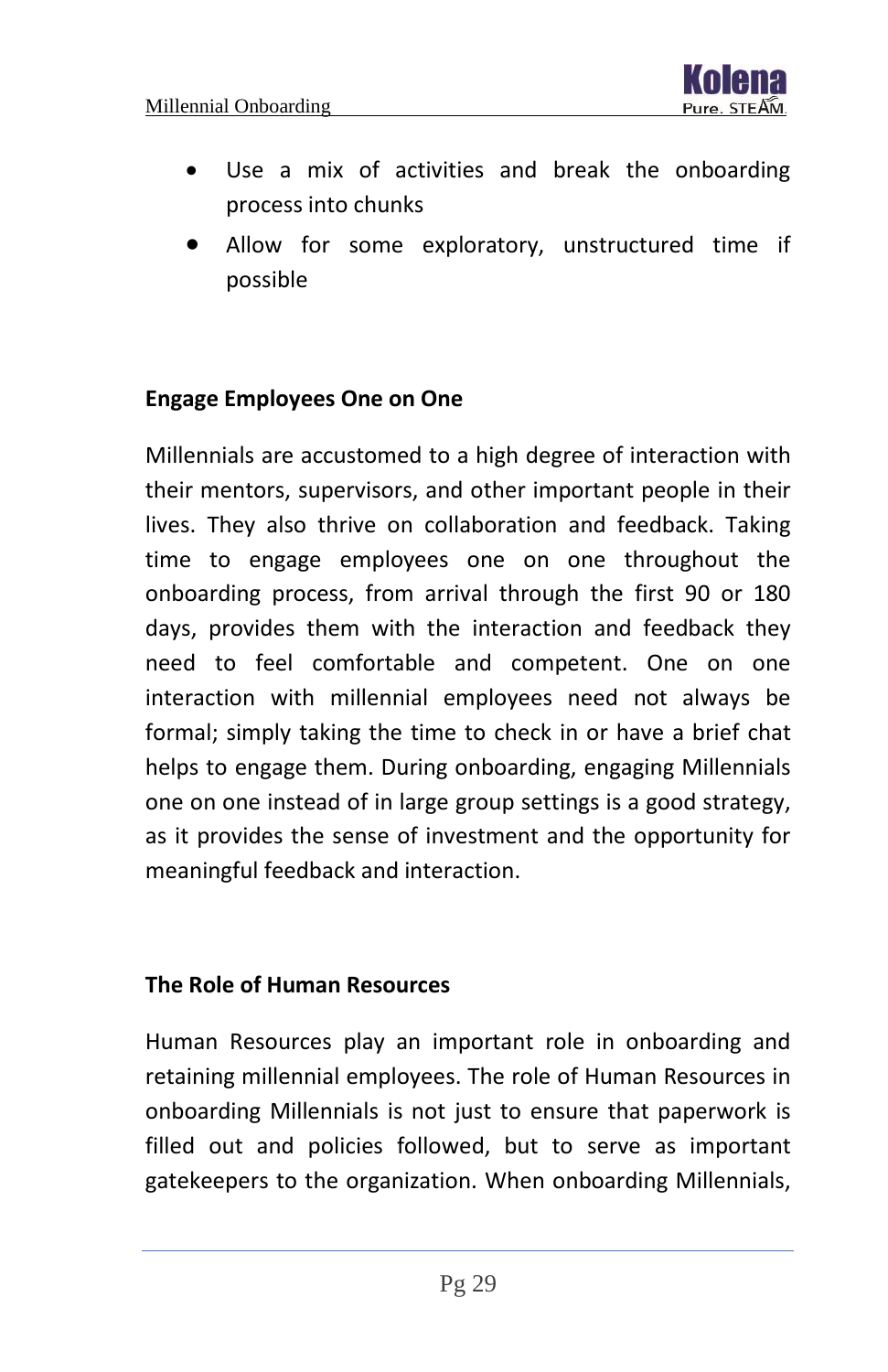

Human Resources should take the time to stress all the valuable things the organization can offer the employee – vacation time, benefits, flexible scheduling, and more. Millennials who are new to the workforce may not think to ask about these issues, and those that have been in other jobs have high expectations from the organizations in which they work. Human Resources plays a valuable role as onboarding ambassador when working with Millennials. Taking the time to determine what Millennials care about, and how HR can deliver that, is a key part of bringing this generation of workers onboard.

#### **The Role of Managers**

Managers play a vital role in onboarding Millennials, and not just in practical ways such as providing paperwork and office tours. Millennials thrive when they have lots of FaceTime with mentors, managers, and important others in their lives. Because Millennials respond best when engaged one on one, managers can and should take on many of the onboarding tasks that might otherwise be handled by a trainer or HR representative in a large group. Managers provide the structure and feedback that Millennials need in order to feel competent at a new job. Managers can also gauge an employee's strengths, weaknesses, and concerns and customize the onboarding process to address these.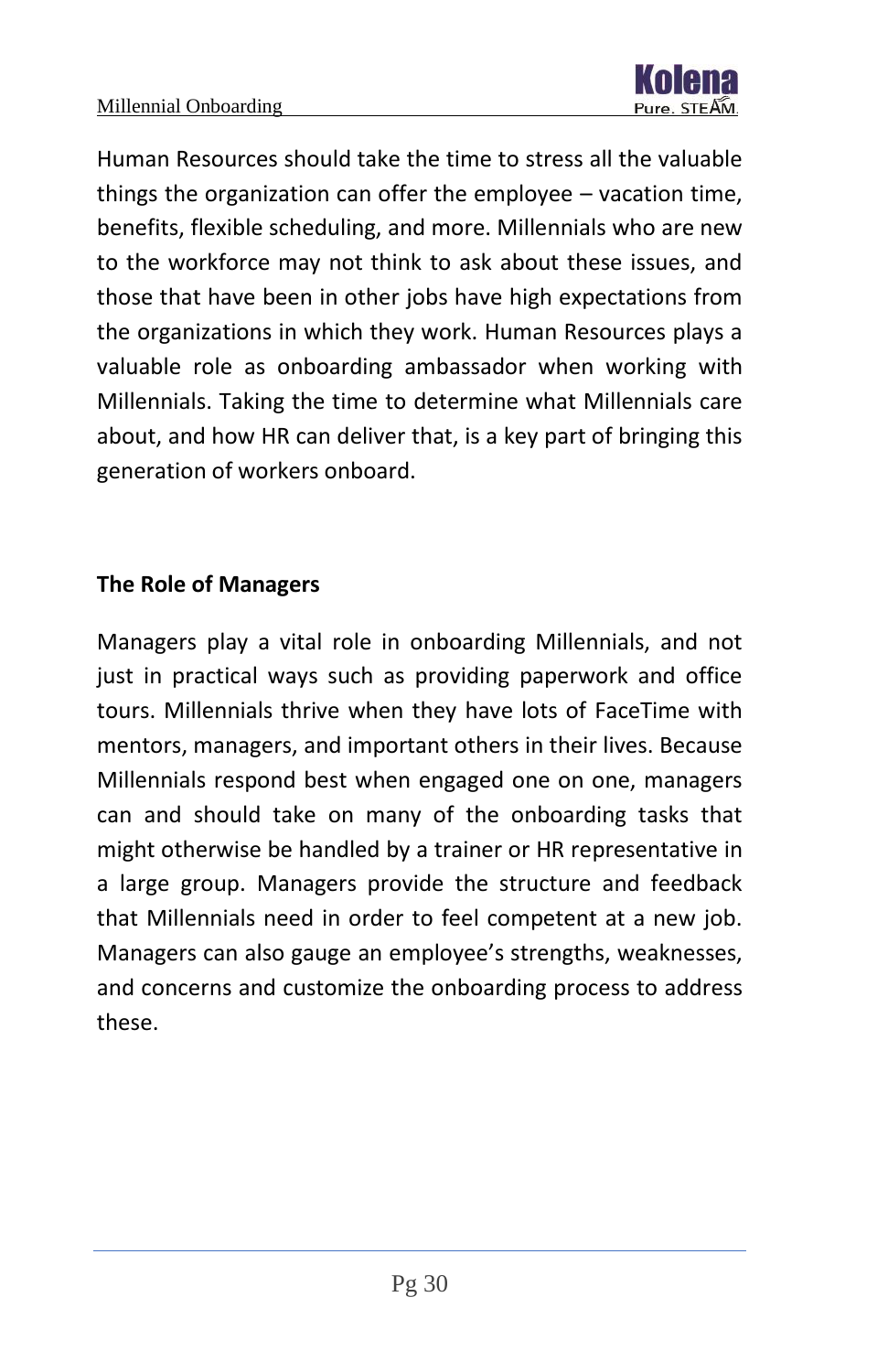

#### **Practical Illustration**

Yuki was nervous about beginning her first office job after graduating from college. She was used to being able to structure her time, and was nervous that now her life would be all about work. She had heard stories from friends about long hours of overtime, never being able to leave work on time, and having to miss out on vacation and leisure activities because of work. On her second day of work, Philip from Human Resources came by her office to go over the benefits package. In addition to her vision and health benefits, Philip pointed out the generous flex-time policy that Yuki would be able to take advantage of after she had been at the job for 6 months. He also told her about the way in which she could earn vacation days, and how these days could be used throughout the year.

Later that day, Yuki's manager Kwame sat down with her to discuss the expectations for working hours during the week. He explained that the organization valued employee's personal time, and they would not expect her to work past 5 PM unless there was a true emergency. In addition, Kwame explained that after Yuki had been in the job for 6 months, they could discuss varying her working hours or even allowing her to work from home sometimes. Yuki found herself feeling much more at ease.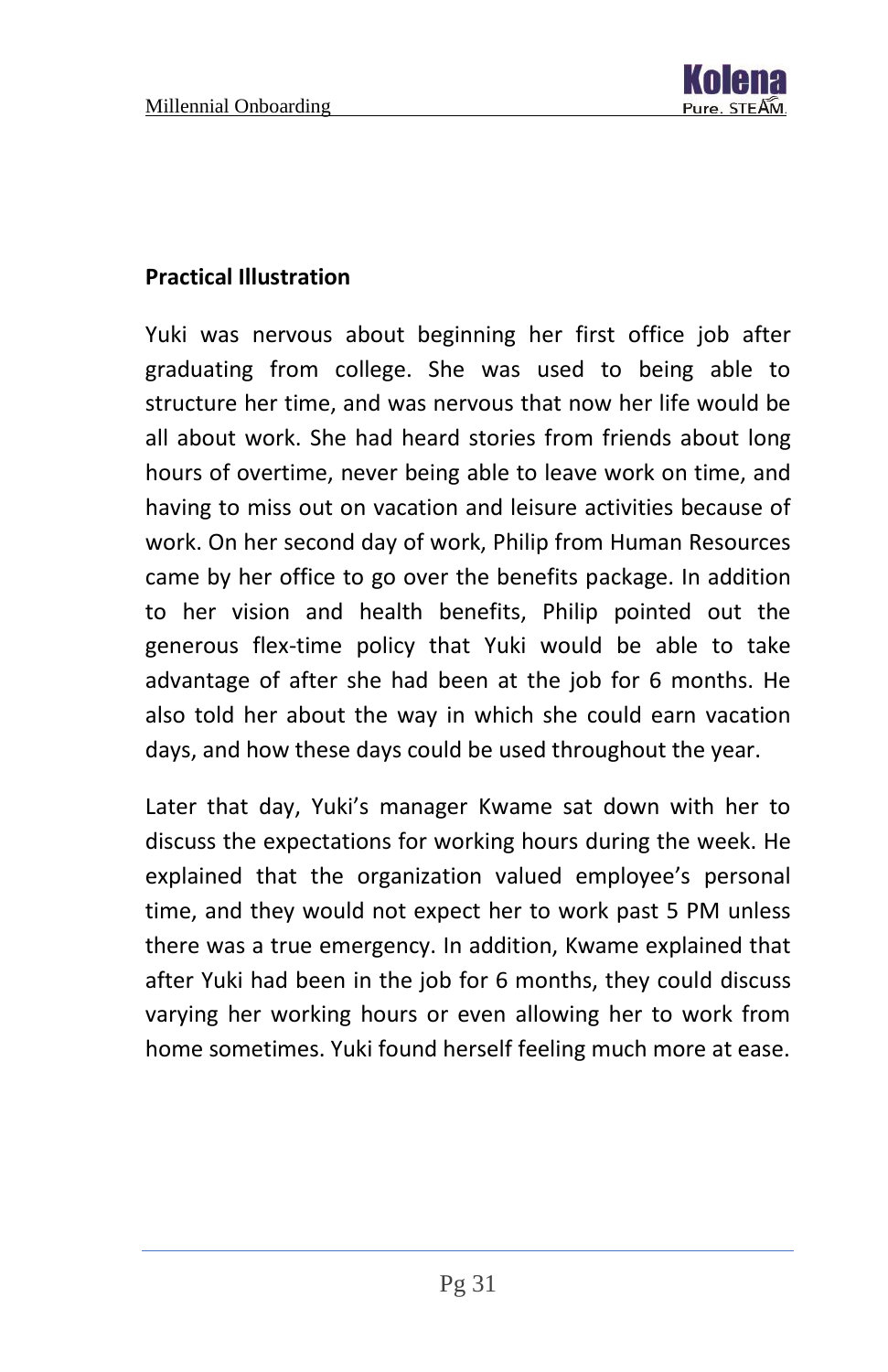

*There are two things people want more than sex and moneyrecognition and praise.*

*Mary Kay Ash*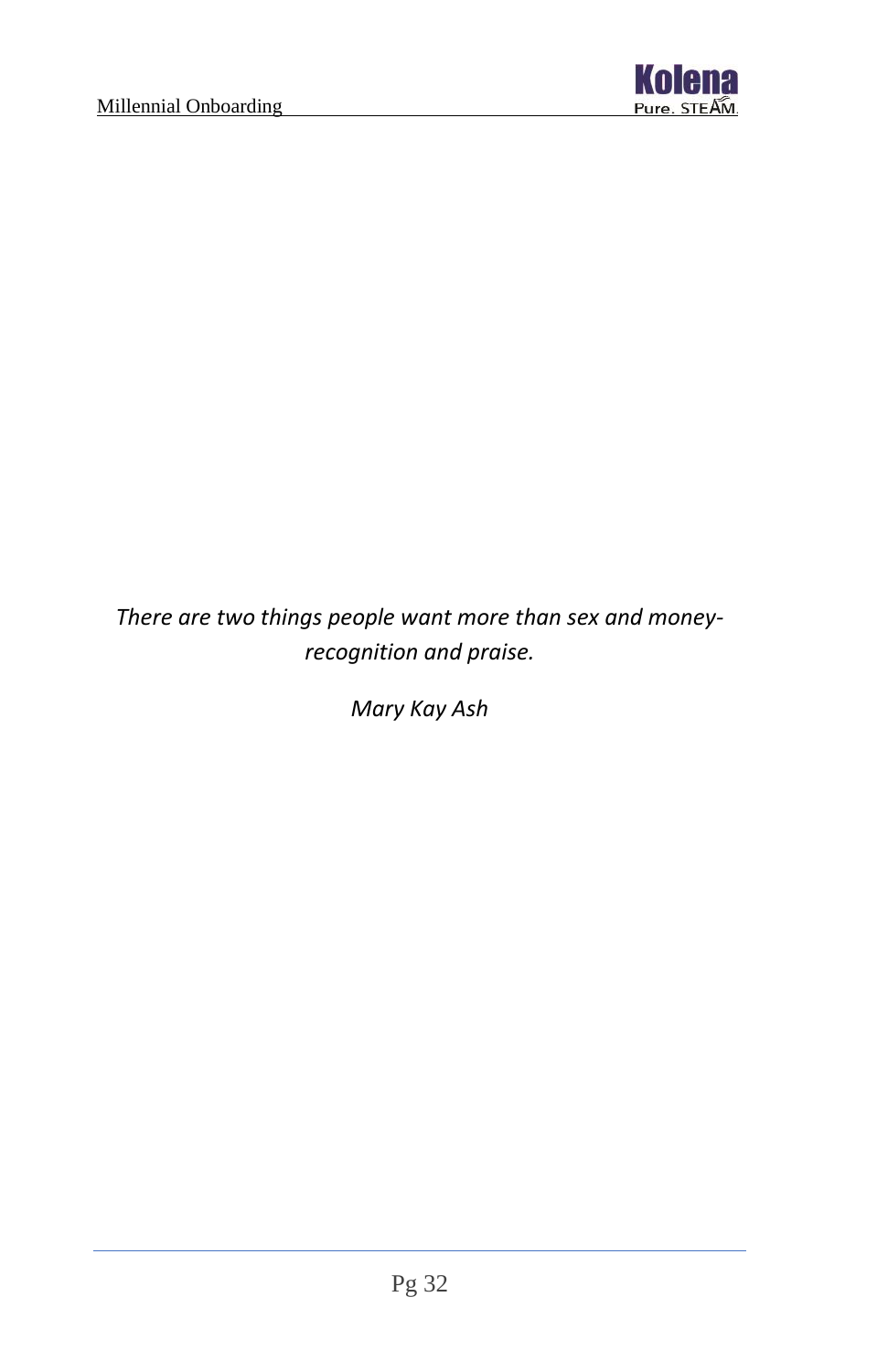<span id="page-33-0"></span>

Even more than most employees, Millennials need follow-up during the onboarding process. Regular check ins allow managers to gauge strengths and weaknesses, address needs and questions, and provide the interaction and feedback Millennials need to thrive. Scheduling regular formal and informal follow-ups throughout the first 90 to 180 days is key to successfully onboarding and ultimately retaining Millennials.

#### **Initial Check-In – One on One**

You should schedule time to check in with Millennial employees at the end of the first week of employment. Include this item on your first week checklist. You do not need to schedule a formal meeting, but should take a few minutes to simply check in with the employee and invite him or her to ask questions.

Some things to explore in the initial check-in:

- Would the employee like to go over his or her job description again?
- Does the employee feel comfortable with the goals or benchmarks for the first week of work?
- Has the employee encountered any problems or challenges you can help him or her navigate?
- What new questions does the employee have now that he or she has been doing the job?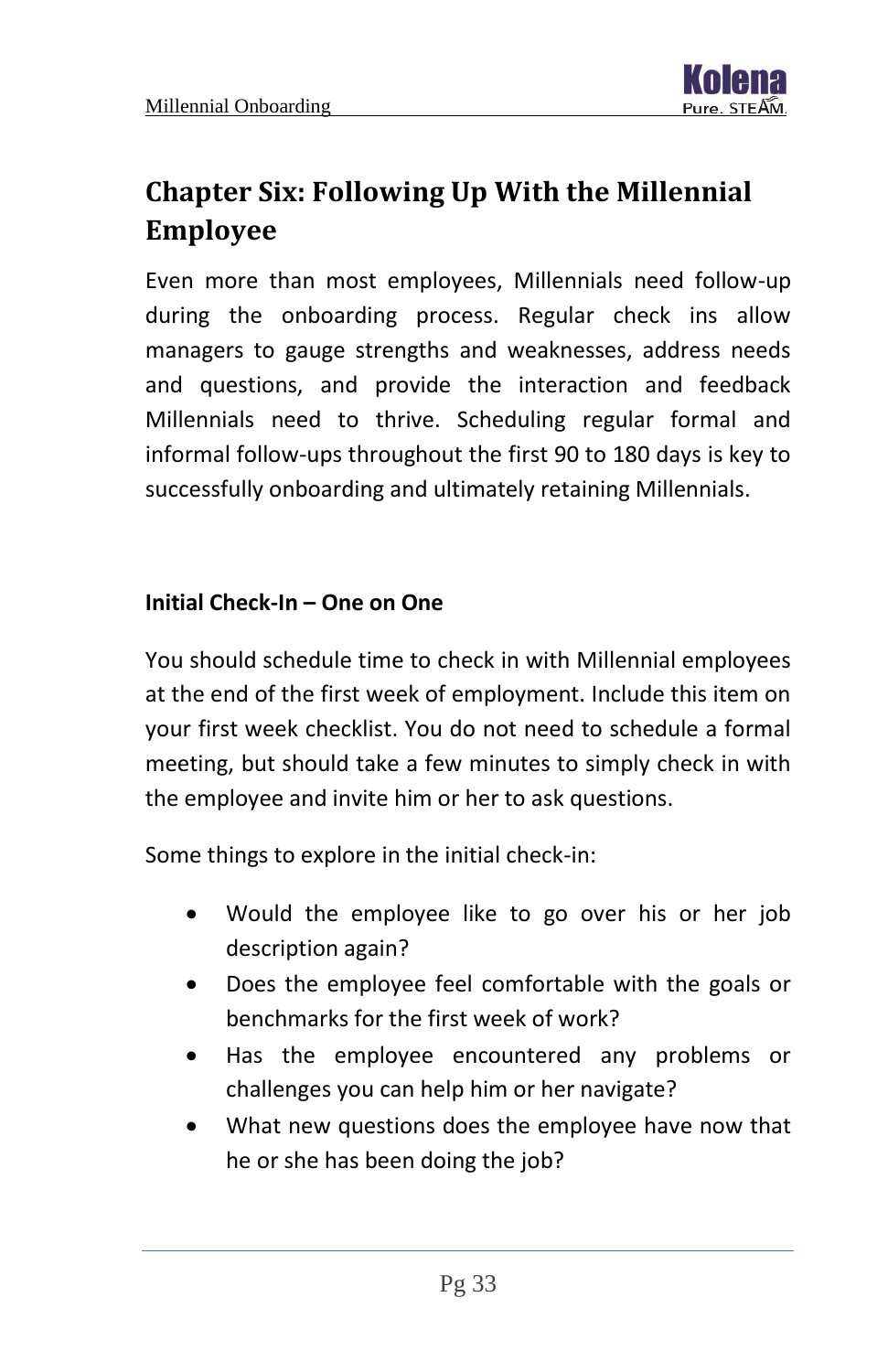

• How can you help the employee going into the second week of work?

#### **Following up – Regular, Informal Follow Ups**

Millennials are used to frequent feedback and follow up from mentors, teachers, supervisors, and even parents. Taking the time to engage in regular follow ups with Millennial employees helps them feel less anxious and more competent on the job. Follow ups do not need to be formal or extensive, but they should be regular. Setting a time each week or every 10 days to follow up for 10 or 15 minutes is enough. These regular follow ups help to build a rapport and a relationship between you and the Millennial employee, which in turn increases the employee's investment in the job and organization.

#### **Setting Schedules – Millennials and Work-Life**

Work-life balance is one of the key concerns Millennials have as they enter the workforce. Unlike older generations of workers, Millennials are less willing to sacrifice personal and family time in favor of work. Stressing that you and the organization honor their lives outside of work is a key aspect of onboarding and retaining Millennials. To the extent that it is possible, you should be flexible on scheduling with Millennial employees. Involve them in setting their work schedules. Make arrangements such as work from home, flextime, or compressed work weeks available. Be clear about expectations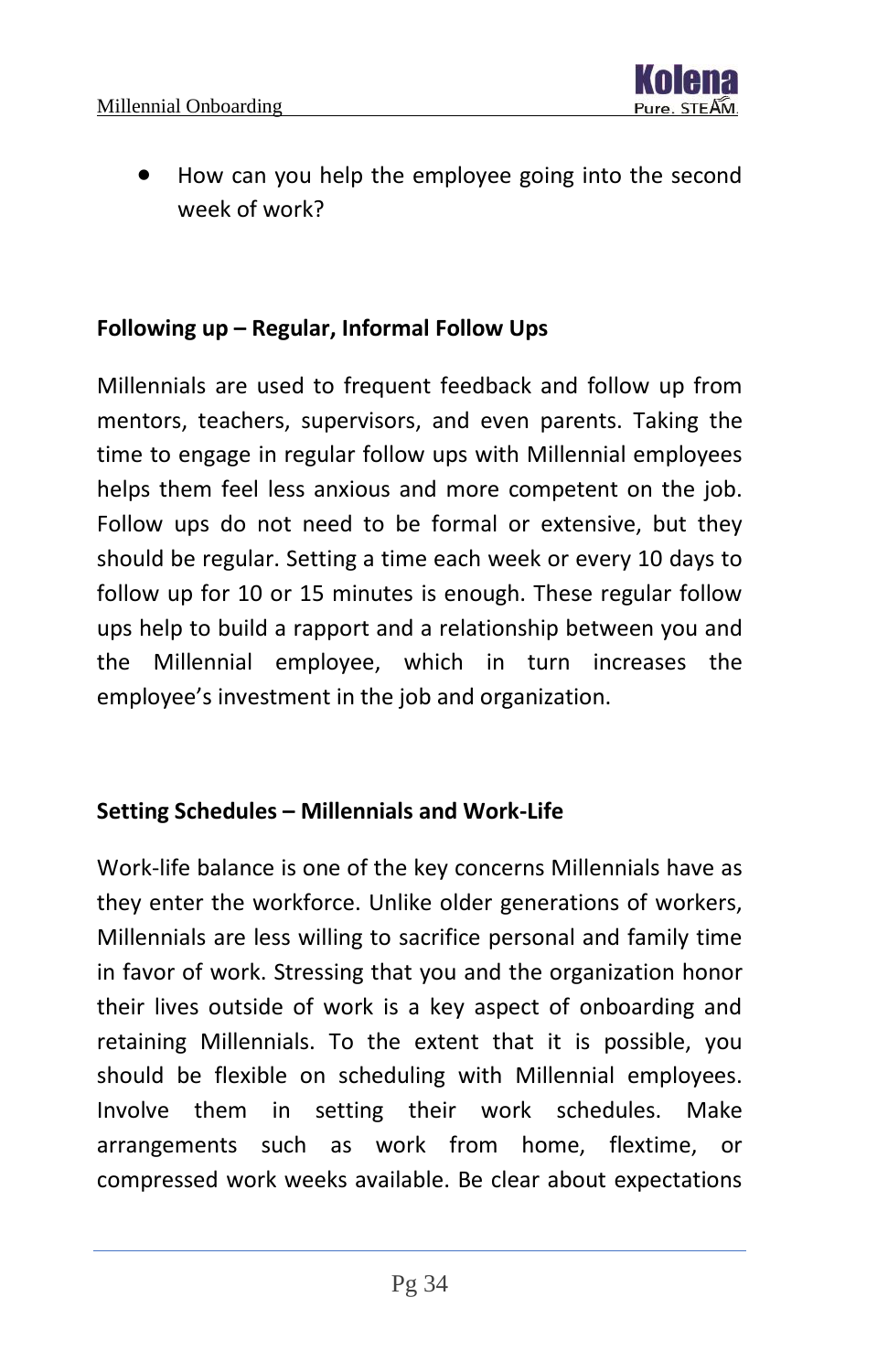for overtime or work outside of regular work hours. If a Millennial employee expresses concern about scheduling, ask him or her to engage in brainstorming with you about possible solutions.

#### **Mentoring and the Millennial**

Millennials want, need, and expect to be mentored. They thrive when they feel as though the organization is personally invested in them, their growth, and their success. Millennials are used to looking to significant others such as teachers and parents for recognition, affirmation, and guidance. Recognizing this and incorporating it into your onboarding process helps Millennials feel both less anxious and more competent. When Millennials feel invested in, they strive to grow and improve. Regular recognition of their efforts and continuous feedback on what they do well and where they could grow also help foster feelings of investment. Millennials are also collaborative by nature; having a mentor they can collaborate with leverages this tendency.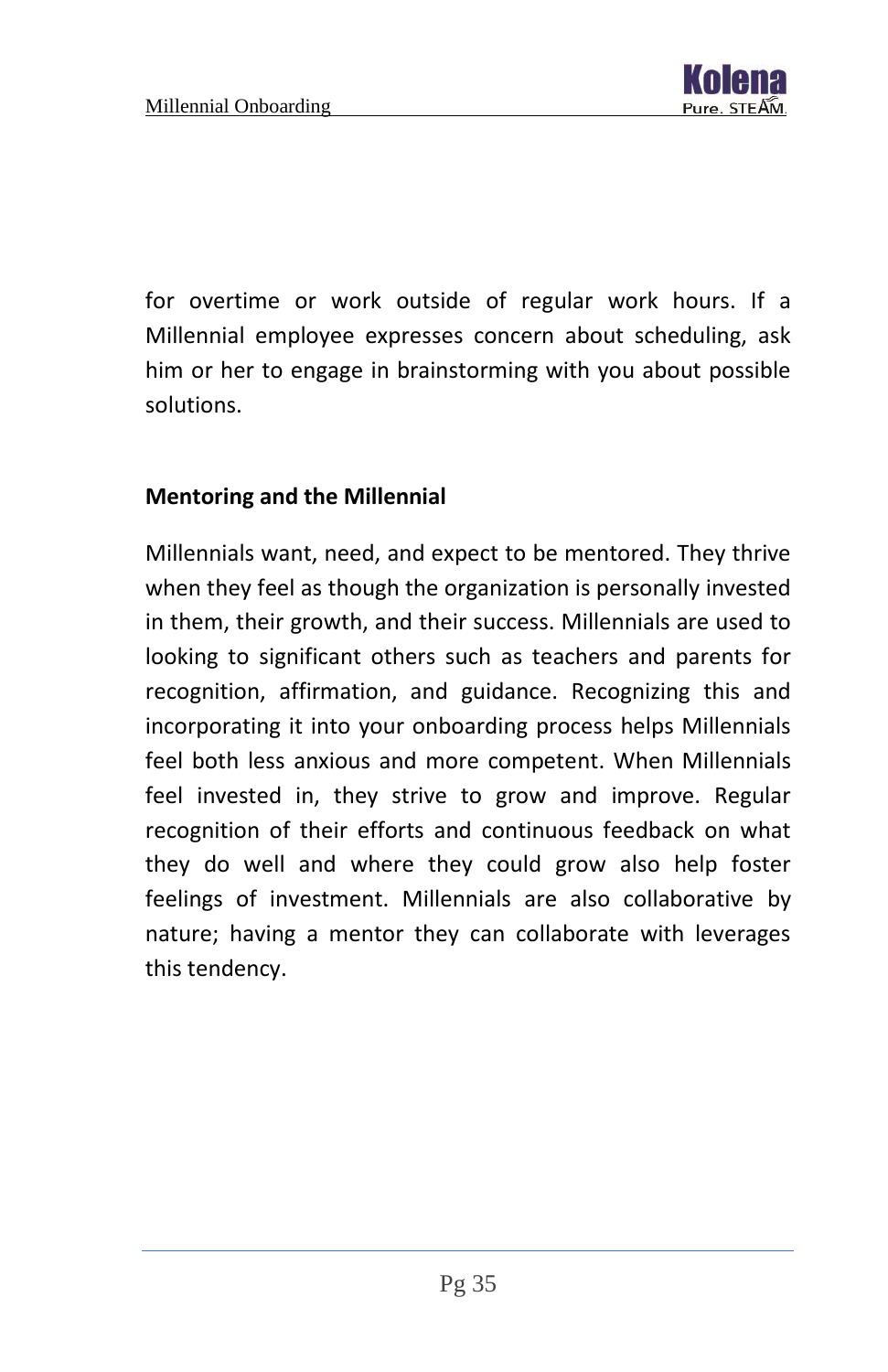

#### **Practical Illustration**

Myra had heard many of her colleagues complain about how lazy and disengaged their young new hires were. They never seemed to come to their managers for help, and they always seemed to be in a hurry to leave the office at five. Myra was very nervous when she was told that she would be managing Vikki, who was in her mid-twenties and had just finished graduate school. At first, Myra interacted with Vikki very little, but she noticed that Vikki seemed to need a lot of reinforcement that she was doing well at the job. Myra decided she would check in with Vikki each Thursday to see how she was settling into the job. After their first couple of meetings, Myra noticed that Vikki was more productive and seemed more confident at her tasks. She even started approaching Myra with questions and asking for advice.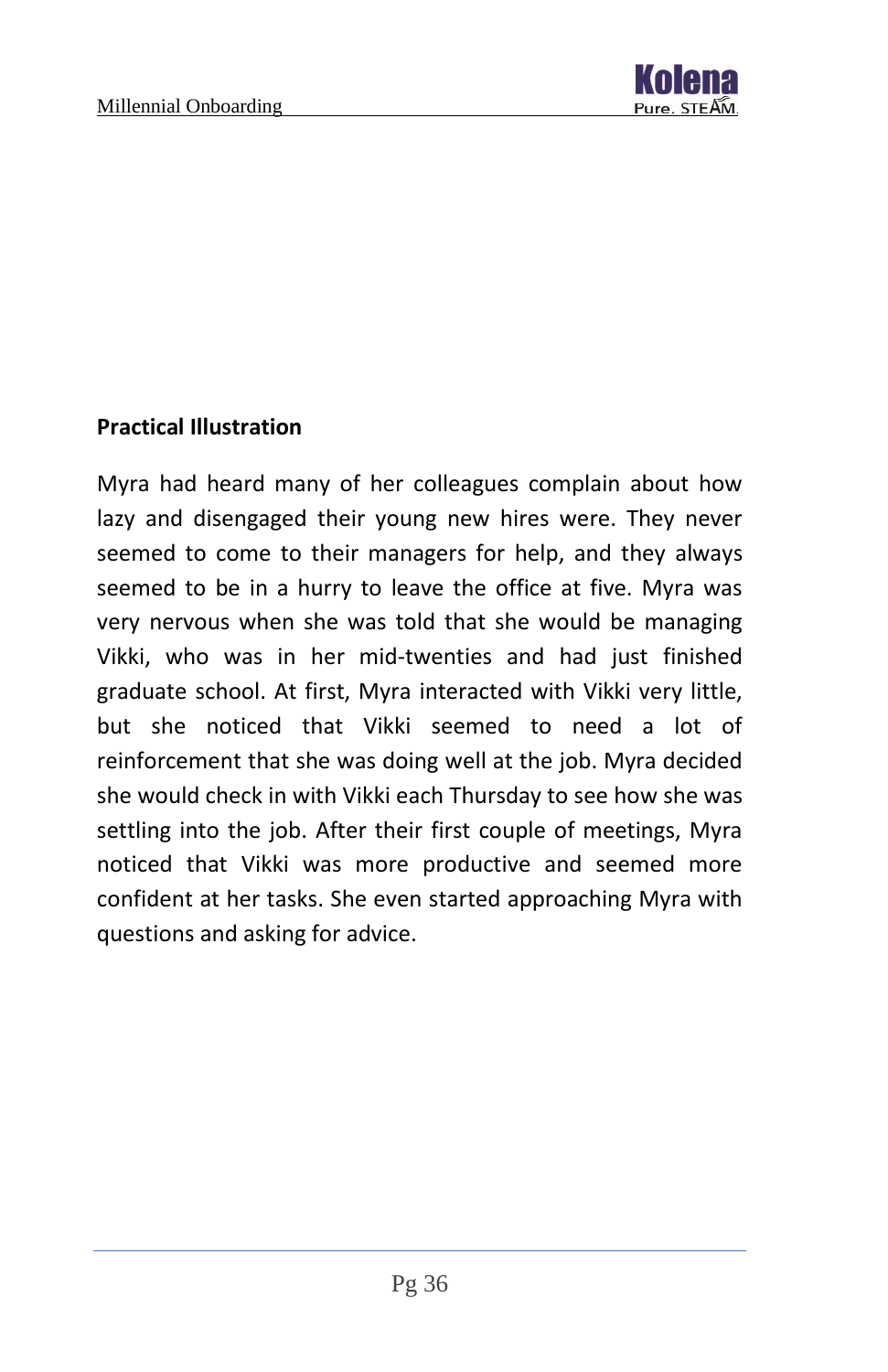

## *The biggest job we have is to teach a new employee how to fail intelligently.*

*Charles Kettering*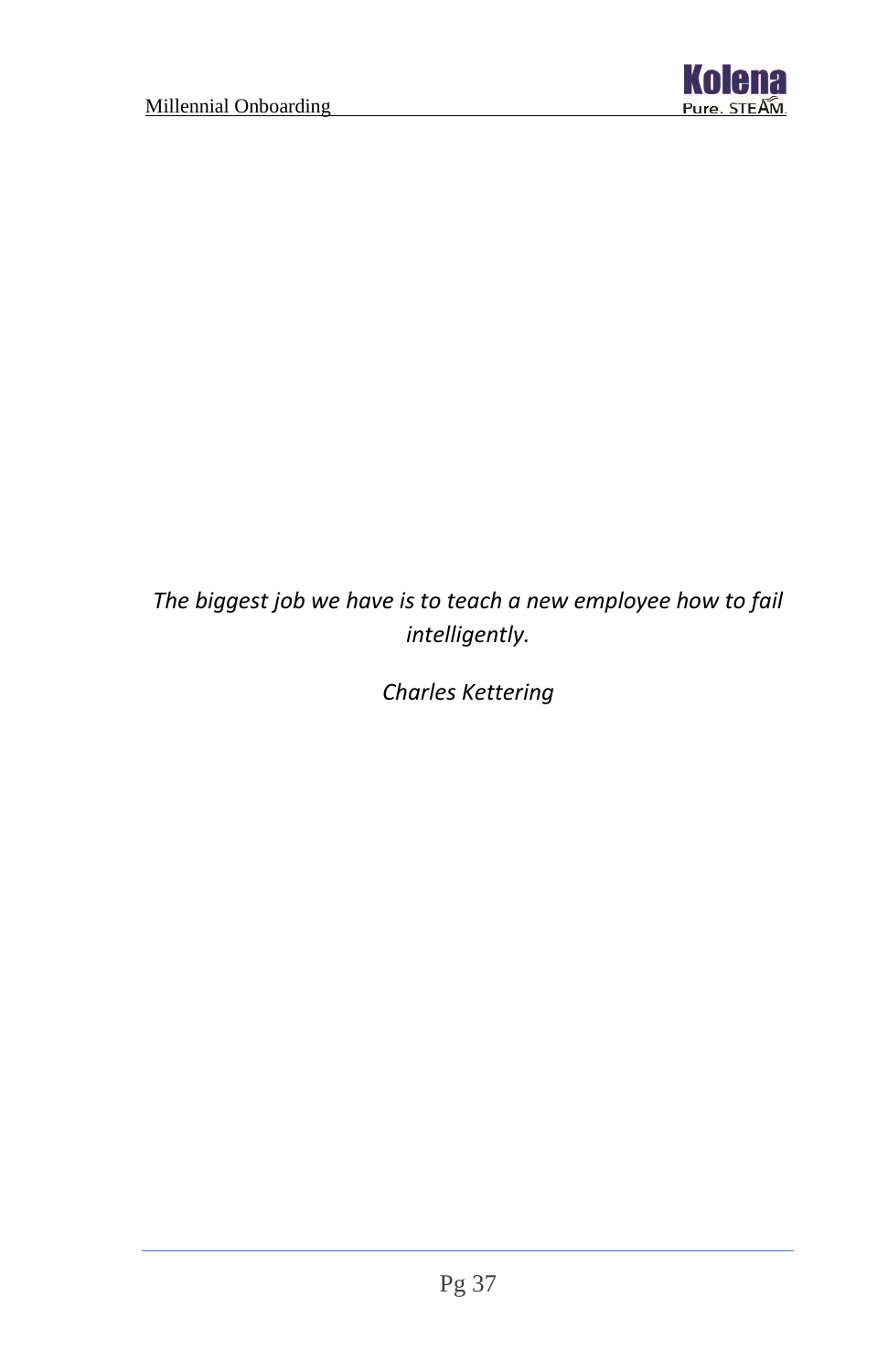

# <span id="page-38-0"></span>**Chapter Seven: Setting Expectations with the Millennial Employee**

Setting expectations should be a central part of the onboarding process. This allows the employee to know what is expected of him or her, and what he or she can expect from the organization. Millennials in particular benefit when they are given clear expectations, both in terms of what is required of them and in terms of what they can reasonably expect from others. Incorporating clear expectations starting with onboarding is one way to help Millennials feel both that the organization invests in them, and that they can invest in the organization.

#### **Define Requirements – Provide Specific Instructions**

A common criticism of Millennials is that they have trouble selfstarting. Looked at another way, however, Millennials are not unmotivated – they just perform best when given specific instructions and guidance. Along with their being accustomed to mentoring and feedback, Millennials are used to a high degree of guidance from teachers and parents. They bring this expectation into their working lives. When provided with specific requirement and instructions, especially when coupled with frequent feedback, Millennials can be very productive and even innovative workers. Taking the time to provide specific, detailed instructions and expectations can help Millennials thrive.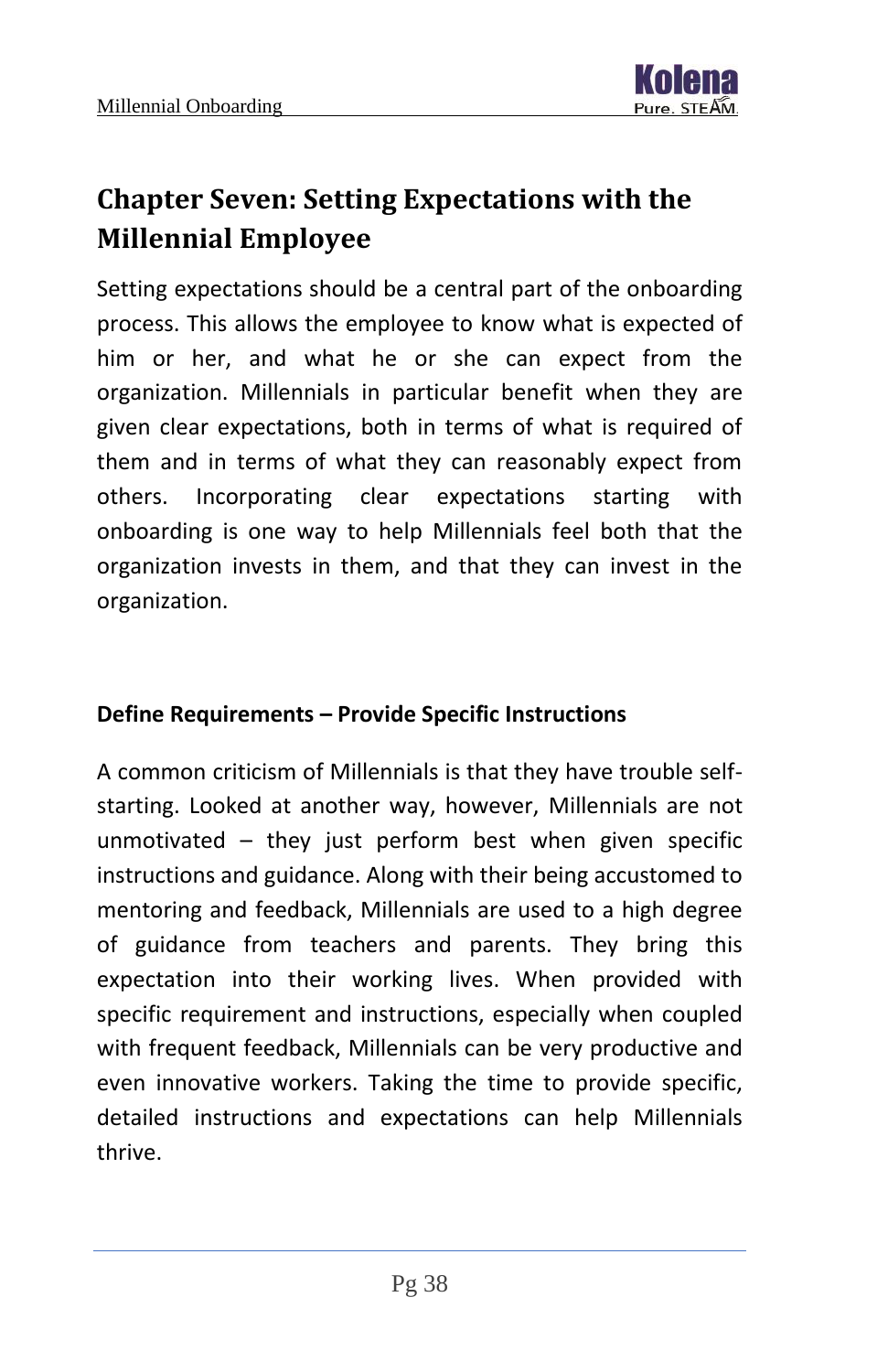

#### **Identify Opportunities for Improvement and Growth**

Millennials value the opportunity to improve, grow, and be recognized for their efforts. If they do not see a way to grow and advance in a job or organization, they are unlikely to invest time or energy in it. Leverage Millennials' preference for frequent feedback by identifying opportunities for improvement and growth. Clearly outline the ways in which an employee can improve performance, grow in skill or responsibility, or advance in the organization. Recognize what they do well and frame any weaknesses as opportunities for development. Stress the resources the organization has to offer in helping employees grow and develop, including mentoring and training.

#### **Set Verbal Expectations**

One effective way to set expectations with millennial employees is to do so verbally. Take advantage of Millennials' desire for FaceTime by using that time to set expectations. Be clear, be specific, and be systematic. When setting verbal expectations, walk the employee through each step of the process or task. Take time to ask if they have questions, or ask him or her to explain to you in his or her own words what is expected.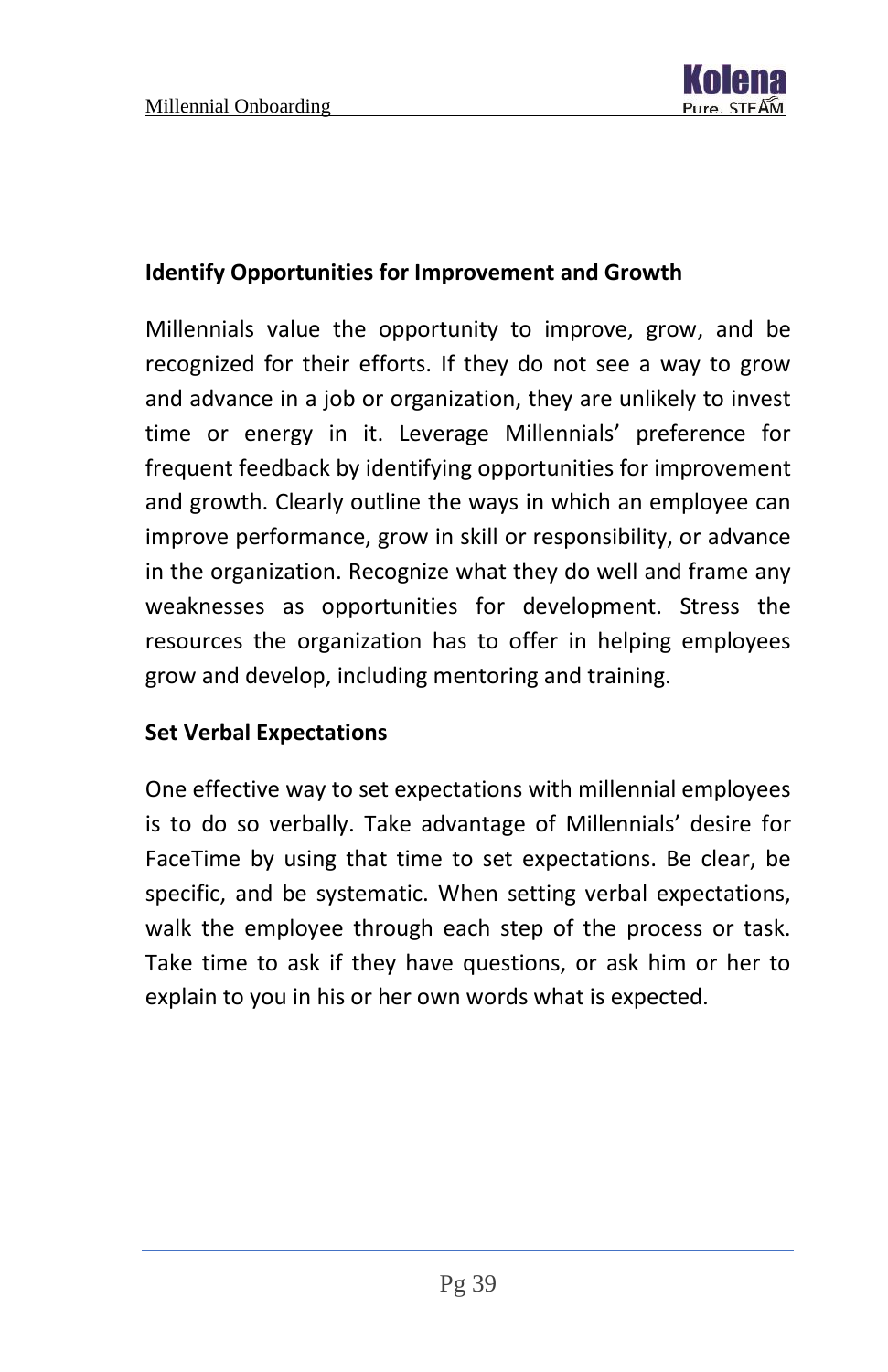

#### **Put It in Writing**

Along with setting verbal expectations, putting expectations in writing is key to onboarding and retaining millennial employees. Putting expectations in writing gives employees something to refer back to, and also provides the manager or mentor with a record of what has been agreed to. Millennials appreciate clear, detailed, systematic instructions, especially when they are learning something new. They feel more competent when they have a written set of instructions to refer back to. You might draw up informal contracts, or simply provide detailed sets of written expectations and instructions. Such sets of written instructions also benefit the millennial employee because they make clear not only what is expected of him or her, but what he or she can reasonably expect.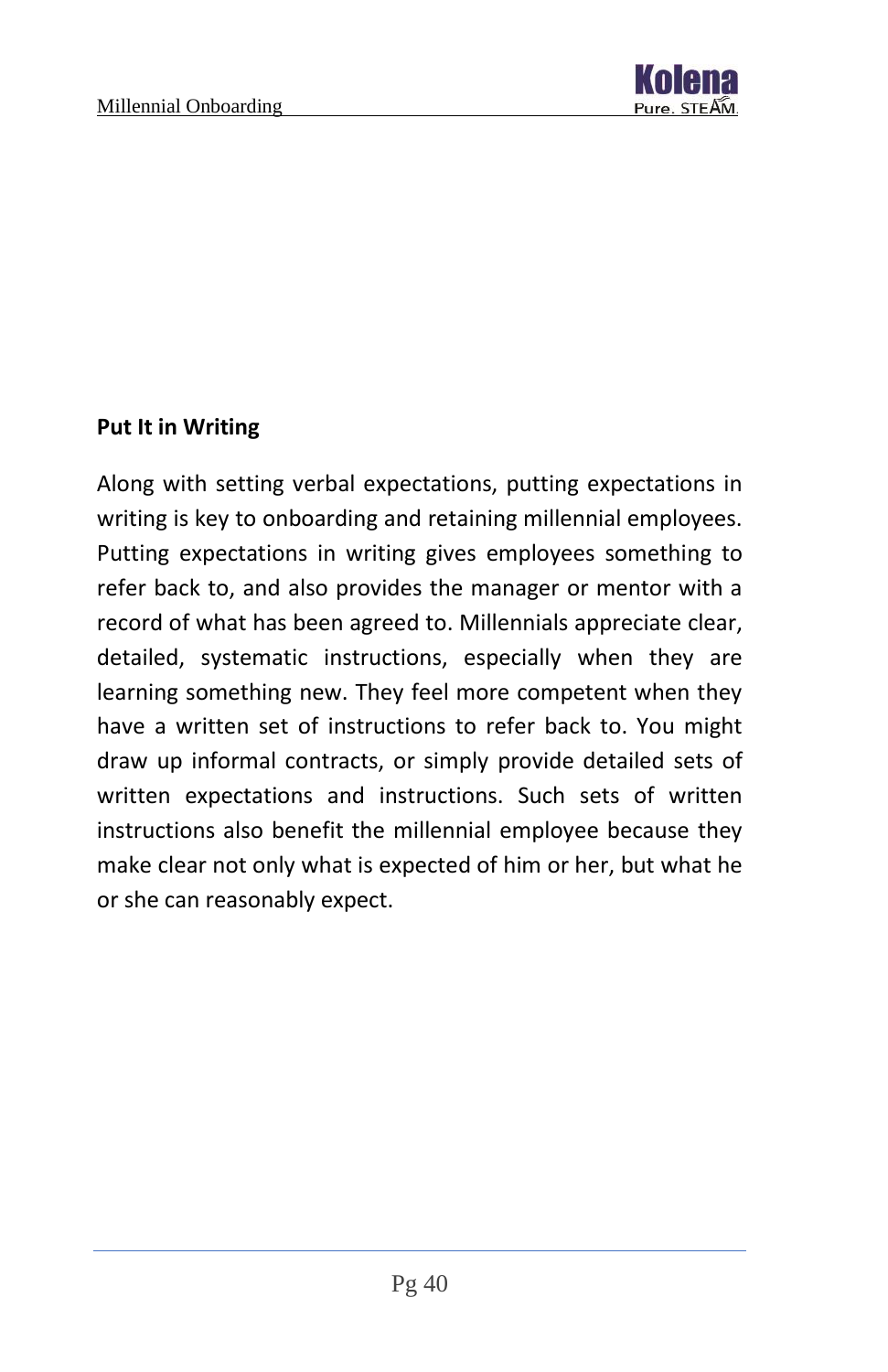

#### **Practical Illustration**

Markus was very frustrated with his new direct report, Shonda. She had graduated from a prestigious college with honors, but she seemed unable to undertake any work independently. She continuously asked him for guidance or wanted to double check every step of a project. Markus found himself answering many emails from Shonda every day, as her projects fell further and further behind. Markus scheduled time with Shonda to discuss this issue. They sat down together and made a chart of each step of the project, what Shonda needed to do, and when it was due. They talked over the expectations and Shonda asked a few questions. From then on, Shonda was able to complete each stage of the project without turning to Markus for guidance. The project turned out perfectly. Shonda asked if they could have a meeting and create an expectations chart for all future projects.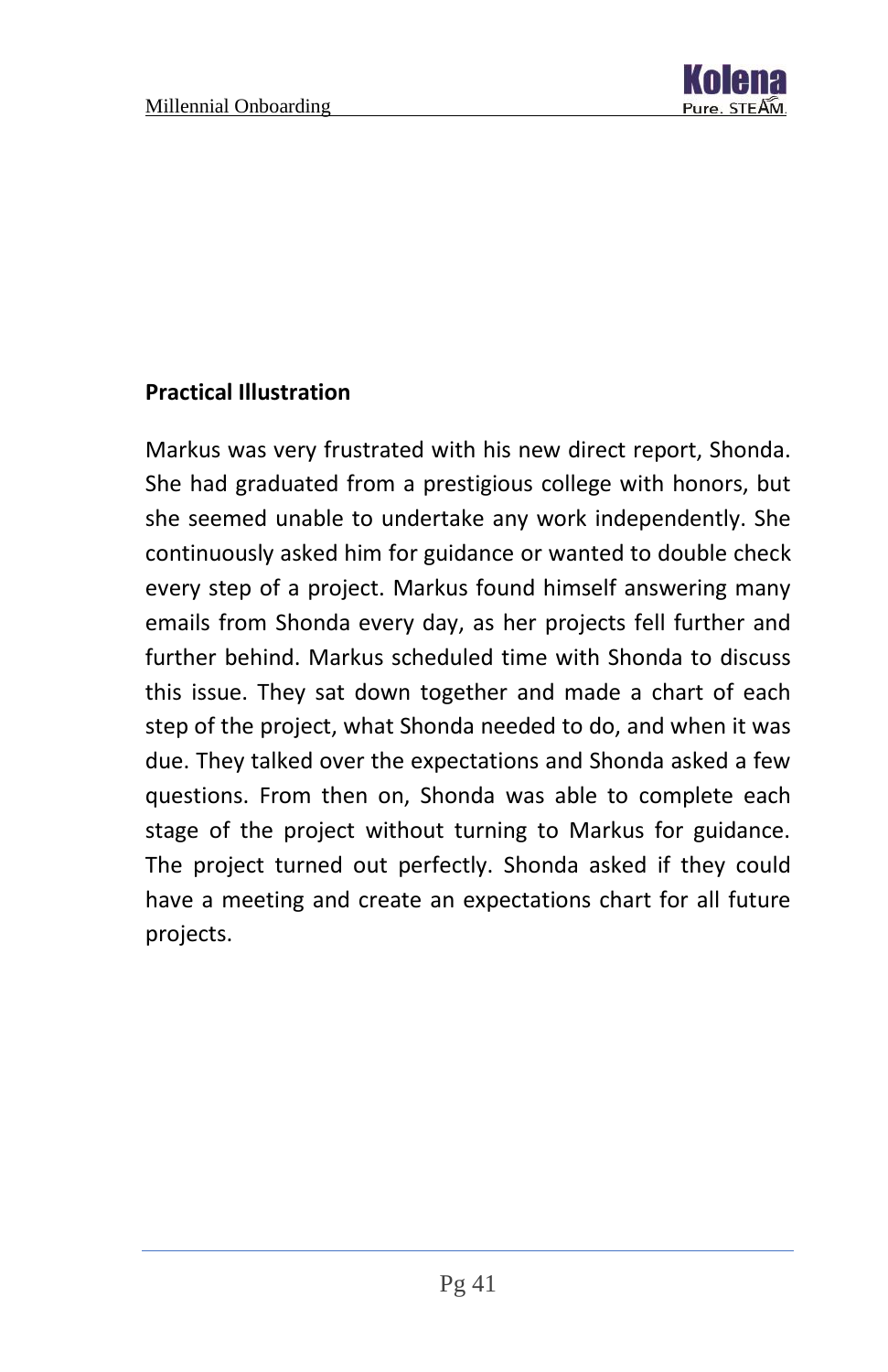

*Mentoring is about sharing experiences, advice and knowledge.*

*Anonymous*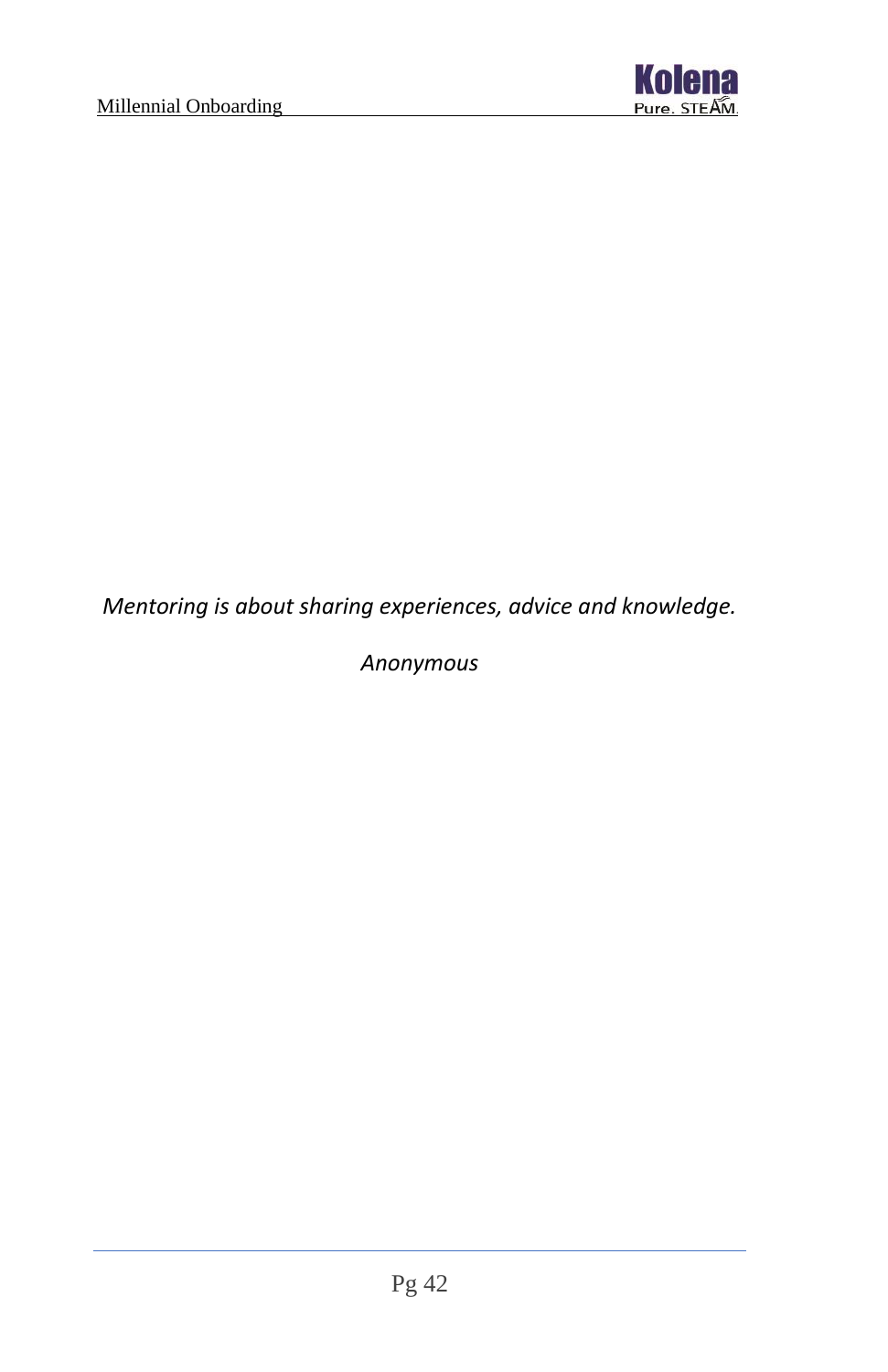# <span id="page-43-0"></span>**Chapter Eight: Mentoring the Millennial**

Millennials thrive when they are mentored. They are used to a high level of interaction with the significant more knowledgeable others in their lives – teachers, parents, bosses. Establishing mentoring relationships with millennial employees during the onboarding process helps not only to make them more comfortable in the job, but conveys that the organization is invested in them as people. Millennials value recognition and having time and energy invested in them. Make mentoring part of the onboarding process as you bring Millennials into your organization.

#### **Be Hands-On and Involved**

While older generations of employees may prefer to work independently and to seek out mentoring when it is needed, millennial employees value mentors who are hands-on, involved, and who seek them out. Don't wait for a problem to arise or for the employee to approach you. Seek out opportunities to provide feedback – not just affirmation – about what the employee is doing well and what he or she might improve. Make frequent contact via email, phone, or in person, above and beyond your regular check-ins. Millennials tend to prefer "high touch" relationships – relationships in which contact is frequent and mutually rewarding. Encourage the employee to let you know if there is something he or she wants to learn or talk about, and continuously offer opportunities for mentoring and growth.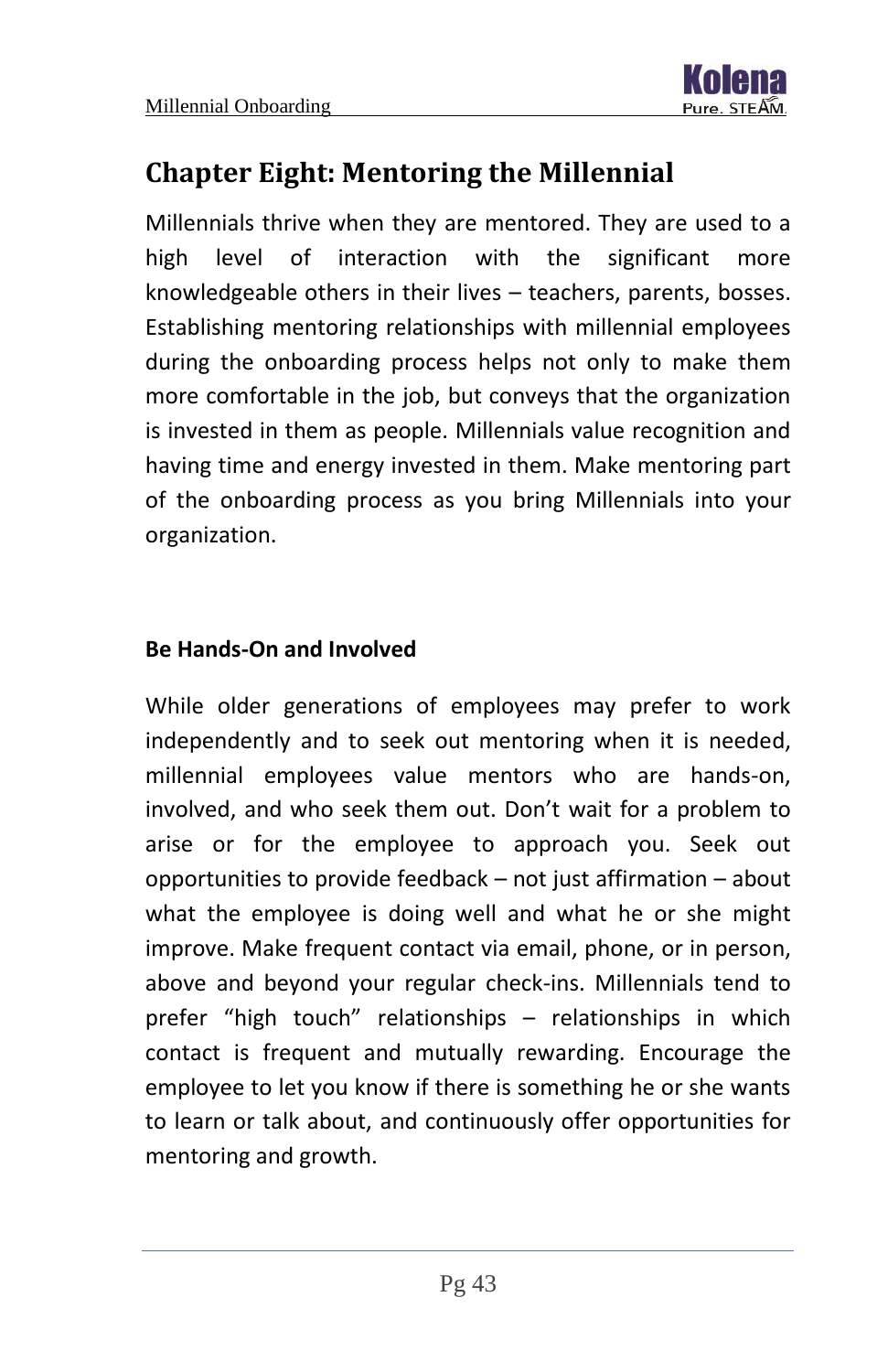#### **Serial Mentoring**

Because Millennials value mentoring and the opportunity to grow and develop, serial mentoring should be a part of the onboarding process for them. Serial mentoring is a process by which one employee is mentored by several more experienced employees, ideally with expertise in different areas of the organization. This allows the Millennial to experience a variety of perspectives and a high level of hands-on mentoring, while also not placing the entire burden for mentoring new hires on one or two managers or supervisors. With serial mentoring, employees benefit from various team members' expertise, and managers and supervisors get to work with a variety of new hires. Incorporating serial mentoring into the onboarding process fosters a climate of continuous mentoring.

#### **Be a Mentor, Not an Authority Figure**

While Millennials thrive on mentoring, they are more skeptical of authoritarian relationships. When mentoring Millennials you should strive to be collaborative rather than dictatorial or authoritarian. Millennials tend to disengage when confronted with what they perceive as authoritarian leadership. The mentoring process for Millennials should be reciprocal and open. Spend as much time listening to the employee as you do issuing expectations or directions. Invite conversation rather than giving orders. If a Millennial employee gets the sense that he or she will be disciplined by a mentor, the relationship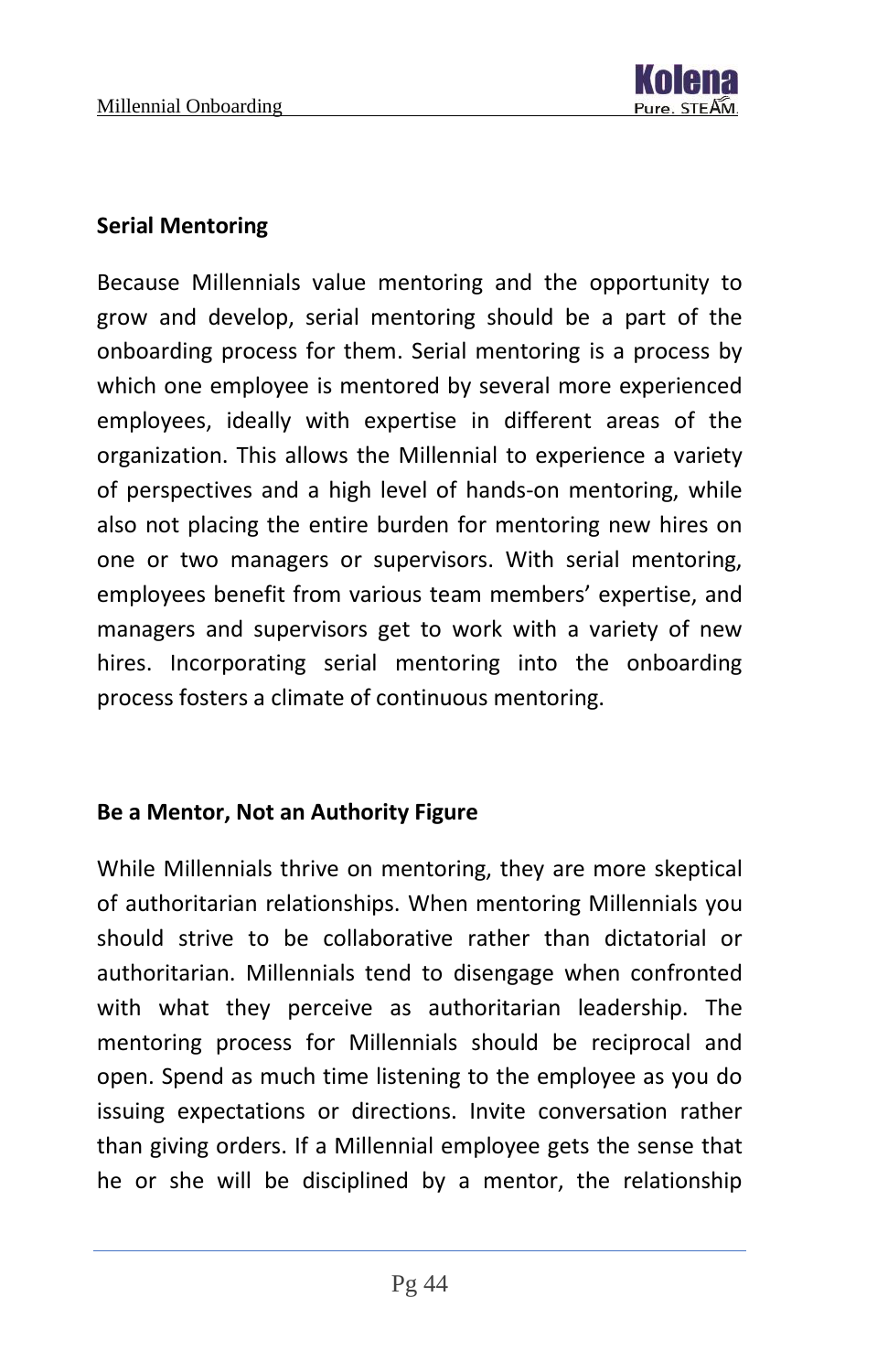

suffers. While it may at times be necessary to discuss areas of improvement or even issue a reprimand, ideally the mentor will not be the person to do this. Millennials seek out partners in their growth and success, and mentors who instead become dictatorial or authoritarian undermine that relationship. Serial mentoring can be helpful in balancing this issue.

#### **Focus Millennil's Exploratory Drive on Work**

Another common criticism of Millennials is that they have short attention spans and cannot focus on the task at hand. Looked at from another perspective, however, we see that Millennials are skilled multi-taskers. They also have a high level of curiosity, and growing up alongside technology such as the Internet has allowed them to indulge this exploratory drive. Harness this exploratory drive toward work. Encourage millennial employees to explore areas of the organization's work, or of their own professional development. Give them projects and tasks that allow them to use this intellectual curiosity. Provide them with opportunities to learn new skills, to multitask, and to research and explore. Rather than seeing Millennials' ability to multitask as evidence of a lack of focus, instead leverage it to help them grow professionally. If the value of this exploratory curiosity is made clear from the beginning of onboarding, millennial employees can work with their mentors to find ways to channel this drive into success in the workplace.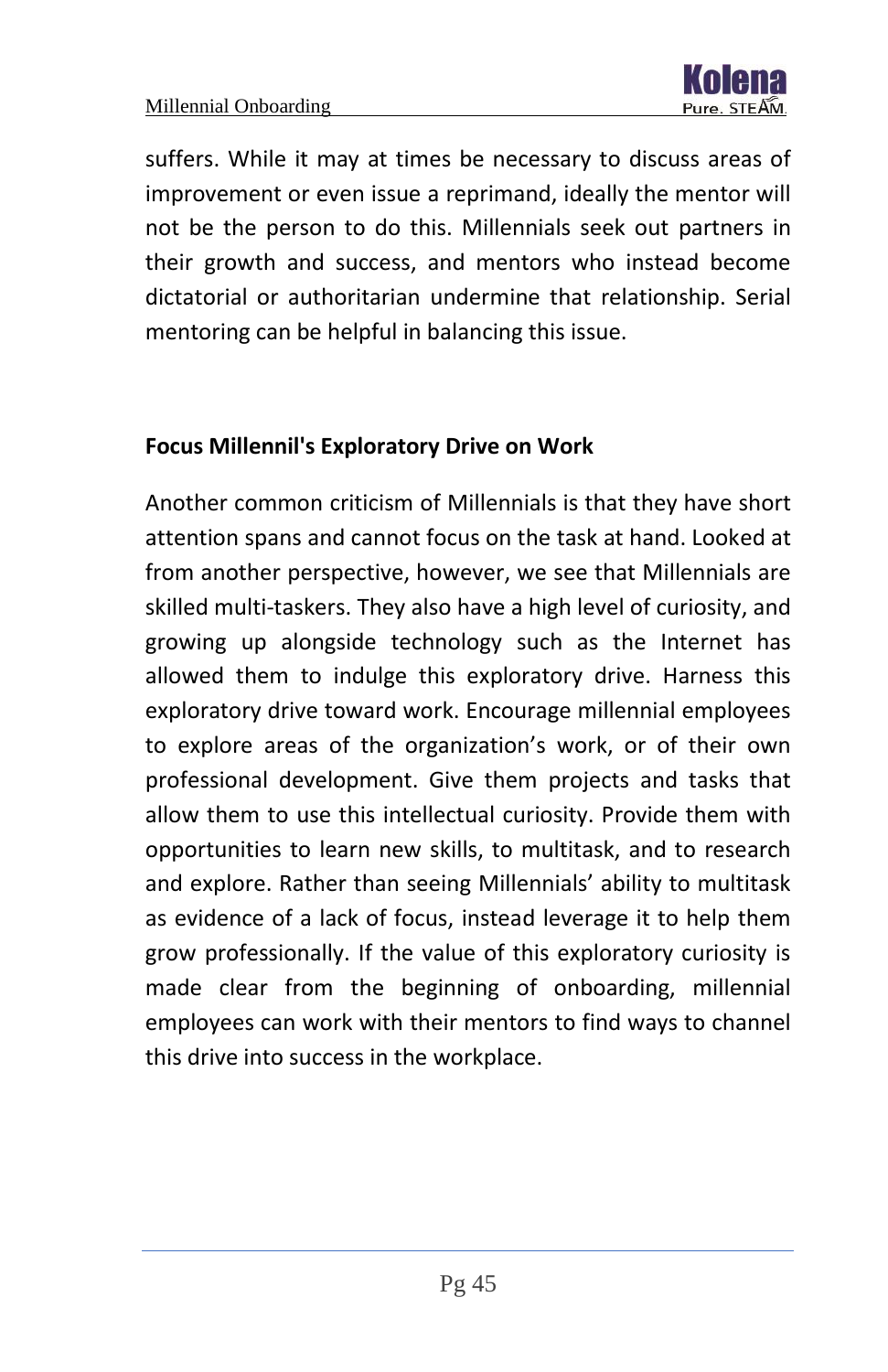

#### **Practical Illustration**

Whitney had her first full time office job, and access to incredibly high speed internet. While she always went online with the intention of accessing information for her projects, she invariably found herself researching unrelated topics, sometimes for hours at a time. She knew that this was not helping her productivity. Whitney's manager also noticed that she seemed to always have browser windows open when she strolled past her cubicle. One day Whitney's manager suggested that Whitney use her online time to explore ways in which she could be more productive. Whitney found herself reading several helpful blogs about procrastination and multitasking. She told her manager about this in their weekly follow up. Together they agreed that Whitney should spend two hours per week searching out professional development blogs and articles so that she could learn more about working efficiently.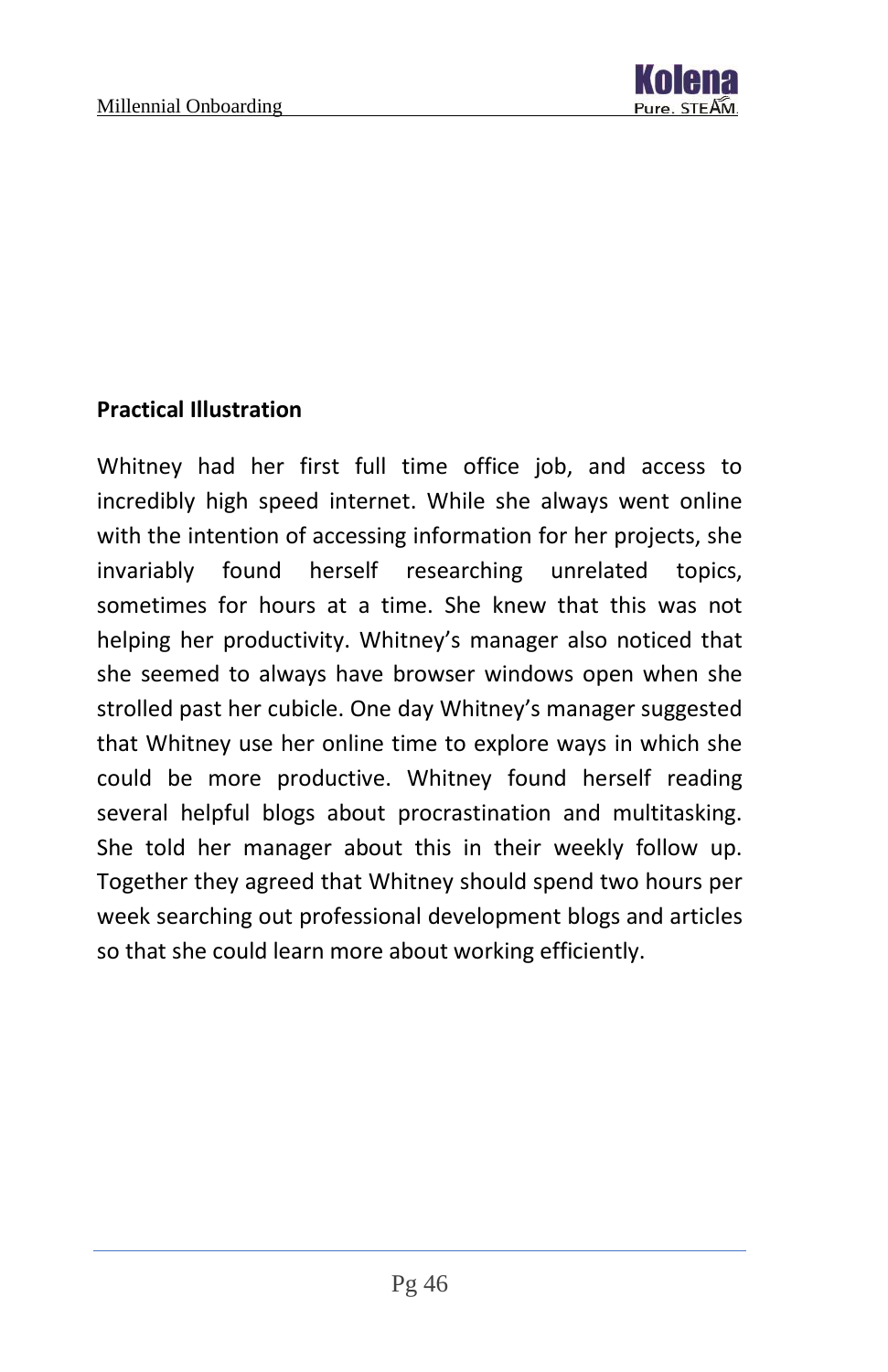

## *We're living in a different world now in terms of employee needs.*

*Anne Mulcahy*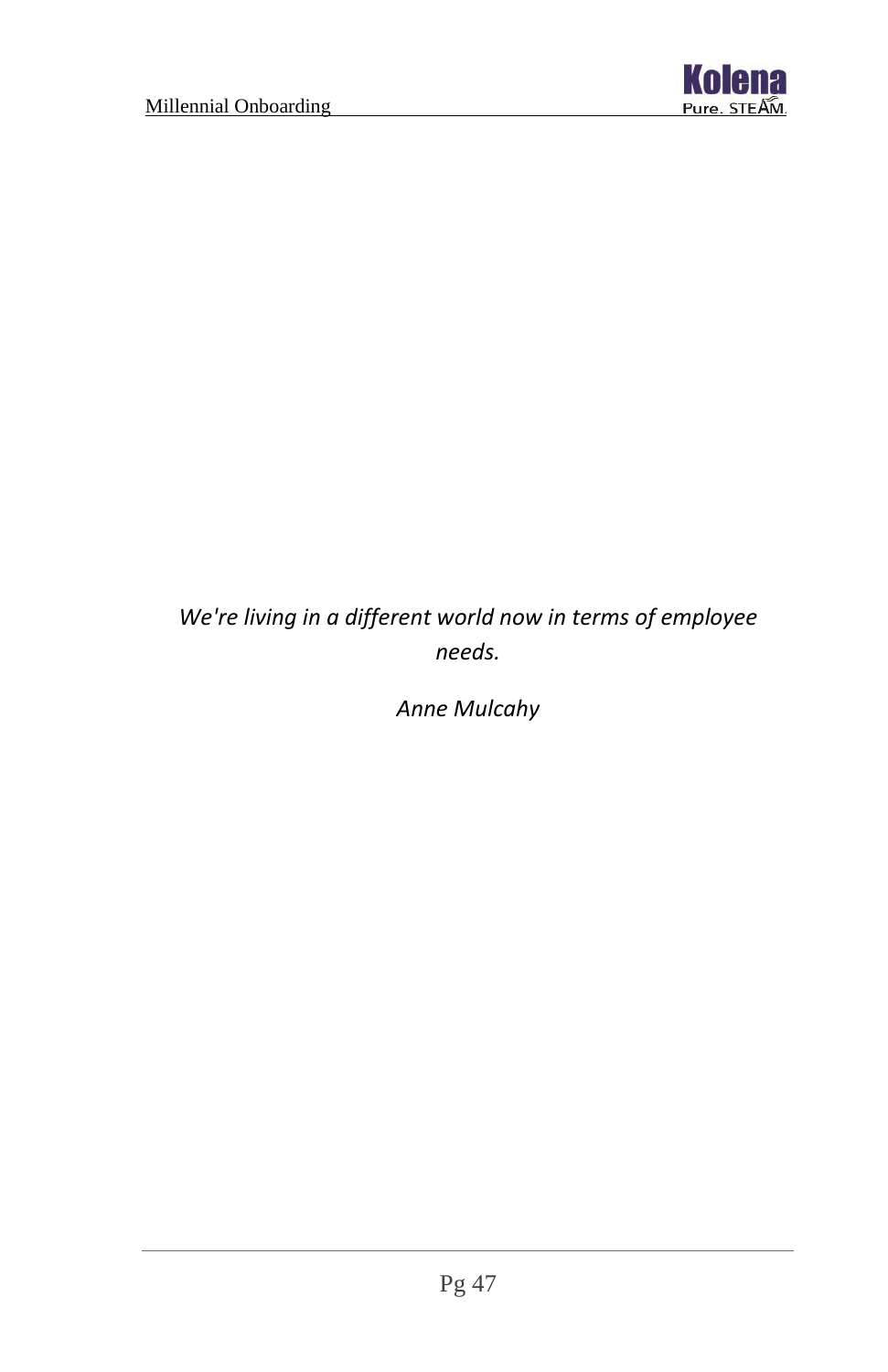

# <span id="page-48-0"></span>**Chapter Nine: Assigning Work to the Millennial Employee**

One of the most important things that employees learn in the onboarding process is how they will be assigned work, what expectations for work are, and how they will be rewarded or compensated. When assigning work to the millennial employee, managers and supervisors should keep in mind these employees' need for structure, specific guidelines and clear expectations, and feedback.

#### **Provide Clear Structure and Guidelines**

As we discussed in Module 8, Millennials feel most capable when they have clear guidelines and structure around work. Making clear what they can expect in terms of structure and guidance around tasks and projects, and to whom they can turn to if they find these lacking, is a key component of onboarding. When providing structure for a Millennial employee, make clear who and what is involved in a project or task, who they can go to with questions or concerns, the order in which tasks should be completed, and any relevant deadlines or benchmarks. Make guidelines and instructions as clear, comprehensive, and systematic as possible.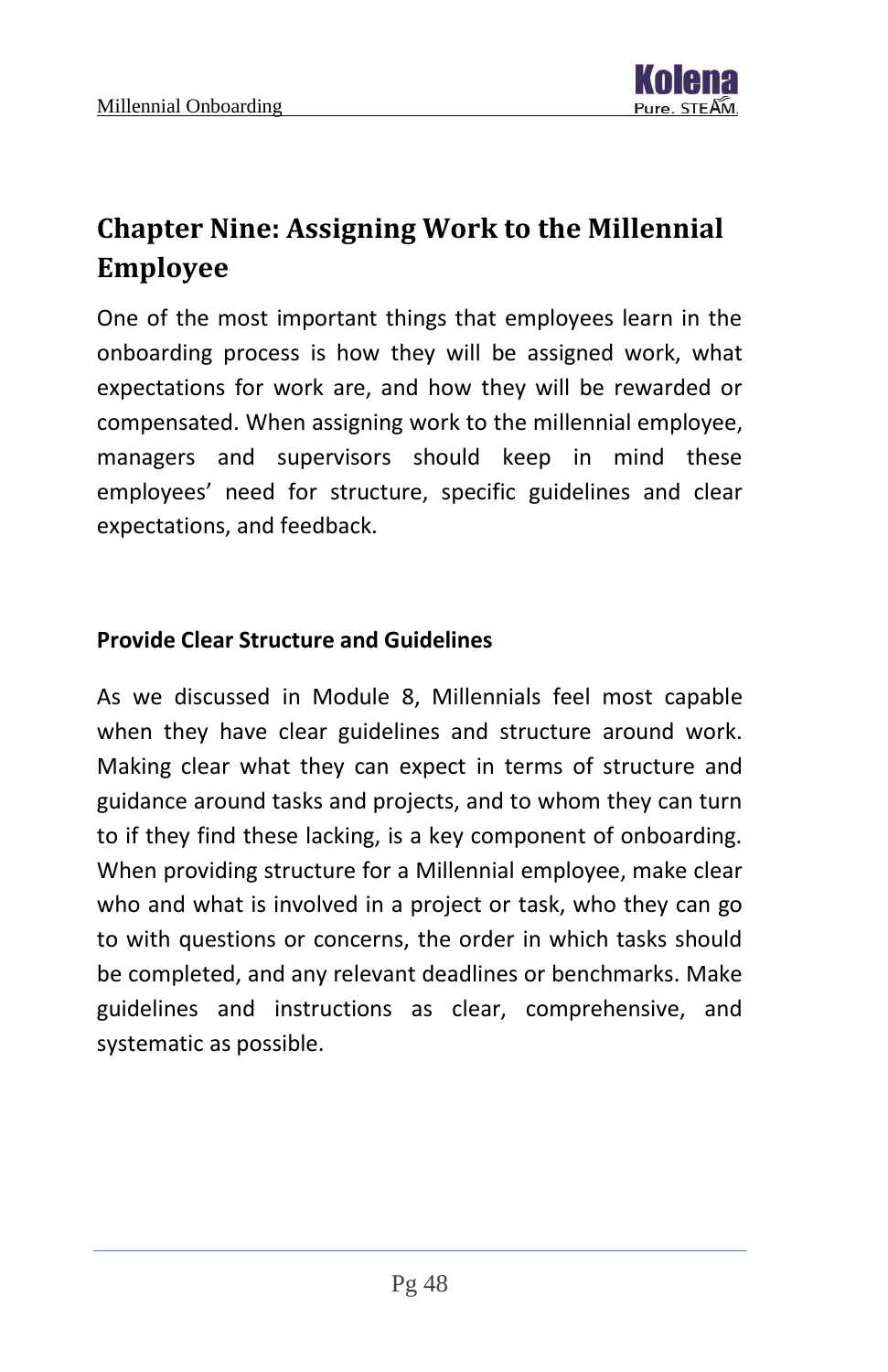

#### **Provide Specific Benchmarks**

Along with their desire for structure and guidelines, Millennials seek out benchmarks or specific points at which they can have their project evaluated. When assigning work, provide specific benchmarks. These can be points at which the employee has to have his or her work signed off, or simply points at which he or she can reflect on or evaluate the progress made. Benchmarks or mini-deadlines are also useful in helping the Millennial employee plan his or her time. Especially in light of Millennials' preference for multitasking, having a set of benchmarks to achieve can keep the employee on task, help prevent procrastination, and head off any problems or issues before they become unmanageable.

#### **Set Boundaries and Provide Reality Checks**

Millennials may over or underestimate what they can accomplish in a given period of time and with the available resources. When setting guidelines and benchmarks, it is also key to set boundaries. Make clear what is expected of the employee, at what point he or she may seek help and from whom, and what the consequences of not meeting benchmarks or deadlines will be. Also provide reality checks. Discuss with the employee his or her plan for accomplishing the work. Offer your own experiences about the time and resources similar tasks or projects have taken. Encourage the employee to consider issues that he or she has not thought of, such as the need to coordinate with team members or allow for administrative tasks such as copying of documents.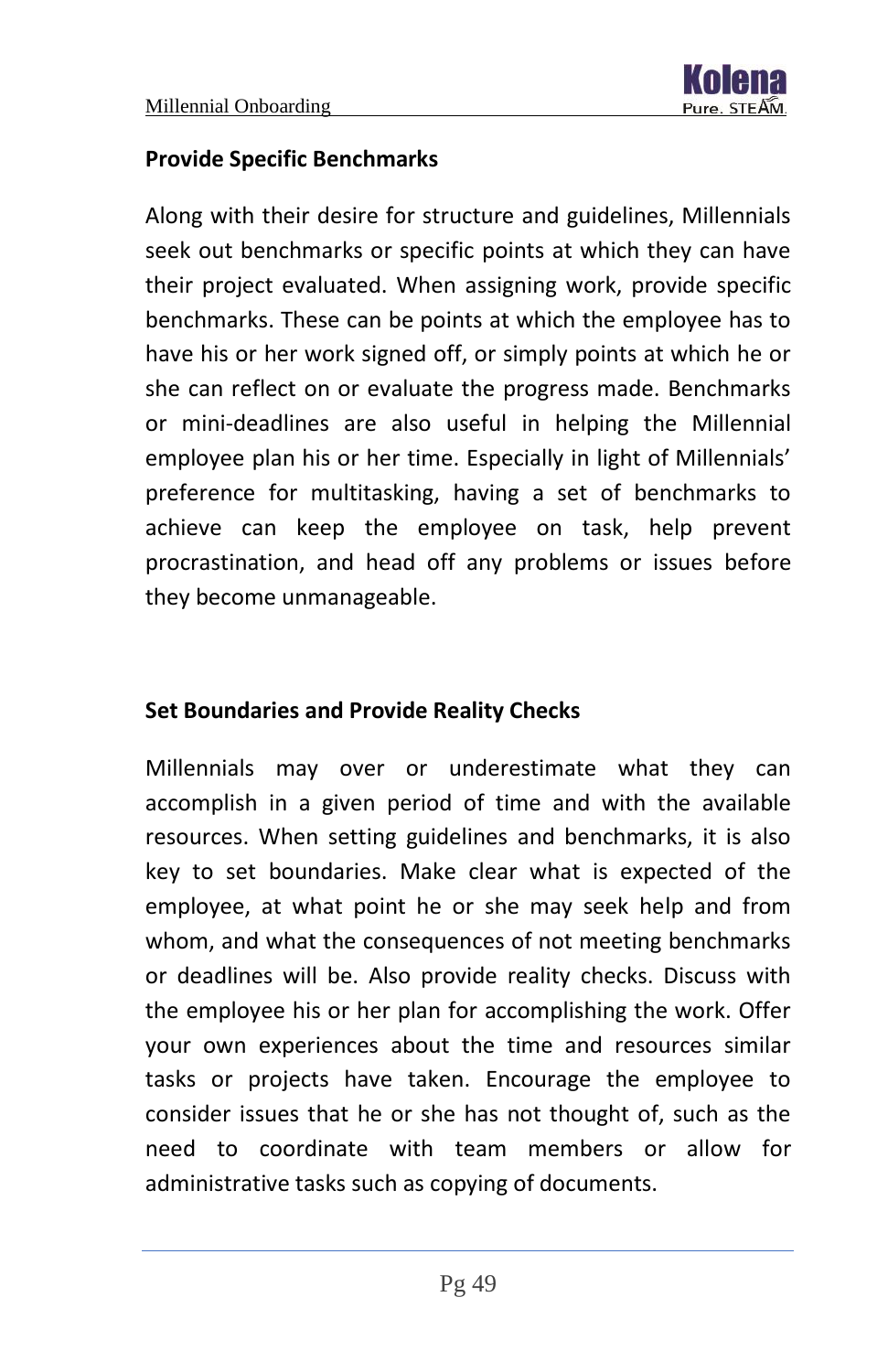

#### **Guide, Don't Dictate**

While providing clear guidelines, setting boundaries, and providing reality checks are all important when assigning work to millennial employees, it is also key not to dictate. Millennials want guidance, but also want to feel as though they are collaborating. Taking a dictatorial approach to assigning work to Millennials is likely to backfire, as they may disengage or become skeptical of the value of what they are doing. The exploratory drive that characterizes Millennials can be leveraged here as well, as they are guided in their work but allowed to find their own methods and solutions. Providing a clear structure while allowing Millennials to navigate tasks and projects on their own time and choosing, is likely to generate the most buy in and productive work.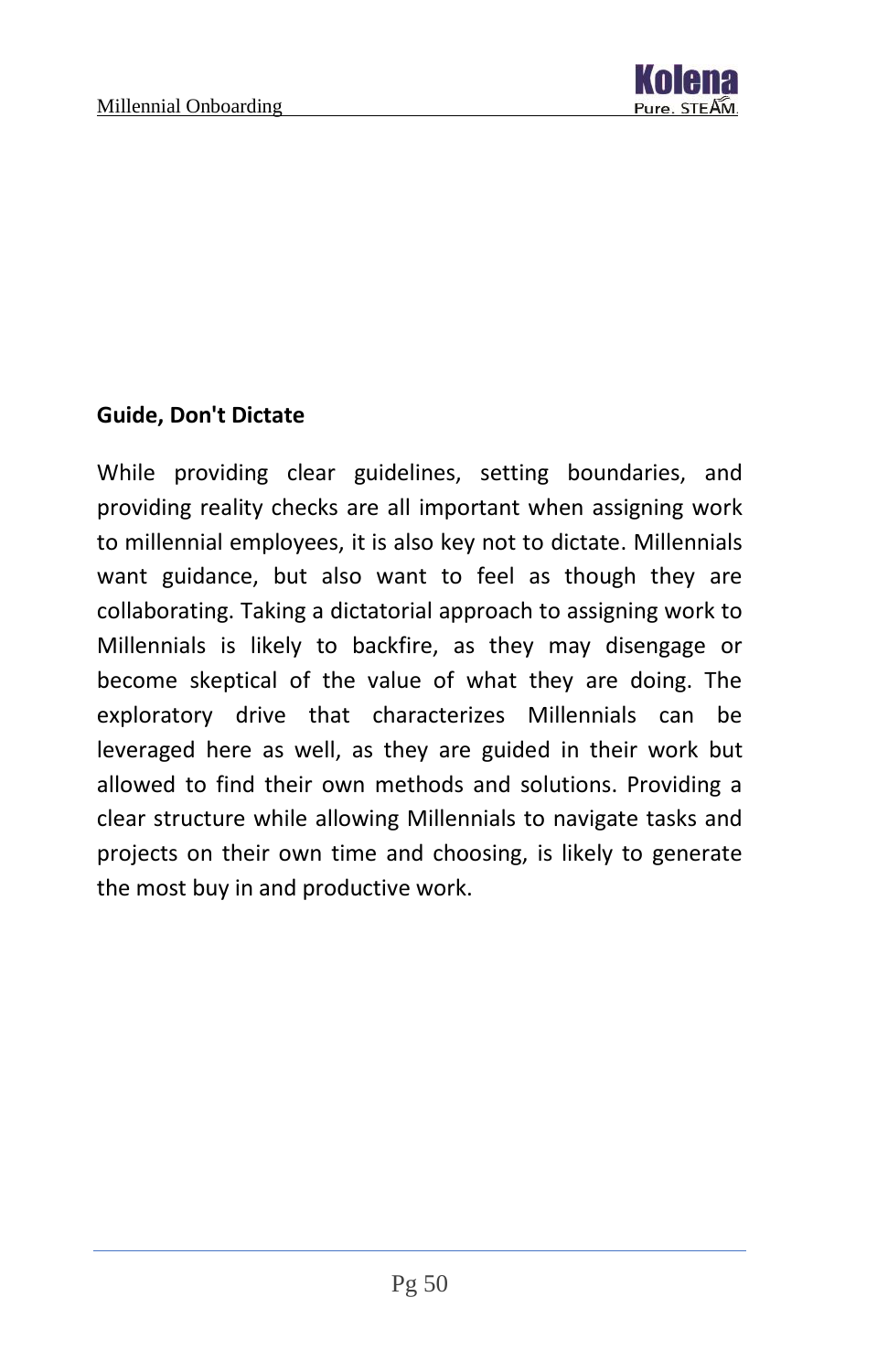

#### **Practical Illustration**

Sylvia is a very traditional manager. She is used to providing her direct reports with a list of tasks to be done, along with deadlines, and having the work done to her specifications. When she began working with Tyler, a new employee in his late 20s, she didn't understand why he often had many questions about how to complete work. As far as she was concerned, he should have been able to meet the deadlines as directed. She was consistently frustrated that he seemed to need so much handholding, and even then he often was late with work or needed to do it over. In talking with Margot, another manager, Sylvia voiced her frustrations. Margot suggested that Sylvia outline each of Tyler's tasks in detail, including providing small mini-deadlines and scheduling time to talk through Tyler's plan for completing each project.

Sylvia was skeptical, but decided to try it. When Tyler was provided with step by step guidelines, he seemed to be able to complete projects in a more timely fashion, with better results. Sylvia also learned that Tyler wasn't always able to think ahead about potential obstacles and often underestimated the time projects might take. After they began having weekly meetings about his progress, she noticed that Tyler seemed more confident and more able to plan out his projects to account for obstacles and delays.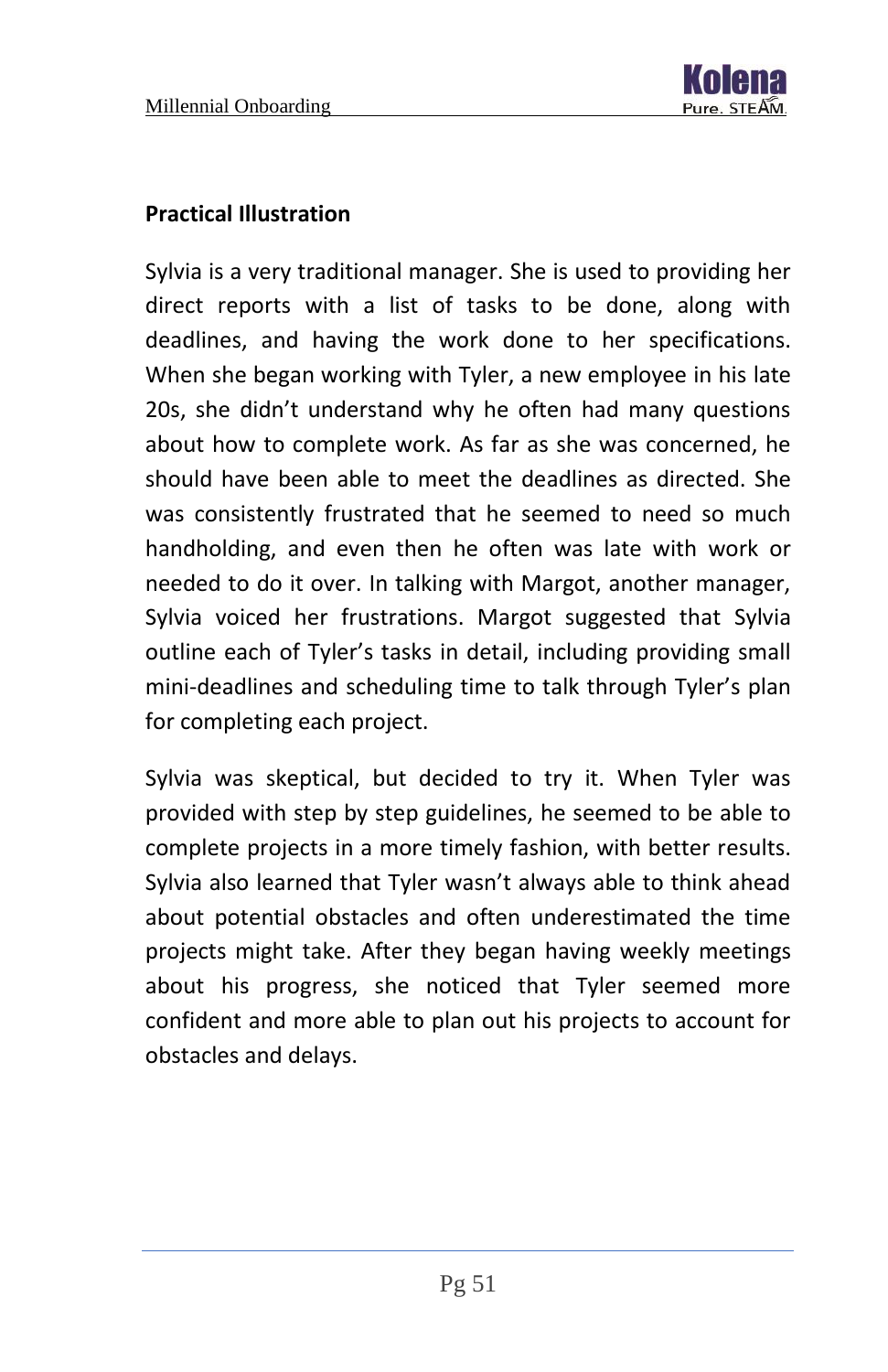

*Feedback is the breakfast of champions.*

*Ken Blanchard*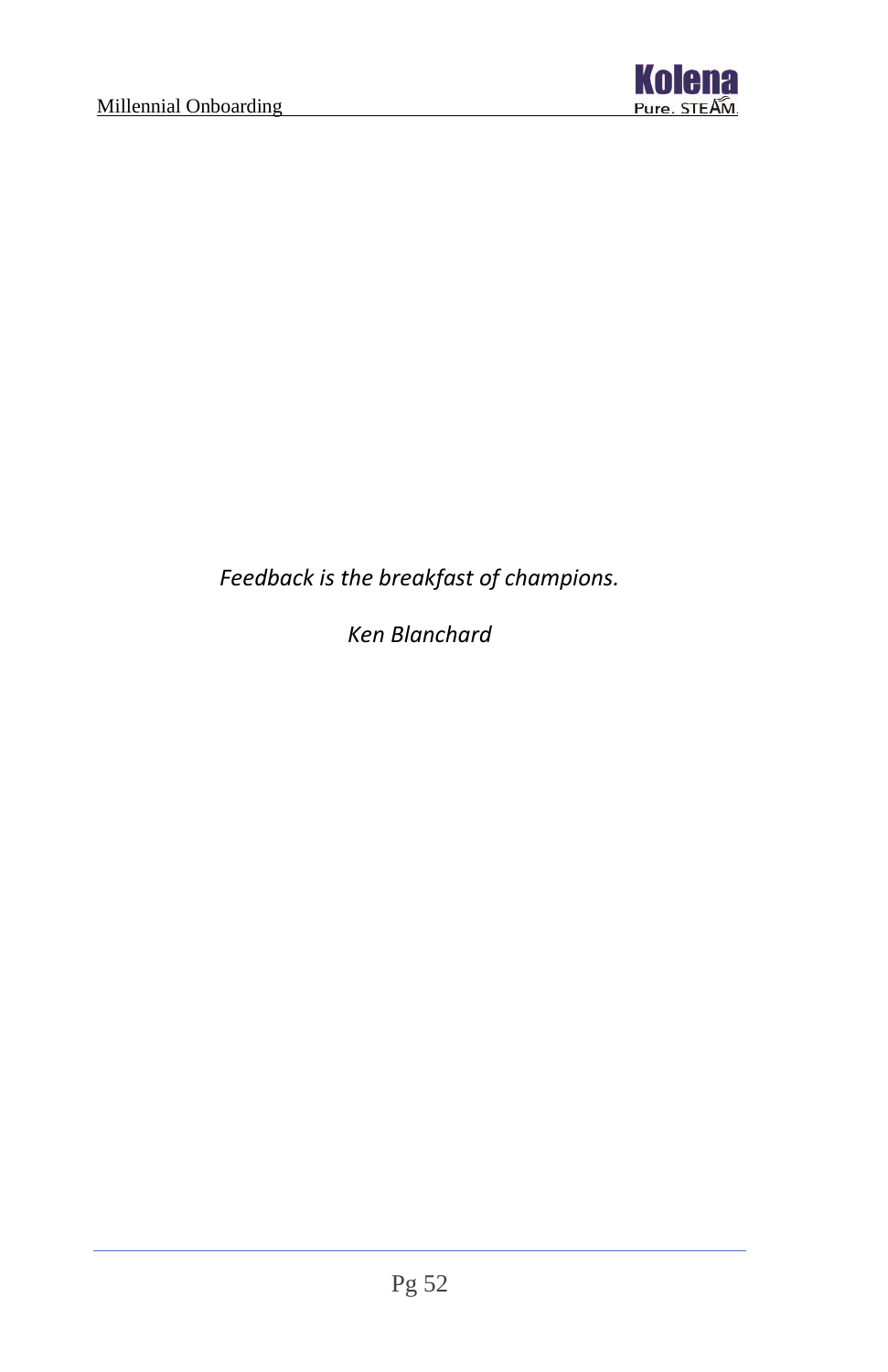

## <span id="page-53-0"></span>**Chapter Ten: Providing Feedback**

Feedback is a vital part of onboarding and nurturing any employee, but it is especially important for Millennials. Taking the time to provide frequent quality feedback helps Millennials feel that the organization is invested in them and their success. Because Millennials are used to receiving feedback often from many people in their lives, they tend to do their best work in a feedback-rich environment.

#### **Millennials Thrive on Feedback!**

Millennials have grown up in a feedback-rich environment. They are used to being recognized for their contributions. They are also used to looking to teachers, parents, and other more knowledgeable others for evaluation of their performance. When they are not receiving frequent quality feedback, Millennials may question whether they are succeeding or performing up to standards. This may make them anxious or even disengaged. Leverage Millennials desire for frequent feedback by taking the opportunity to offer both informal and formal feedback often.

#### **Characteristics of Quality Feedback**

Learning to give quality feedback is a skill. Feedback is more than just affirmation of quality performance or criticism of poor performance. Quality feedback recognizes strengths and opportunities for growth. Millennials especially need more than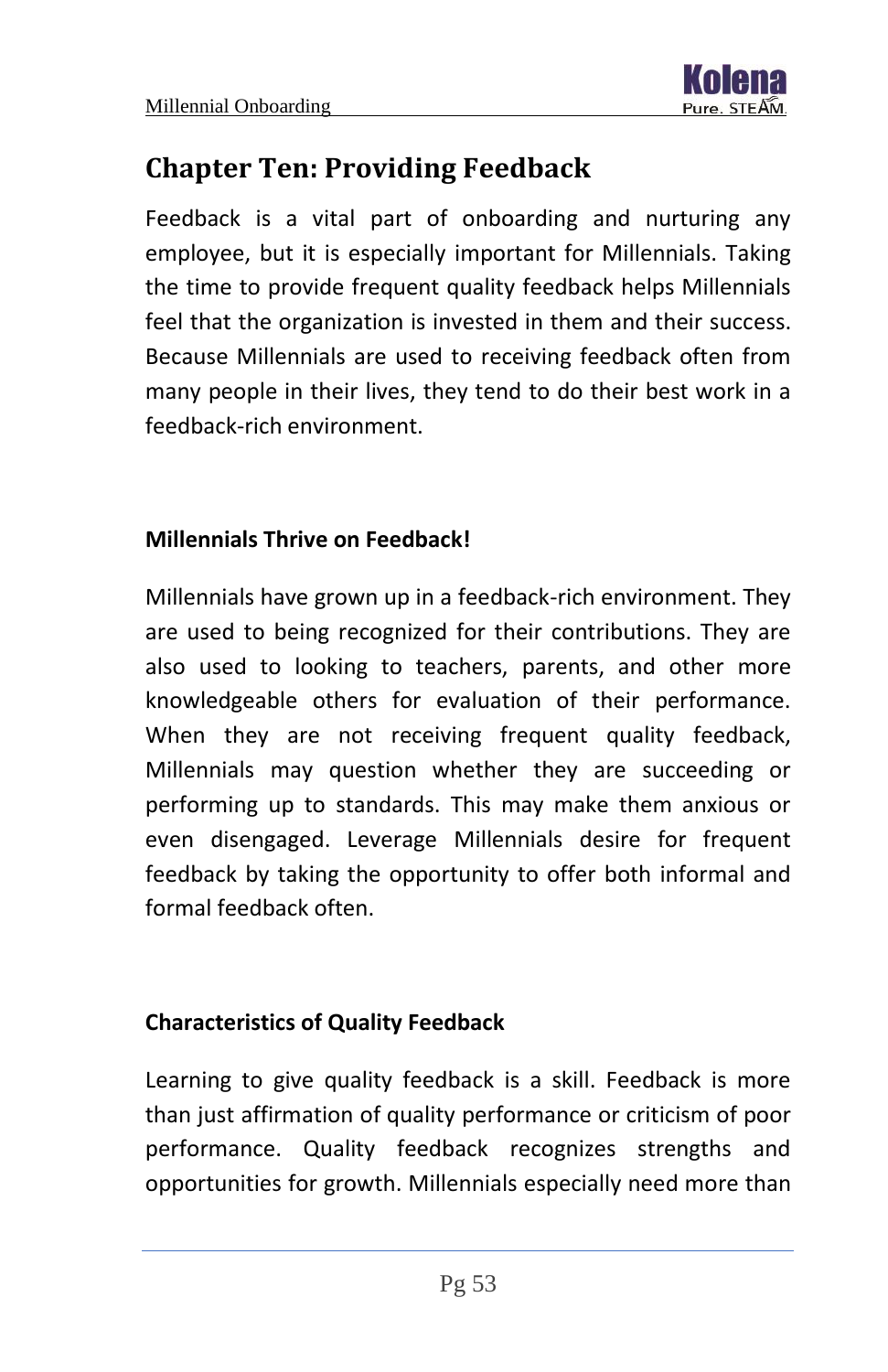

just affirmation of a job well done or corrective feedback on work not up to standards. Part of their exploratory mindset is wanting feedback that outlines specifically what they are doing well and where they can improve.

Some key characteristics of quality feedback:

- It is specific
- It is descriptive rather than evaluative
- It is timely
- It is actionable
- It focuses on behavior rather than personality traits
- It is concrete
- It is continuous

#### **Informal Feedback**

Because Millennials desire continuous feedback, it is not necessary or practical to deliver all feedback in the context of formal meetings or check ins. Millennials value informal feedback, in the form of emails or just in the course of casual interactions throughout the work week. Do not feel that every feedback session has to take the form of a meeting, follow-up, or a check-in. Taking the time to offer informal feedback frequently will build rapport with millennial employees and create the kind of feedback rich environment in which these employees thrive. Informal feedback can still incorporate all the elements of quality feedback.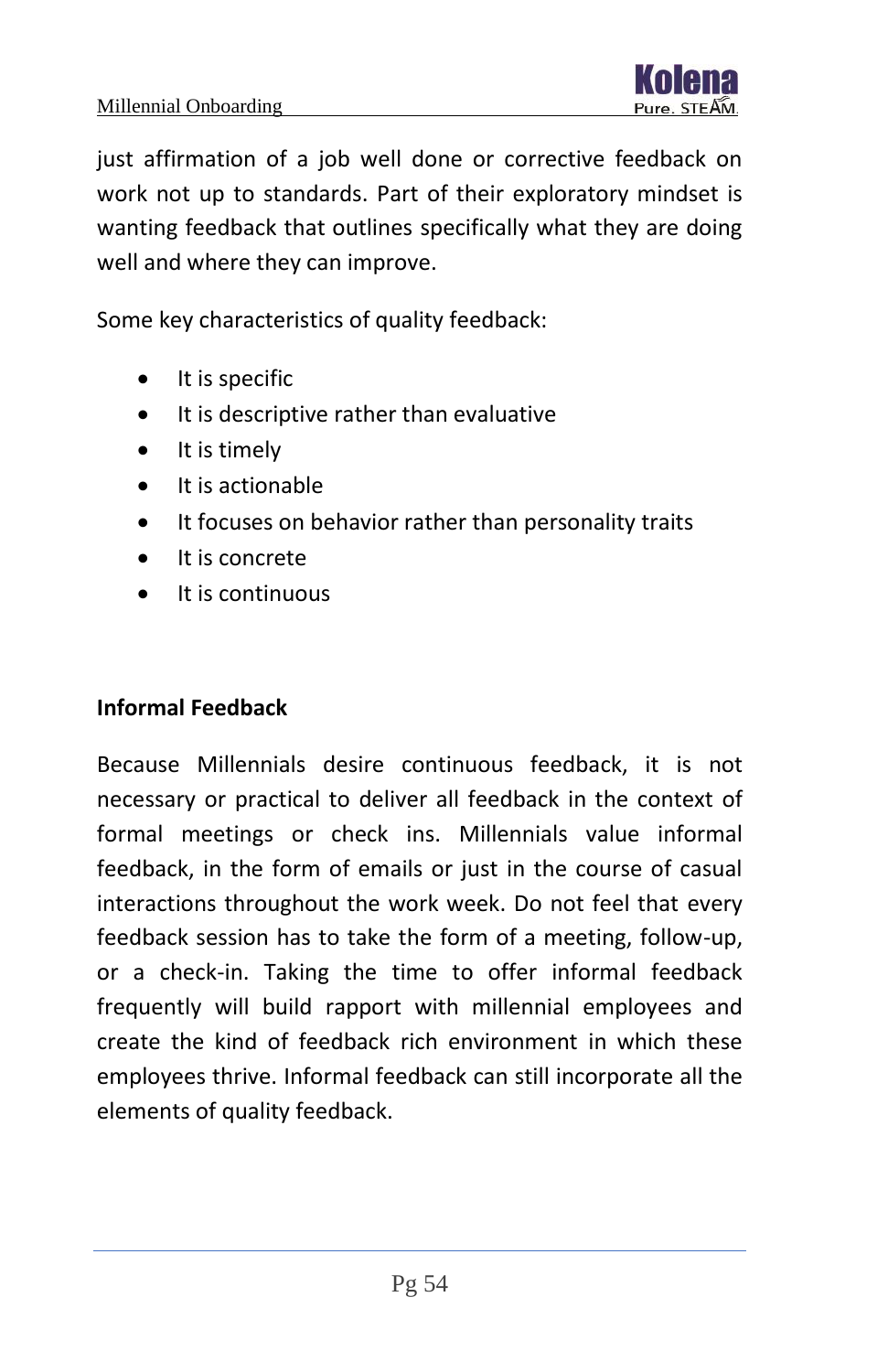

#### **Formal Feedback**

Frequent informal feedback is important when working with Millennials. They also value more formal feedback on a regular basis. Establishing regular times to give your employees formal feedback, including developing goals for improvement and recognizing growth that has occurred, will keep millennial employees engaged and growing in their work. Do not wait for an extraordinary success to occur or a problem to arise to give formal feedback to a millennial employee. Likewise, do not limit formal feedback to the yearly performance review. Millennials appreciate being able to check in about how they are doing, and may respond especially well to specific examples or quantifiable results.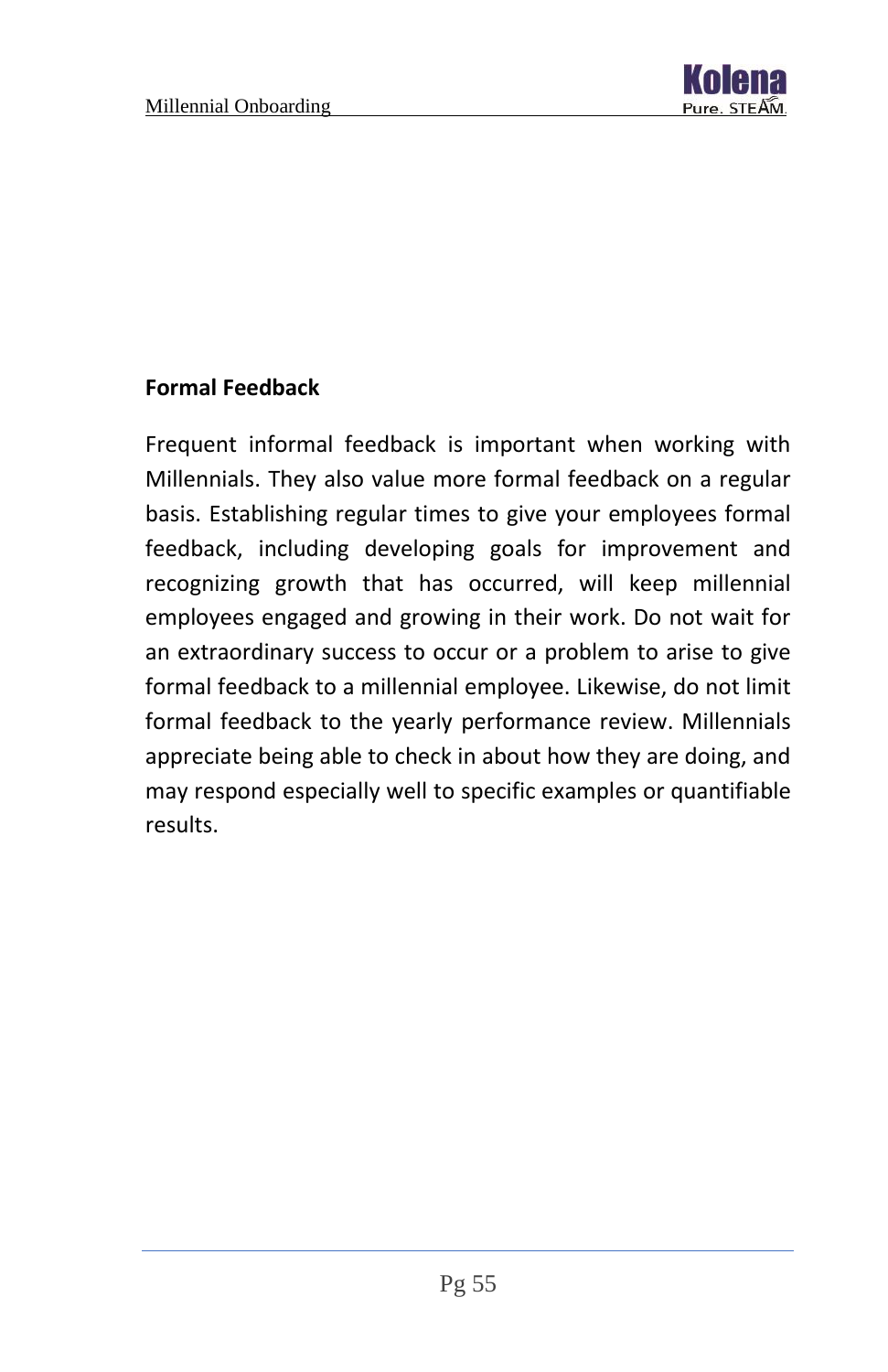

#### **Practical Illustration**

Louis typically gives his employees formal feedback once a year, at their performance reviews. Otherwise, he only gives feedback when a problem arises or when an employee accomplishes something major. When Camilla started working in his department, he was struck by how often she needed to be told she was doing well, and how she continuously asked how she was doing. She was performing well, and Louis didn't understand her anxiety. Another manager suggested that Louis take the time to give Camilla feedback once a week on how she was coming along in her new job, what she was doing well, and where she could improve. After just a few weeks, Louis noticed Camilla seemed less anxious and more confident in her job.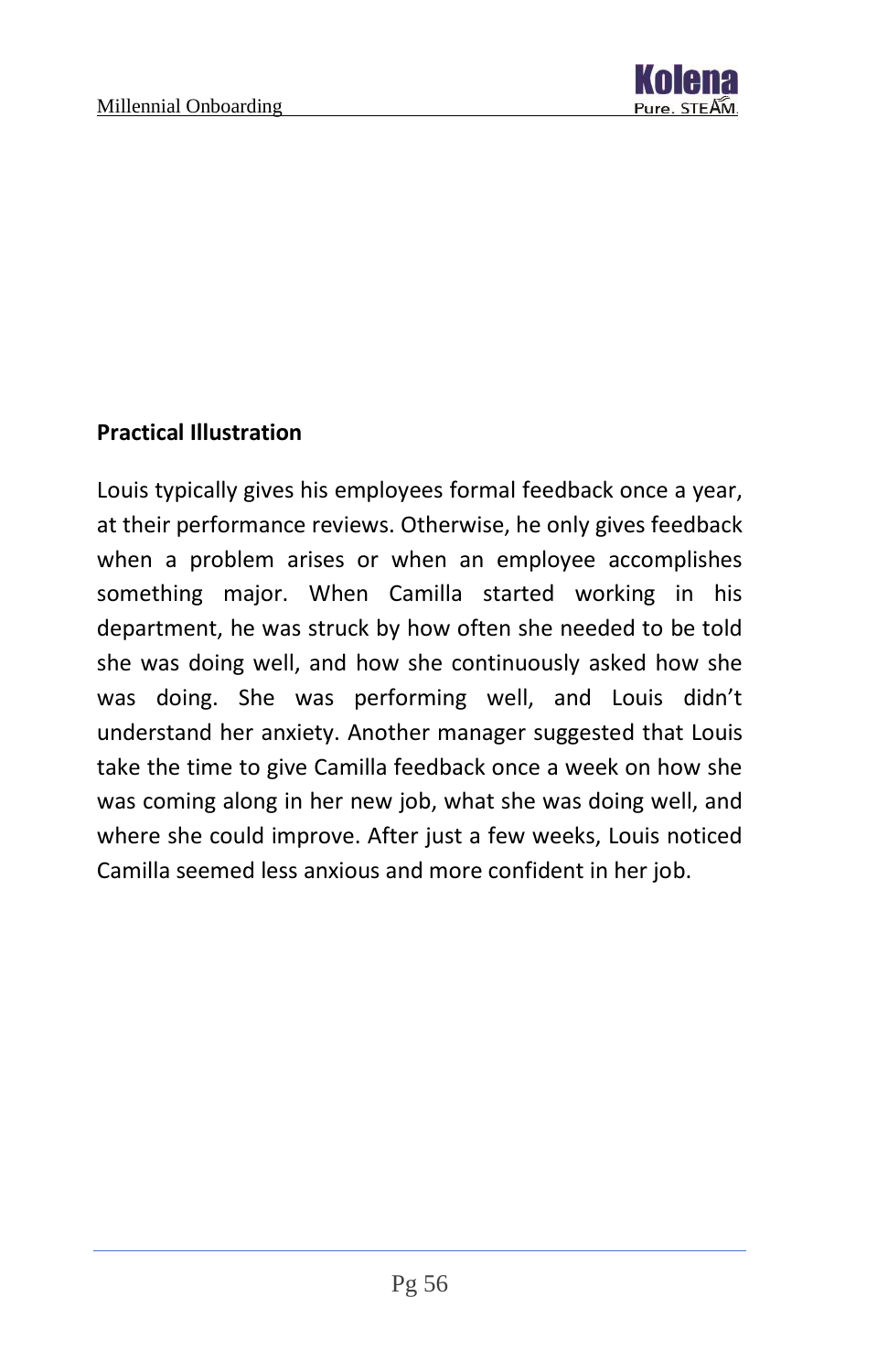

*If you did not look after today's business, you might as well forget about tomorrow.*

*Isaac Mophatlane*